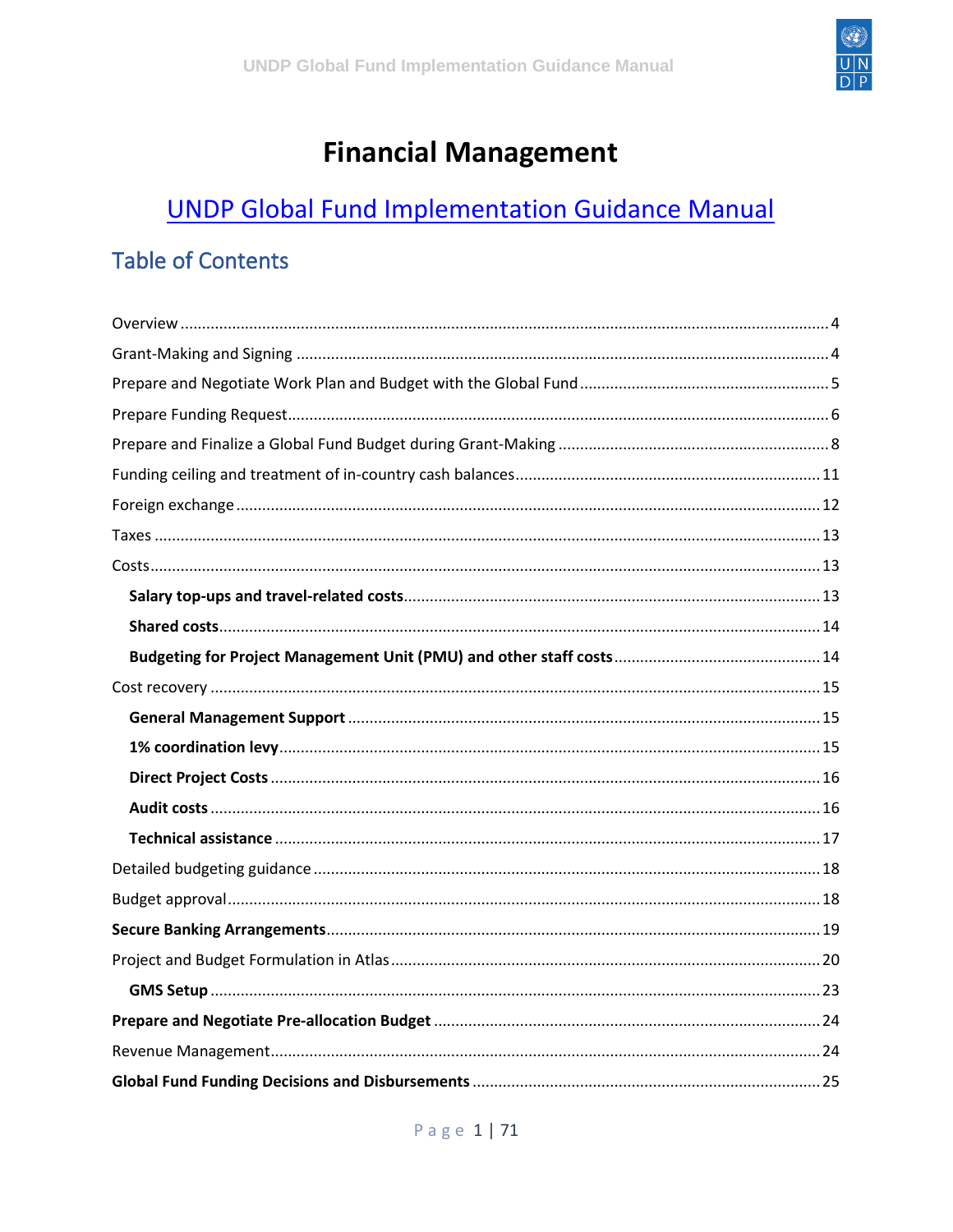

| Procedures for advances to government or civil society organization (CSO) Sub-recipients (SRs)  48 |
|----------------------------------------------------------------------------------------------------|
| Detailed Steps in Verification and Monitoring of SR Financial Reports and Records 49               |
|                                                                                                    |
|                                                                                                    |
|                                                                                                    |
|                                                                                                    |
|                                                                                                    |
|                                                                                                    |
|                                                                                                    |
|                                                                                                    |
|                                                                                                    |
|                                                                                                    |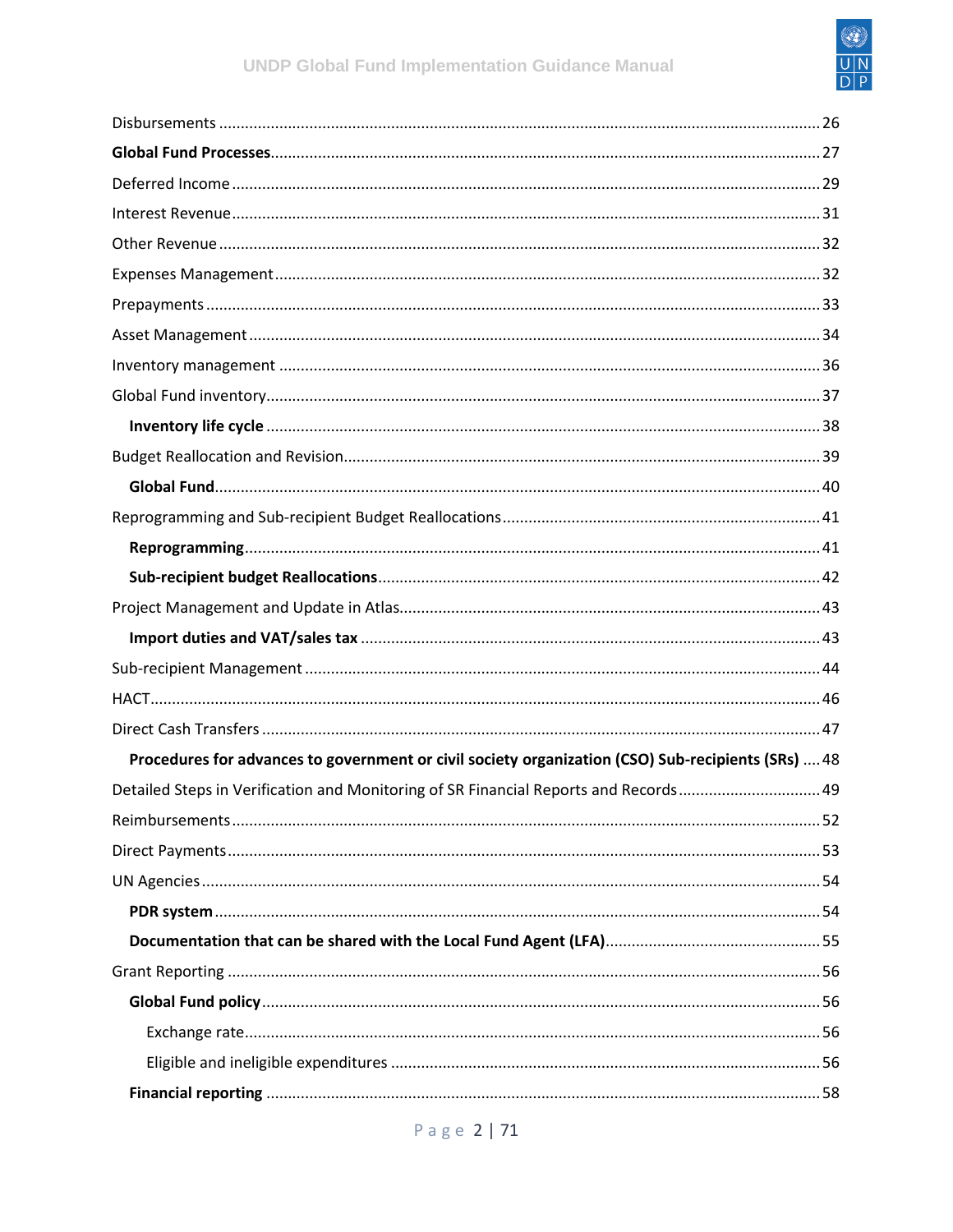

| Step-by-step Process for Grant Closure (Change in PR or end of Global Fund Funding) 65 |  |
|----------------------------------------------------------------------------------------|--|
|                                                                                        |  |
|                                                                                        |  |
|                                                                                        |  |
|                                                                                        |  |
|                                                                                        |  |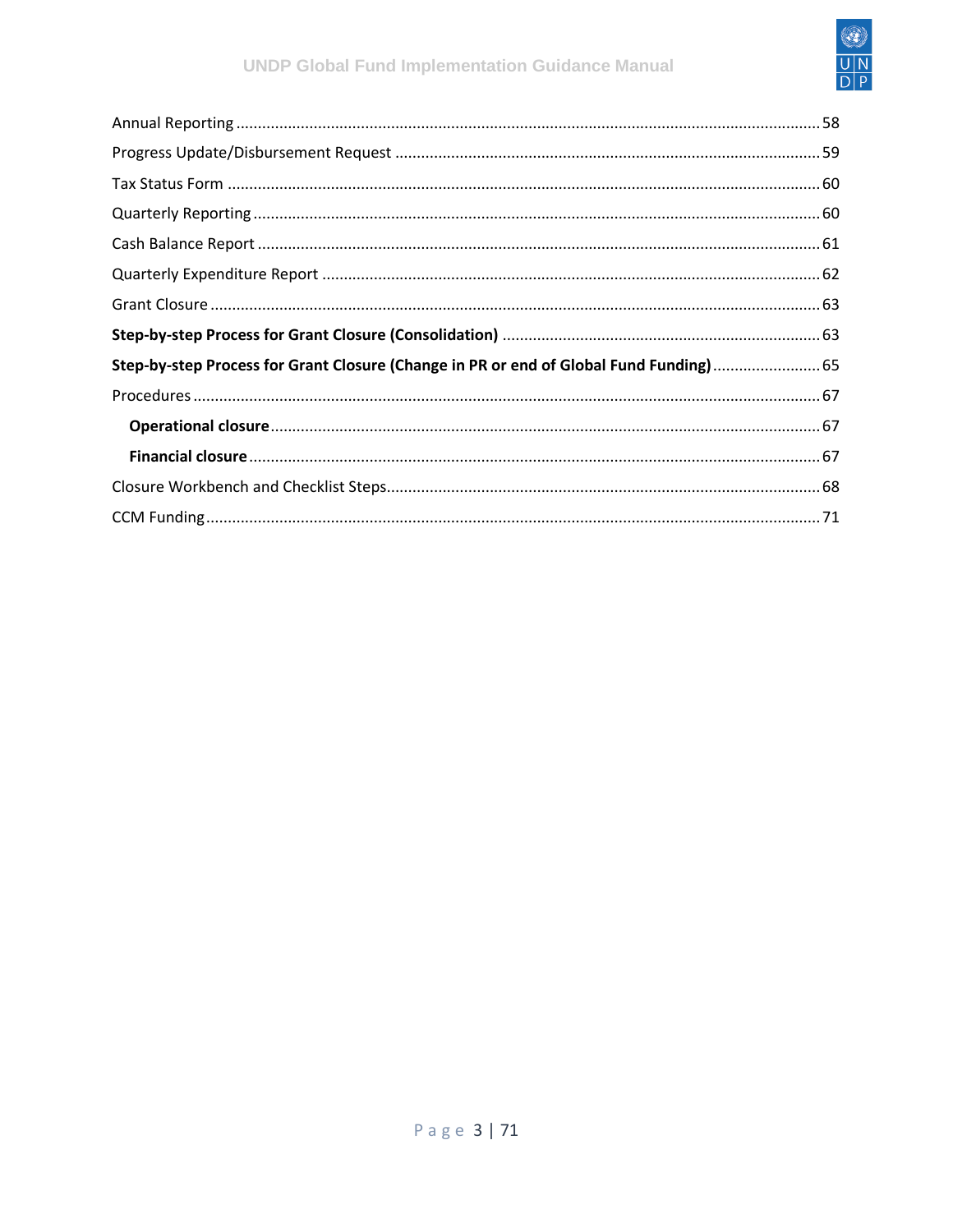

### <span id="page-3-0"></span>**Overview**

The financial management process encompasses the financial and operational management of UNDP's implementation of Global Fund programmes, and is structured as follows:

- 1. Grant-making and signing
- 2. Grant implementation
- 3. Sub-recipient management
- 4. Grant reporting
- 5. Grant closure

This section is primarily intended to serve as a guide for UNDP Country Offices (COs) that are acting as Principal Recipient (PR) to Global Fund grants, but will also provide support to those COs with a significant role in programme implementation as part of their capacity-building services. Capacity-building implications will be specifically addressed where applicable. This section also contains guidance for UNDP COs that are recipients of Country Coordinating Mechanism (CCM) funding.

Financial management is not to be read in isolation. It is directly associated with other substantive areas of the Manual. Appropriate links to these sections, and to other UNDP and Global Fund documentation, are provided throughout. Global fund projects adhere to UNDP's [Financial Regulations and Rules](https://intranet.undp.org/unit/ofrm/Financial%20Regulations%20and%20Rules%20%20POPP/Forms/By%20category.aspx) and UNDP's [Internal Control Framework](https://popp.undp.org/SitePages/POPPSubject.aspx?SBJID=7) in all instances. In addition, the [Global Fund Operational Policy Manual](https://www.theglobalfund.org/media/3266/core_operationalpolicy_manual_en.pdf) is an important reference tool.

## <span id="page-3-1"></span>**Grant-Making and Signing**

The [Grant Agreement](https://undphealthimplementation.org/functional-areas/legal-framework/the-grant-agreement/) is the legal instrument which forms the basis of the contractual obligation between the Global Fund and the PR. During the grant-making process, the Country Coordinating Mechanism (CCM) and the Global Fund work with the PR to develop, among other documents:

- the performance framework
- the detailed budget
- the work plan
- the procurement and supply management plan

The overall funding process is summarized in the [Global Fund Funding Process and Steps.](http://www.theglobalfund.org/en/fundingmodel/process/) Additional guidance is given in the Global Fund's [Applying for Funding.](http://www.theglobalfund.org/en/applying/)

Please refer to the [Legal Framework](https://undphealthimplementation.org/functional-areas/legal-framework/overview/) section of the Manual for detailed analyses of relevant legal agreements.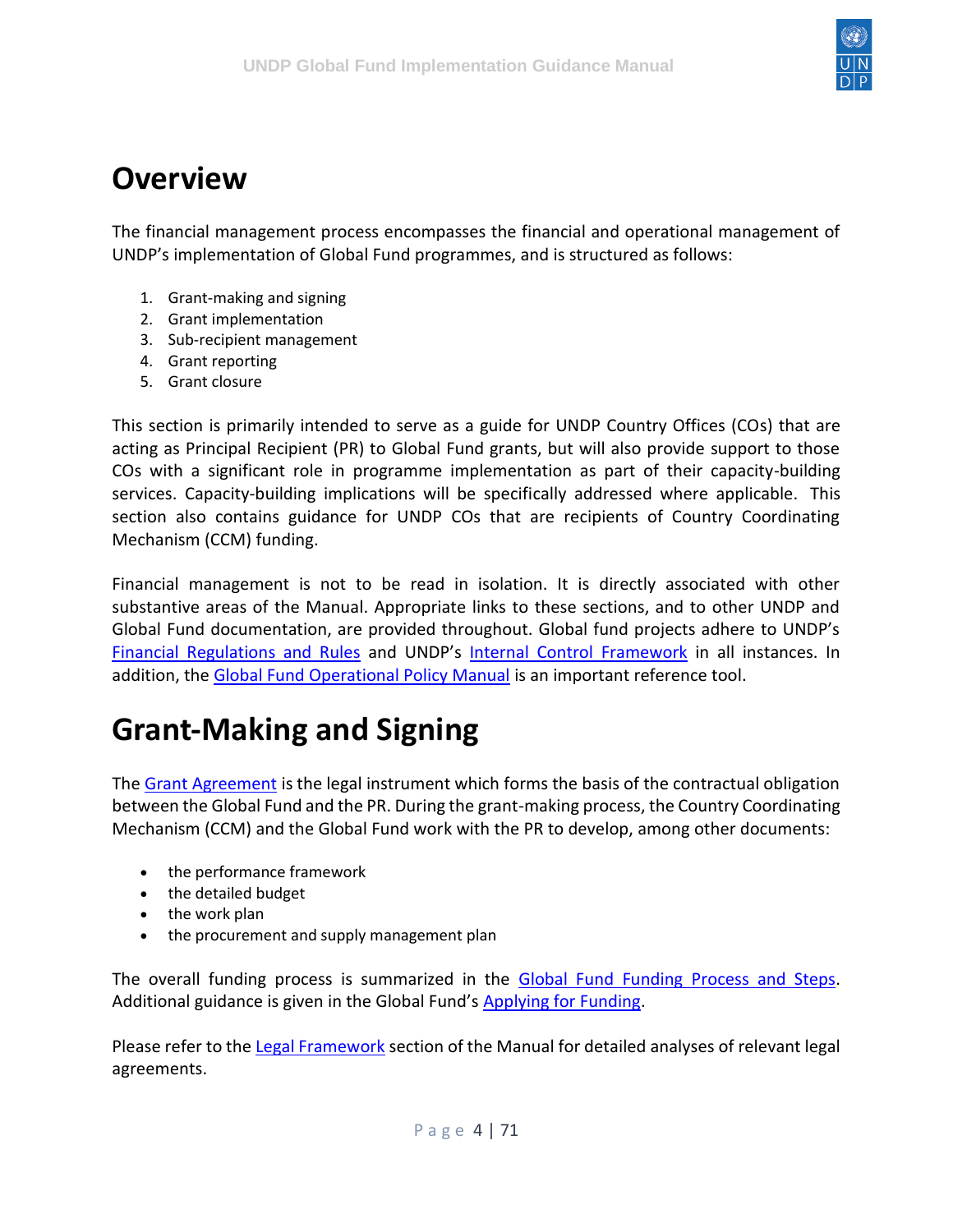

# <span id="page-4-0"></span>**Prepare and Negotiate Work Plan and Budget with the Global Fund**

The Global Fund's core funding model uses a modular approach and costing dimension (MACD) that enhances matrix reporting and the linkage between programmatic and financial information. Interventions and activities are defined in the modular approach and the cost groupings and cost inputs in the costing dimension (budgetary framework). This approach provides applicants and implementers with a standardized costing dimension that allows for resource allocation, the setting of realistic goals for each defined period of the grant life cycle, strengthened tracking of budget versus expenditure data and the alignment/harmonization of partners and country data systems. Each module is linked to a specific disease and each intervention is linked to a module. Refer to the [Global Fund Guidelines for Grant Budgeting and](https://www.theglobalfund.org/media/3261/core_budgetinginglobalfundgrants_guideline_en.pdf)  [Annual Financial Reporting](https://www.theglobalfund.org/media/3261/core_budgetinginglobalfundgrants_guideline_en.pdf) - Appendix 1.

Global Fund budgeting principles can be summarized as follows:

- The budget must be denominated in either Euros ( $\epsilon$ ) or US dollars (\$) as communicated by the country to the Global Fund. However, the budget should be prepared using the different currency denominations of each budget line, i.e. the currency (ies) in which the budget item will be invoiced and/or paid. The currencies should then be converted into the grant currency at the appropriate exchange rate.
- Budgets should include not only costs for programme activities but also take into consideration any relevant income generated through activities and on programme assets.
- Budgets should be presented with the following attributes, which together determine the reasonableness of individual budget lines and the total grant budget. The budget should:
	- $\circ$  ensure the economy, efficiency and effectiveness (value for money) of activities and be considered for prioritization of interventions;
	- $\circ$  be built on budget categories defined by the Global Fund for the list and definition of Global Fund cost categories [\(Global Fund Guidelines for Grant Budgeting and Annual](https://www.theglobalfund.org/media/3261/core_budgetinginglobalfundgrants_guideline_en.pdf)  [Financial Reporting](https://www.theglobalfund.org/media/3261/core_budgetinginglobalfundgrants_guideline_en.pdf) - Appendix 2);
	- $\circ$  be consistent with the budget submitted with the concept note and reflect any Technical Review Panel (TRP) and Grants Approval Committee-proposed adjustments;
	- $\circ$  include any requirements mandated by the Board (for example, inclusion of Green Light Committee fees for approved multidrug-resistant TB programs);
	- $\circ$  not duplicate costs covered by other sources of funding (other donors, government subsidies, etc.);
	- o clearly identify reasonable quantities and unit prices;
	- $\circ$  be consistent with proposed programmatic targets defined for each time period;
	- $\circ$  reflect a realistic rate of utilization of funds, taking into consideration absorption capacity of the PR;
	- o be arithmetically accurate; and
	- $\circ$  fall within the available maximum allocation amount for the disease component as adjusted in the approved programme split and any above-allocation funding approved by the Global Fund. The proposed budget at concept note and grant-making stages must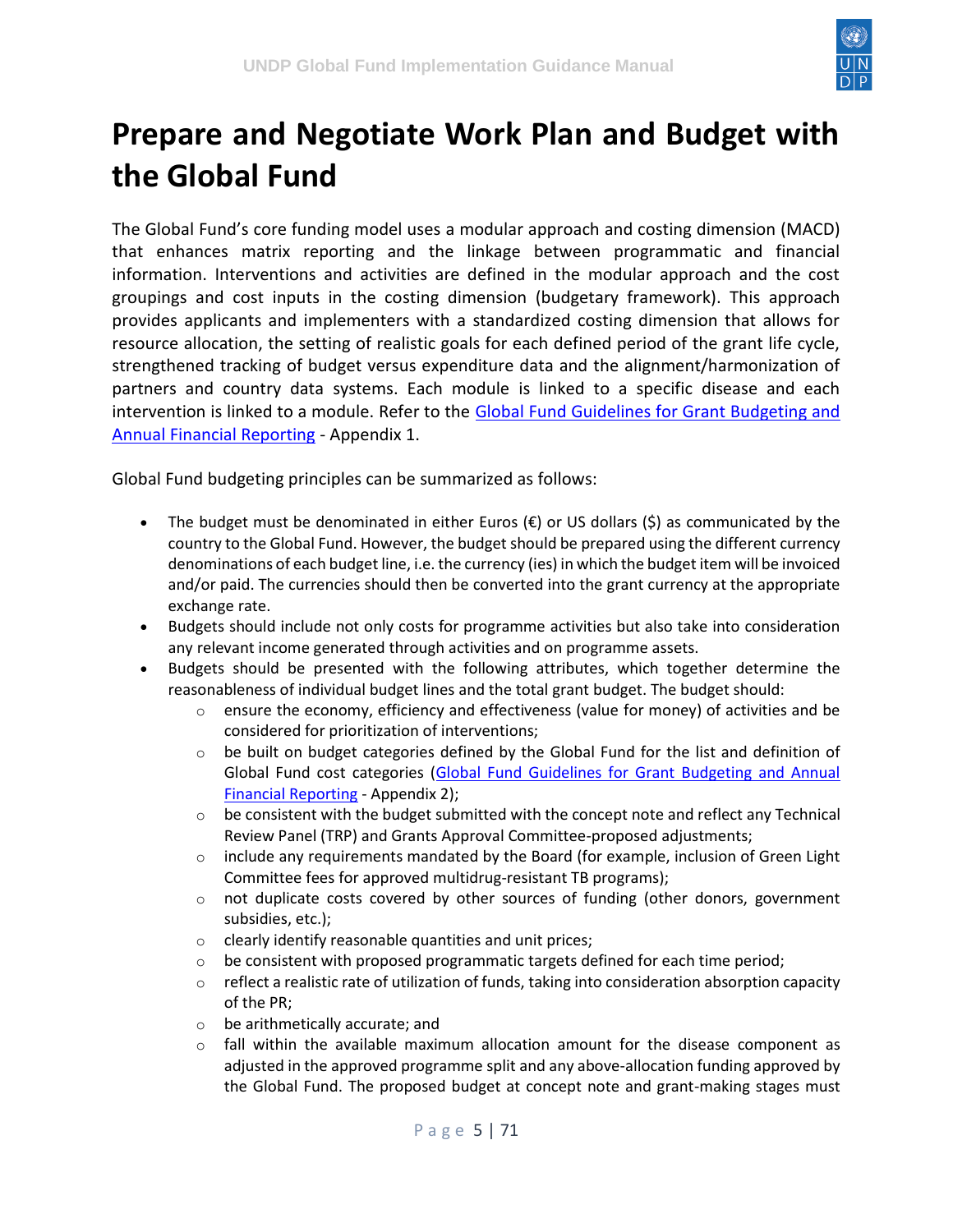

take into account actual/forecasted disbursement required from the Global Fund and incountry cash balances before the signing of the new funding model grant.

Detailed guidelines area available in the Global Fund Guidelines for Grant Budgeting and Annual [Financial Reporting.](https://www.theglobalfund.org/media/3261/core_budgetinginglobalfundgrants_guideline_en.pdf)

### <span id="page-5-0"></span>**Prepare Funding Request**

The initial step in the funding process is the development of a funding request for a disease component by all stakeholders. In preparation for the development of the funding request, the applicant chooses a proposed start date for the implementation period of the new funding request. The applicant will need to be aware of the upper limit for grant-making, taking into account the funding forecast available at the start date of this period.

Initial "best estimate" budgets by intervention are the minimum requirements for the submission of the funding request. The budget at the funding request stage is not detailed, but it serves to provide the strategic investment and intervention choices. It should be based on both realistic requirements to meet targets and the total amount of grant funds available.

The following are the key information requirements for budgets at this stage:

- A description of the intervention, including details of the target population and geographic scope, the implementation approach, and other relevant information;
- The annual funding required for each intervention, including the following qualitative details (if available):
	- $\circ$  cost assumptions (e.g. latest historical cost, quotations provided by vendors etc.);
	- $\circ$  reference to development partners costing tools (where applicable);
	- $\circ$  outline of additional sources and amounts of funding available for each intervention, with a distinction of the requests by "Within the allocation" (based on total approved programme split of the country for a specific disease) and "Above-allocation" (which covers the full expression of need for effective disease programme implementation in the country, covering all existing funding gaps); and
- Proposed implementing Principal Recipient(s)(PRs) and Sub-recipient(s) (SRs) (if available).

It may be more convenient to prepare a more detailed budget at the funding request stage, which can then be consolidated into an intervention-based budget for submission to the Global Fund (for example, in cases where the latest historical costs of certain known activities in an intervention are already available).

Please see here for detailed information on the [budget approval process.](https://undphealthimplementation.org/functional-areas/financial-management/grant-making-and-signing/prepare-and-finalize-a-global-fund-budget-during-grant-making/budget-approval/)

The diagram below [\(Global Fund Guidelines for Grant Budgeting and Annual Financial Reporting](https://www.theglobalfund.org/media/3261/core_budgetinginglobalfundgrants_guideline_en.pdf) - page 23) provides a summary of the stages of the budgeting process for the funding request (formerly 'concept note').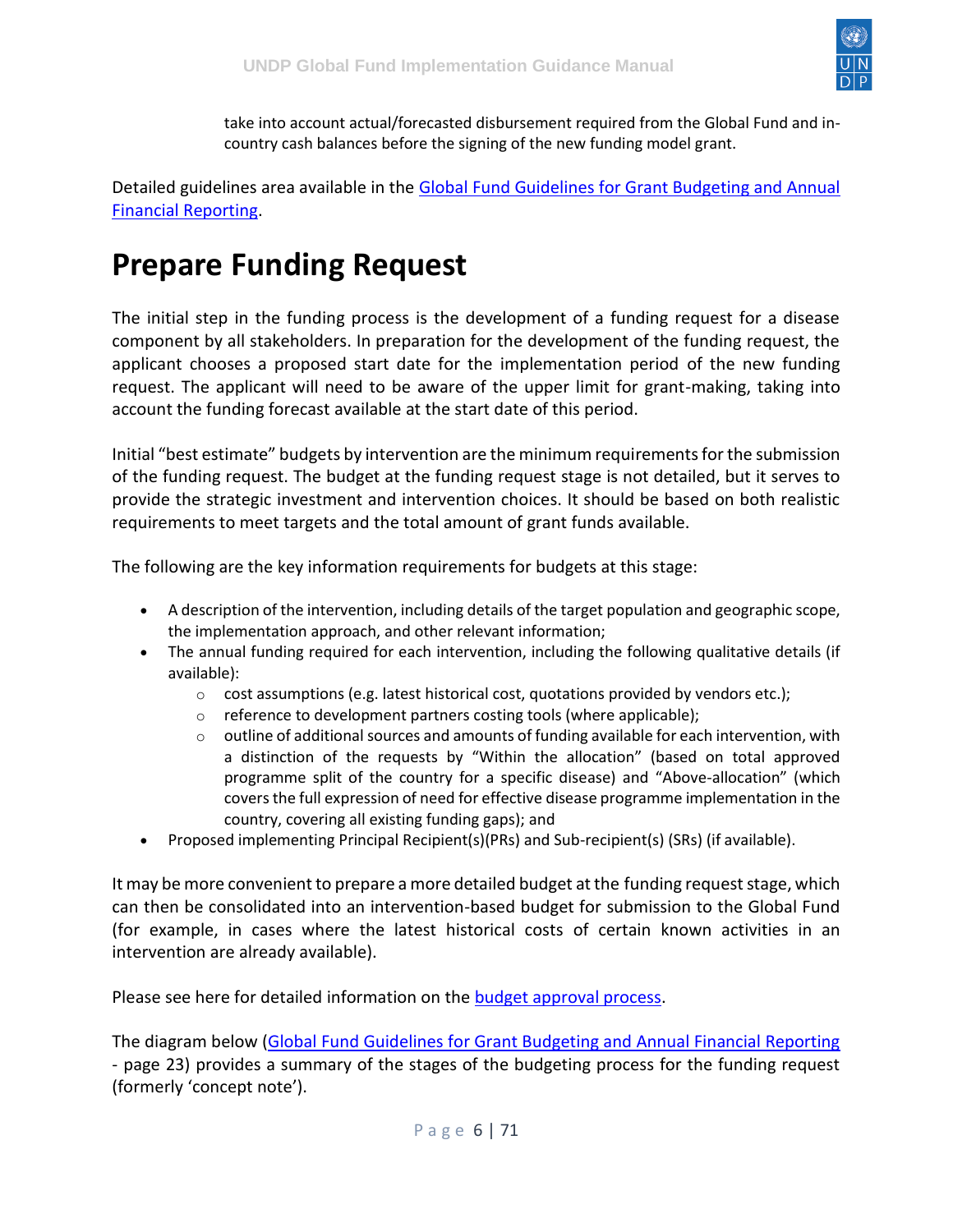



*Funding ceiling and treatment of in-country cash balances*

In preparation for funding request development, the applicant chooses a proposed start date for the implementation period of the new funding request. The applicant will need to be aware of the upper limit for grant-making, taking into account the funding forecast available at the start date of this period. Calculating this involves taking the country allocation for the component in question after programme split, and reducing this figure by the amount of disbursements (actual and projected) to be made before the start date of the new request. This will provide the forecast funds available for each disease, which will be the budget ceiling amount for each funding request.

All interventions to be implemented and paid as of the new funding model grant start date, whether originating from already existing grants or from the funding request, should be incorporated in the budget.

The indicative upper ceiling available for each disease component at the funding request stage can be calculated as described in [Global Fund Guidelines for Grant Budgeting and Annual](https://www.theglobalfund.org/media/3261/core_budgetinginglobalfundgrants_guideline_en.pdf)  [Financial Reporting](https://www.theglobalfund.org/media/3261/core_budgetinginglobalfundgrants_guideline_en.pdf) (Table 1.a Funds available for funding request preparation - GAC1 (Illustrative amounts).

When establishing the funding request funding ceiling for budgeting, the disbursement forecast for the remaining period of the existing grant should be done with the assumption of a "zero cash balance", unless there are available cash balances from active grants not required for the payment of invoices or implementation of activities under the associated grant agreement prior to the new funding model grant. With respect to in-country cash balances relating to: (1) recoverable (Office of Inspector General (OIG) or otherwise), (2) grants in closure or already closed prior to the allocation period, the PR is required to reimburse the cash balance directly to the Global Fund, unless otherwise approved in writing by the Global Fund for re-investment into the new funding cycle/reprogramming.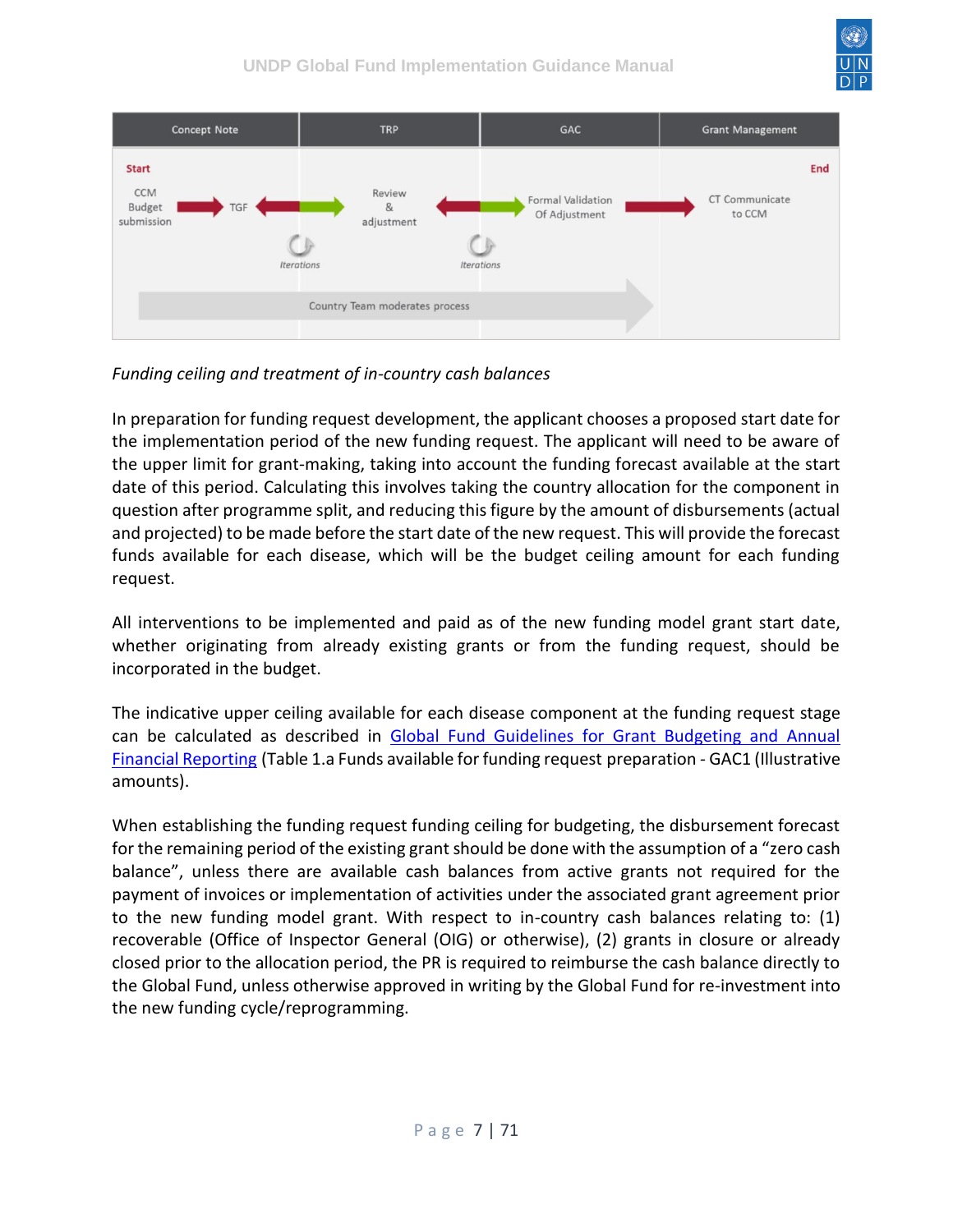

# <span id="page-7-0"></span>**Prepare and Finalize a Global Fund Budget during Grant-Making**

Upon the final approval of a funding request, the nominated Principal Recipient (PR) is required to develop a detailed budget using the full modular approach and costing dimension. Each PR must submit a detailed budget for review and approval, as indicated in the diagram below [\(Global](https://www.theglobalfund.org/media/3261/core_budgetinginglobalfundgrants_guideline_en.pdf)  [Fund Guidelines for Grant Budgeting and Annual Financial Reporting](https://www.theglobalfund.org/media/3261/core_budgetinginglobalfundgrants_guideline_en.pdf) - page 24).



Practice Pointer

As a general principle, in developing a Global Fund work plan and budget, the PR must ensure a strong link between these documents and the performance framework (PF). It is recommended that the PR have a near-finalized PF before developing the budget, to ensure that appropriate levels of funding are allocated to achieve PF objectives/activities and corresponding targets.

In addition, the PR is encouraged to design the work plan and budget with details for each quarter of the grant. It is also recommended that the Programme Manager (whoever is designing the grant) should take the following into account in the template:

- unit cost/number of days/frequency/quantity/implementing partner or entity responsible for implementation (PR/Sub-recipient (SR)/Sub-sub-recipient (SSR));
- cost input linked to each activity line; and
- module and Intervention linked to each activity.

The detailed budget should be based on the cumulative funding approved for the concept note, including any above-allocation funding and any projected in-country cash balance available for the new funding model grant. The budget will provide the following information and justification:

- alignment of the detailed budget to the approved concept note, taking into account any adjustments communicated by the Global Fund following Technical Review Panel (TRP) and Grants Approval Committee (GAC) reviews; and
- quantitative assumptions used for unit costs based on historical data and/or *pro forma* invoices when necessary.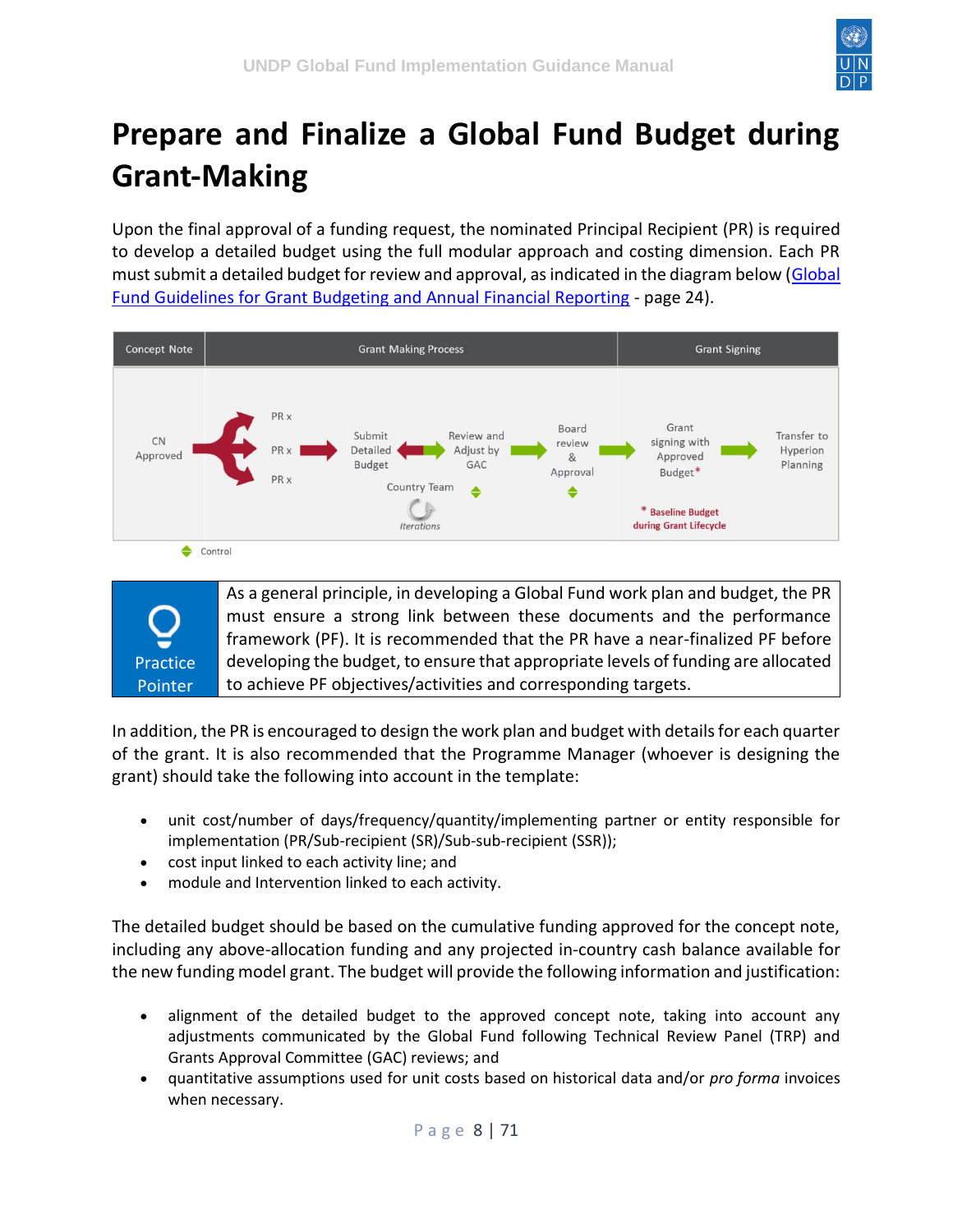

The detailed budget should be submitted using the Global Fund budget template, which includes the following core information:

- modules selected from a prescribed list
- interventions related to the module selected from the prescribed list
- activity this is not mandatory and is at the discretion of the PR
- implementer the entity that would implement and manage the associated budget line
- cost input selected from a prescribed list
- payment currency this could be in the grant currency, local currency or \$ for Euro-denominated grants. The payment currency is the currency that would be used to pay for goods and services. For example, salaries for SR staff funded by the grant should be paid in local currency, health products are paid for in \$, etc.
- unit cost at the start of the budget, and annual inflation/increase factor
- quantities required for each period
- period (quarter) this should be the estimated period of payment and disbursement requirement from the Global Fund. Generally, this excludes procurement lead times for delivery of goods/services/commodities unless there is a specific clause in the grant agreement citing a national legal requirement to access funding prior to the initiation of the procurement process

With respect to SR staff funded by the grant, the following procedures should be followed:

- 1. SRs should contract project staff in local currency without reference to grant currency (\$ or Euro).
- 2. The PR is to use the free worksheet in the Global Fund budgeting template to provide the SR salary assumptions in local currency, including projected salary increments based on the inflation rate (not to be completed unless requested by the Global Fund).
- 3. UNDP can request budget adjustments for SR salaries based on the inflation rate in the country. The SR salary adjustments will make use of savings realized due to the depreciation of local currency.
- 4. Country Offices (COs) should agree with Global Fund on reliable sources for inflation data and the procedure for adjusting SR salaries based on the inflation rate.
- 5. Non-material budget adjustments for human resource (HR) costs of less than 5 percent of total budget of recipient HR cost grouping can be made and reported in the Enhanced Financial Report (EFR)/Annual Financial Reporting (AFR) without prior approval of Global Fund. HR cost adjustments above this threshold are considered material and will require prior Global Fund approval.
- 6. The proposed increments for SR salaries denominated in local currency should be included in Progress Update/Disbursement Request (PU/DR) cash forecasts.

The budget template is detailed at:

- [Global Fund Guidelines for Grant Budgeting and Annual Financial Reporting](https://www.theglobalfund.org/media/3261/core_budgetinginglobalfundgrants_guideline_en.pdf) relevant templates at end of document.
- Budget Template Guidelines [\(Applying for Funding](https://www.theglobalfund.org/en/applying/funding/)  Grant-making).
- Budget Template [\(Applying for Funding](https://www.theglobalfund.org/en/applying/funding/)  Grant-making).

In addition, reference should be made to [NFM Budgeting Guidelines.](https://intranet.undp.org/unit/bpps/hhd/GFpartnership/UNDPasPR/Finance/NFM%20Budgeting%20Guidelines.pdf)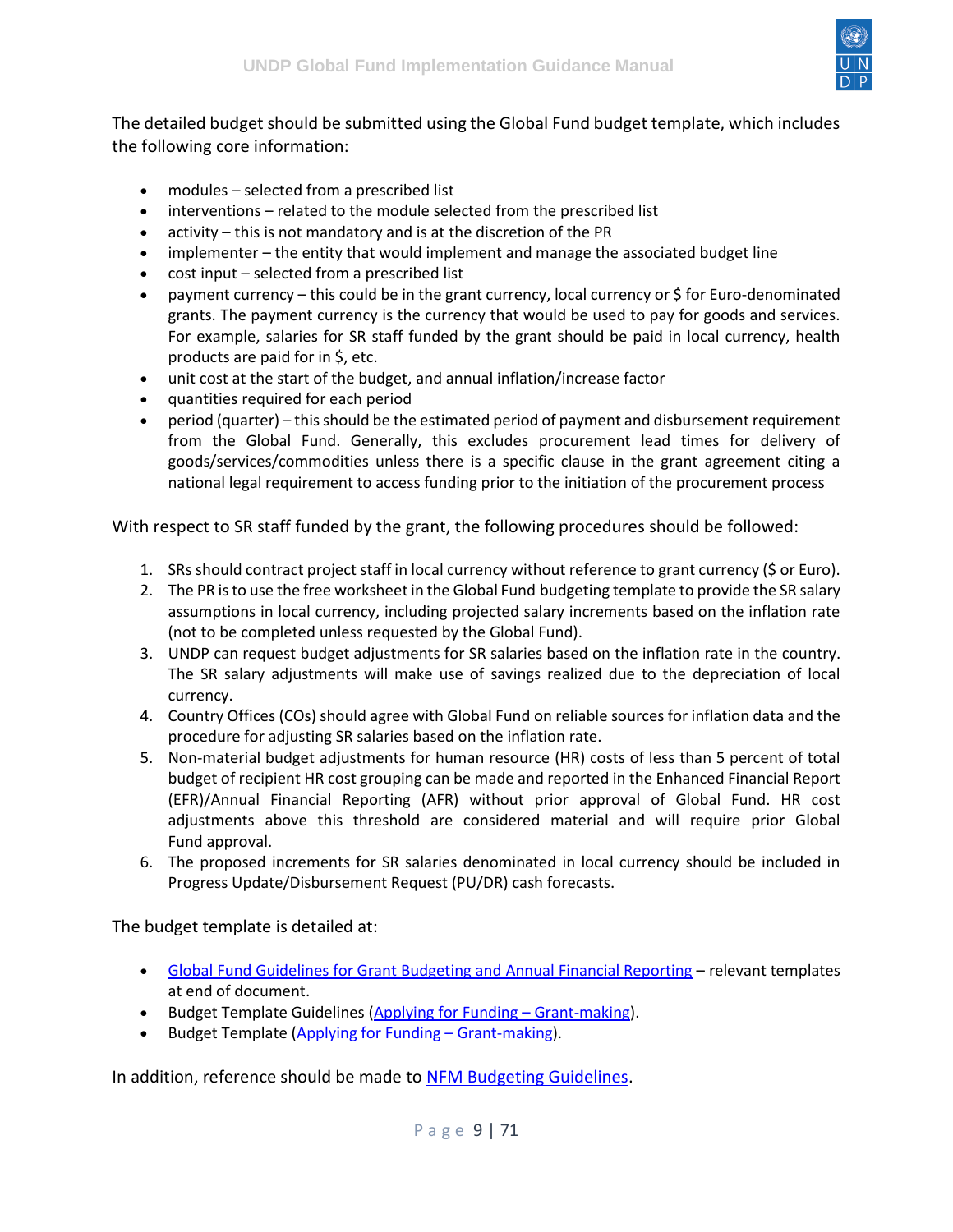

The total budget must be within the available funding – that is, the allocation amount as adjusted with any above-allocation funds and projected in-country cash balance communicated by the Global Fund. All disbursements between the allocation announcement and the new grant period should be taken into consideration and not included in the budget.

Once the template has been developed, the PR should undertake the following steps to finalize the work plan and budget based on the original document found in the proposal:

- Gather historical data for the grant and country context, in relation to unit costs and organizational arrangements.
- Based on this historical data, clearly define cost assumptions:
	- 1. In the absence of historical data efforts must be made to obtain detailed costs for each activity.
	- 2. These cost assumptions must be included in the same document for the Local Fund Agent (LFA) and Global Fund to review.
- Analyse the country storage and distribution system to adequately address the weaknesses and costs associated with the storage and distribution of the health products.
- Discuss quantification and procurement and supply management (PSM) assumptions with relevant agencies in the country.
- Consider cost recovery budget lines, as per the UNDP–Global Fund Cost Recovery Agreement.

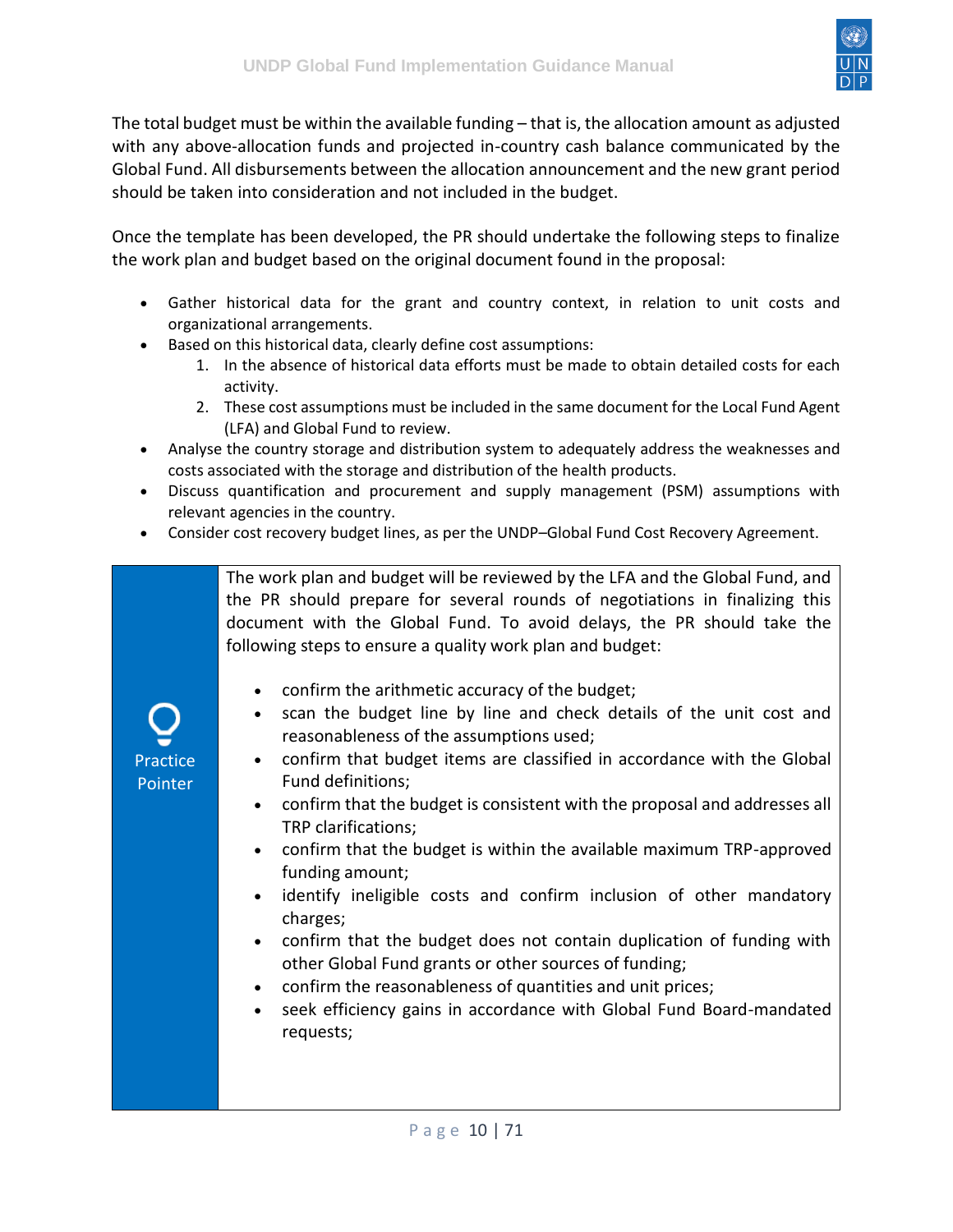

- address the economy, efficiency and effectiveness (value for money) of budget activities;
- confirm that revenue-generating activities are addressed in the budget;
- confirm that the budget is consistent with the proposed programmatic targets in overall terms and on a time basis; and
- provide assurance as to the PR's ability to absorb and implement the budget within the stipulated time-frame.

## <span id="page-10-0"></span>**Funding ceiling and treatment of in-country cash balances**

**Please note that the guidance below is currently being revised to reflect changes in light of new Global Fund guidelines.**

Following the approval of a funding request that integrates the existing grant pipeline from rounds-based grants, the formal closure of the rounds-based grant(s) is not required under the normal grant closure provisions, although audit reports and other reporting obligations due under those grants must still be complied with for the period starting from the end of the previous reporting period and ending with the start date of the new Funding Model grant. The indicative upper ceiling available for each disease component at grant-making can be calculated as described in [Global Fund Guidelines for Grant Budgeting and Annual Financial Reporting](https://www.theglobalfund.org/media/3261/core_budgetinginglobalfundgrants_guideline_en.pdf) - Table 1.b Funds recommended by GAC2 for grant making (Illustrative amounts).

The maximum amount for grant-making as calculated above may be increased by available incountry cash balances from existing grants with the pre-approval of the Global Fund. In the event that such in-country cash balances (at the principal recipients or sub-recipients level) increases the allocation of the country, the prior approval of the Grant Approvals Committee/Board is required, taking into account the impact of such funds on resources available for Unfunded Quality Demand and above-allocation funding requests for the portfolio. The indicative upper ceiling available for each grant at Board Approval can be calculated as described in [Global Fund](https://www.theglobalfund.org/media/3261/core_budgetinginglobalfundgrants_guideline_en.pdf)  [Guidelines for Grant Budgeting and Annual Financial Reporting](https://www.theglobalfund.org/media/3261/core_budgetinginglobalfundgrants_guideline_en.pdf) - Table 1.c Funds recommended by Grants Approval Committee (GAC) for Board approval (disbursement-ready grant) (illustrative amounts).

The PR should communicate in advance the projected cash balance(s) of the existing grants at the new funding model grant start date and whether it (a) is required for the clearance of past liabilities arising from expenditures for approved activities, or (b) available for interventions under the new funding model grant. Any available cash balance at the new funding model start date will be available to fund the new approved budget, assuming that these are derived from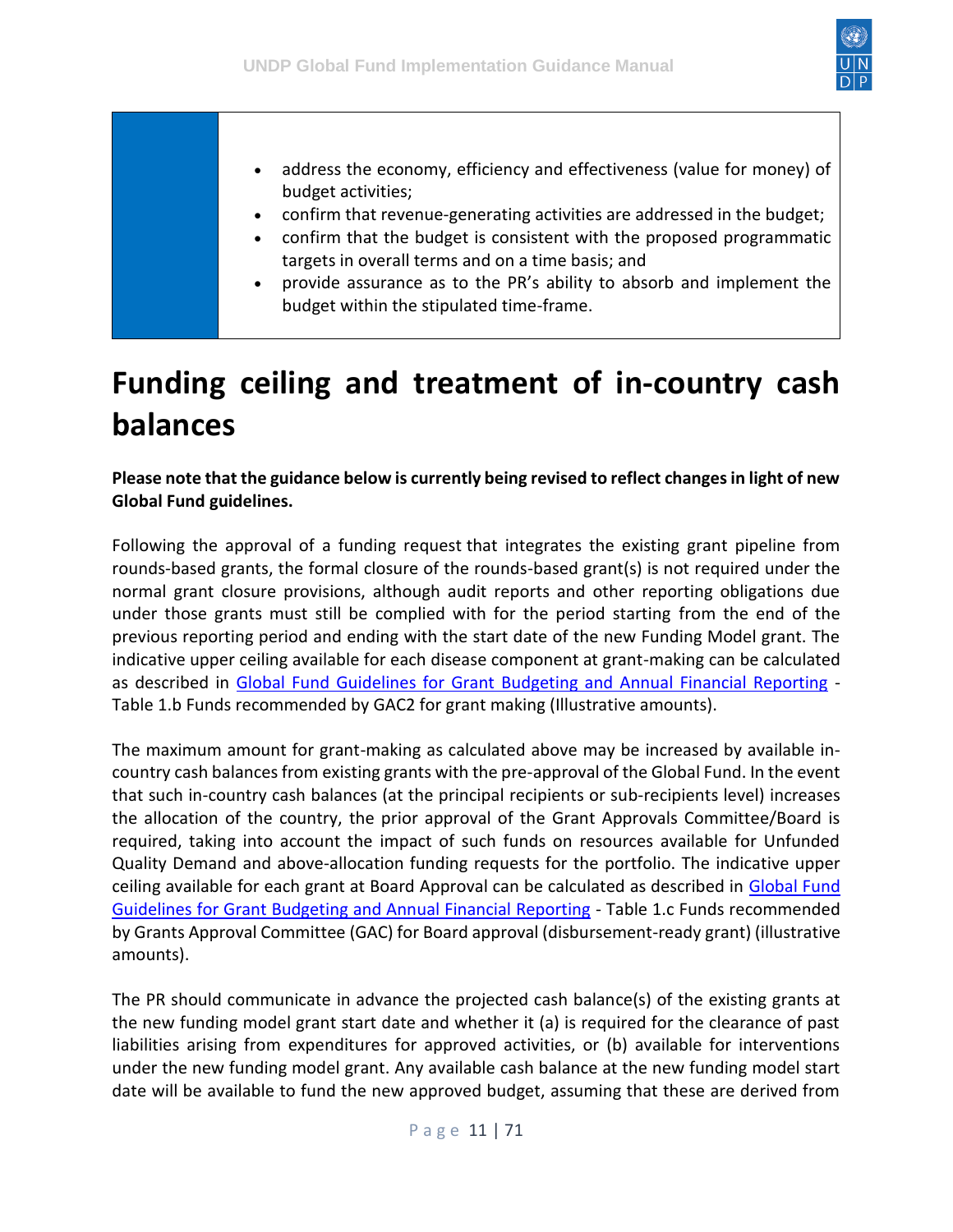

the existing grants pipeline of the total allocation. Such in-country cash balances may increase the initial allocation communicated to the country by the Global Fund and will have to be approved by the GAC/Board.

If it can be established that the cash balance was intended to pay off existing liabilities from the existing grant(s), such funds may be accounted for, and reported on, in the existing grant. All liabilities must be fully paid by the implementers prior to the new funding model start date. If this may not be the case, it is strongly recommended to anticipate any ongoing or long-term liabilities and incorporate them in the consolidated grant-making budget as part of the new funding model grant.

Disbursements forecast up to new funding model start date:

- Forecast disbursements from the Global Fund to UNDP between now and the new funding model start date.
- These should be realistic and whatever is disbursed should be fully spent by new funding model start date.
- To be conservative /underestimate spending up to NFM start date, which would result in a high estimated available funds for NFM (upper budget limit). It may not be possible to increase the budget (upper budget limit) at grant-making stage with the 3 unaccounted for cash i.e. due to savings /variance between forecast and actual expenditure. These funds could be lost as any increase in the budget will require going back to the Board for approval.

In-country uncommitted cash balances as of NFM start date:

• At this stage when establishing the budget upper limit, the disbursement forecast for the remaining period of the existing grants should be done with the assumption of a "zero cash balance", unless there is an expected uncommitted cash balance from funds already disbursed.

# <span id="page-11-0"></span>**Foreign exchange**

Budgets of Global Fund grants are either finalized in US dollars or Euros, depending on the new funding model allocation currency choice, taking into account the payment currency for each budget line. The allocation currency should be requested by the applicant no later than 30 days after the issuance of the allocation letter to the country. Global Fund grant budgets should be prepared using the different currency denominations of each budget line (i.e. the currencies in which the budget item will be invoiced or charged) converted, where applicable, to the currency of the Grant Agreement at an appropriate exchange rate.

Any inflation factor should take account of the currency denomination of the budget item (local currency-denominated items may require a different rate of inflation to foreign currencydenominated items). The relationship between the two variables—exchange rate and inflation rate—should be described in the general budget assumptions.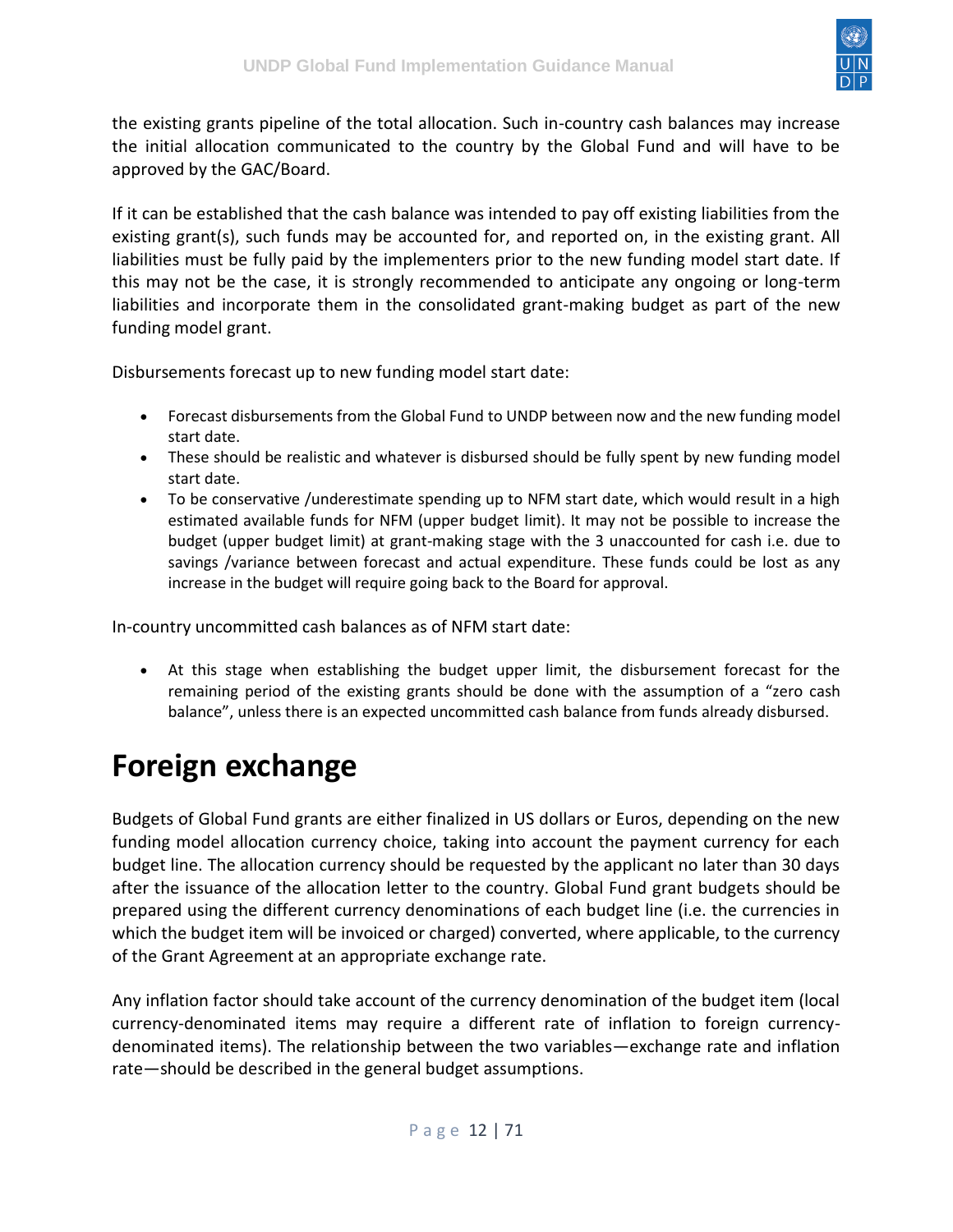

The exchange rate used in the budget should be that which, based on available evidence, reflects the best estimate of the rate at which the PR will exchange their grant currency into local currency over the term of the grant. The method and/or references used should be fully disclosed in the general budget assumptions. The exchange rate may be budgeted at different rates over the term of the budget, provided that assumptions behind the rates are disclosed. No exchange rate "contingencies" may be included in the budget. If the country's exchange rate is fixed or managed by the domestic authorities, the budget should follow the given official fixed rates.

## <span id="page-12-0"></span>**Taxes**

Global Fund funding is made available based on the principle that grant funds are exempt from relevant taxation imposed by the host country concerned. The required tax exemption for Global Fund purposes mainly includes (but is not limited to): (a) customs duties, import duties, taxes or fiscal charges of equal effect levied or otherwise imposed on the "Health Products" imported into the host country under the Grant Agreement or any related contract (collectively "Custom/Import Duties") and (b) VAT levied or otherwise imposed on the goods and services purchased using grant funds.

The obligation of the host country to provide tax exemption is mandatory and applies to the Global Fund programmes implemented partially or wholly by any Principal Recipient (PR) or Subrecipient (SR) that is not a "Government Entity". In administering the tax exemption, if needed, the PR should ensure an adequate follow-up of taxes paid and recovered at SR level.

The budget submitted to the Global Fund should be net of taxes on applicable unit costs. When tax exemption is obtained on a reimbursement basis (i.e. the PR has to pay the taxes first and then claim reimbursement), the first year's budget may include a provision related to the cash flow needs if required. This should be requested in the budget and supported by precise cash flow forecasts related to tax payment and recoveries.

## <span id="page-12-1"></span>**Costs**

#### <span id="page-12-2"></span>**Salary top-ups and travel-related costs**

Allowances for salary incentives, top-ups, travel per diems and transportation costs are not paid from grant funds unless provided for in the concept note and grant agreement. If such schemes are indispensable for service delivery, applicants should include a valid funding rationale for such incentives as part of the concept note. The assumptions tabs in the Global Fund budget template are used for this justification.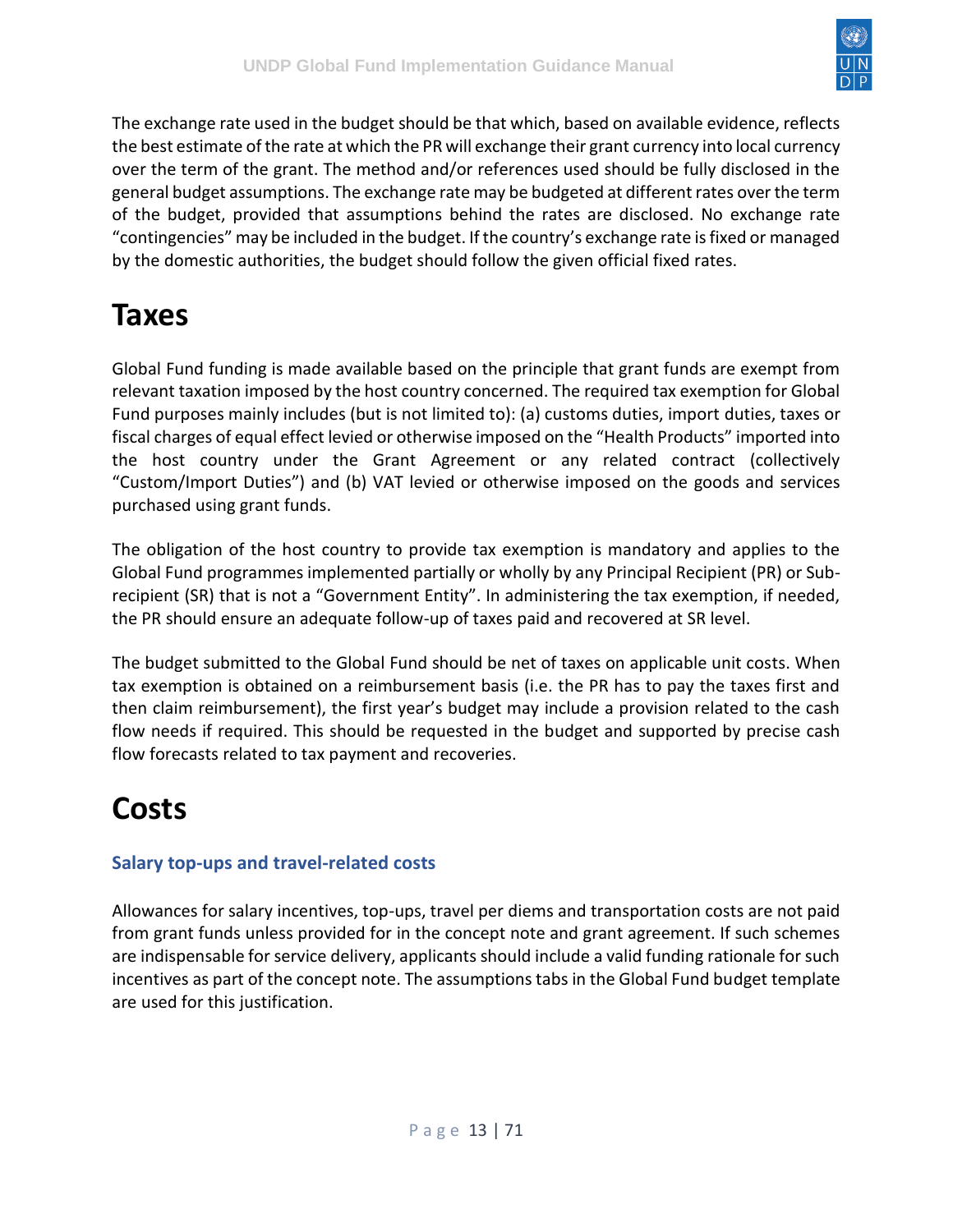

#### <span id="page-13-0"></span>**Shared costs**

Shared costs are expenses that can be allocated to two or more funding sources (government, the Global Fund, other donors etc.) or different Global Fund grants on the basis of shared benefits and administrative efficiency. These costs are allowed when they are:

- verifiable from implementers' records with evidence on "fair share" principle;
- necessary and reasonable for proper and efficient accomplishment of grant and programme objectives;
- included in the approved budget when required; and
- expensed during the grant implementation period.

The apportionment method must be clearly stipulated in the budget assumptions.

#### <span id="page-13-1"></span>**Budgeting for Project Management Unit (PMU) and other staff costs**

The Global Fund budget template contains three types of assumption tabs:

- 1. Travel-Related Cost grouping of cost-inputs;
- 2. Human Resources grouping of cost inputs; and
- 3. All others.

The related assumption tab is used for each detailed unit cost. Note that all procurement and supply management (PSM)-related assumptions should be done in a separate [PSM template.](https://www.theglobalfund.org/media/5692/fundingmodel_listofhealthproducts_template_aa.xlsx)

Staff costs are calculated and budgeted as follows:

• UNDP's [Proforma Costs](https://intranet.undp.org/unit/ofrm/Financial%20Resource%20Management%20Policies/Forms/By%20FBP%20Document%20Category.aspx) for Fixed Term Appointment (FTA)/Technical Assistance (TA)/special condition (SC) positions.

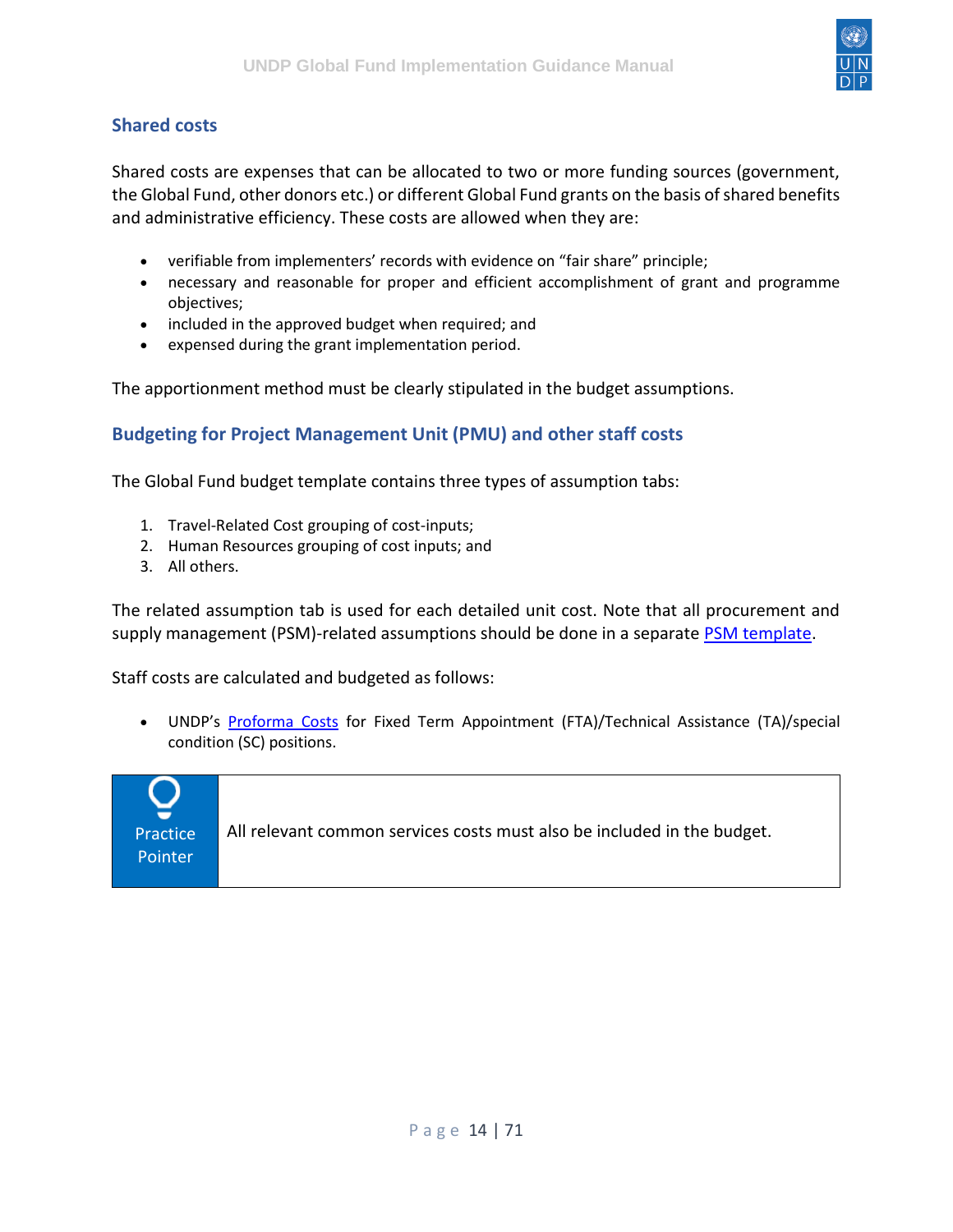

## <span id="page-14-0"></span>**Cost recovery**

In preparing the budget, the Principal Recipient (PR) should include all relevant direct costs and indirect overhead costs.

The PR is responsible for negotiating any indirect and overhead costs to be charged by Subrecipients (SRs) and other implementing entities. If such entities are international nongovernmental organizations (NGOs), the relevant indirect cost recovery policies on SR costs apply. Local NGOs should include all charges as direct costs.

When formulating Global Fund budgets, UNDP policy is adhered to with respect to cost recovery. UNDP distinguishes between two types of costs in the implementation of its activities. These are:

- 1. Direct Project Costs (DPC) direct costsof programme, administrative and operational support activities, that are part of the project input; and
- 2. Costs that are in addition to direct project costs**,** representing the costs to the organization that are not directly attributable to specific projects or services, but are necessary to fund the corporate structures, management and oversight costs of the organization. These costs are recovered by charging a cost recovery rate, known as General Management Support (GMS) fee.

#### <span id="page-14-1"></span>**General Management Support**

GMS is defined as variable indirect costs incurred by an organization as a function and in support of its activities, projects and programmes. The key feature of these costs is that they cannot be traced unequivocally to specific activities, project or programmes.

The agreed percentage fee for GMS between UNDP and the Global Fund is non-negotiable. GMS is to be categorized as overhead and included as a budget line for all grants.

Based on the agreement between the Global Fund and UNDP, the GMS rate remains at 7 percent for a two-year period ending 10 October 2016, at which time it will be revisited.

Refer to UNDP Programme and Operations Policies and Procedures (POPP) on [Resource Planning](https://popp.undp.org/SitePages/POPPChapter.aspx?TermID=fc71c140-471f-4e84-905d-462d1e25d324)  [and Cost Recovery](https://popp.undp.org/SitePages/POPPChapter.aspx?TermID=fc71c140-471f-4e84-905d-462d1e25d324) for detailed guidance on GMS.

#### <span id="page-14-2"></span>**1% coordination levy**

The 1% coordination levy endorsed by Member States on 31 May 2018 through the United Nations General Assembly resolution 72/279 on the Repositioning of the United Nations development system (paragraph 10) does not apply to contributions from a global vertical fund. The data standard includes the Global Fund as an example of global vertical funds.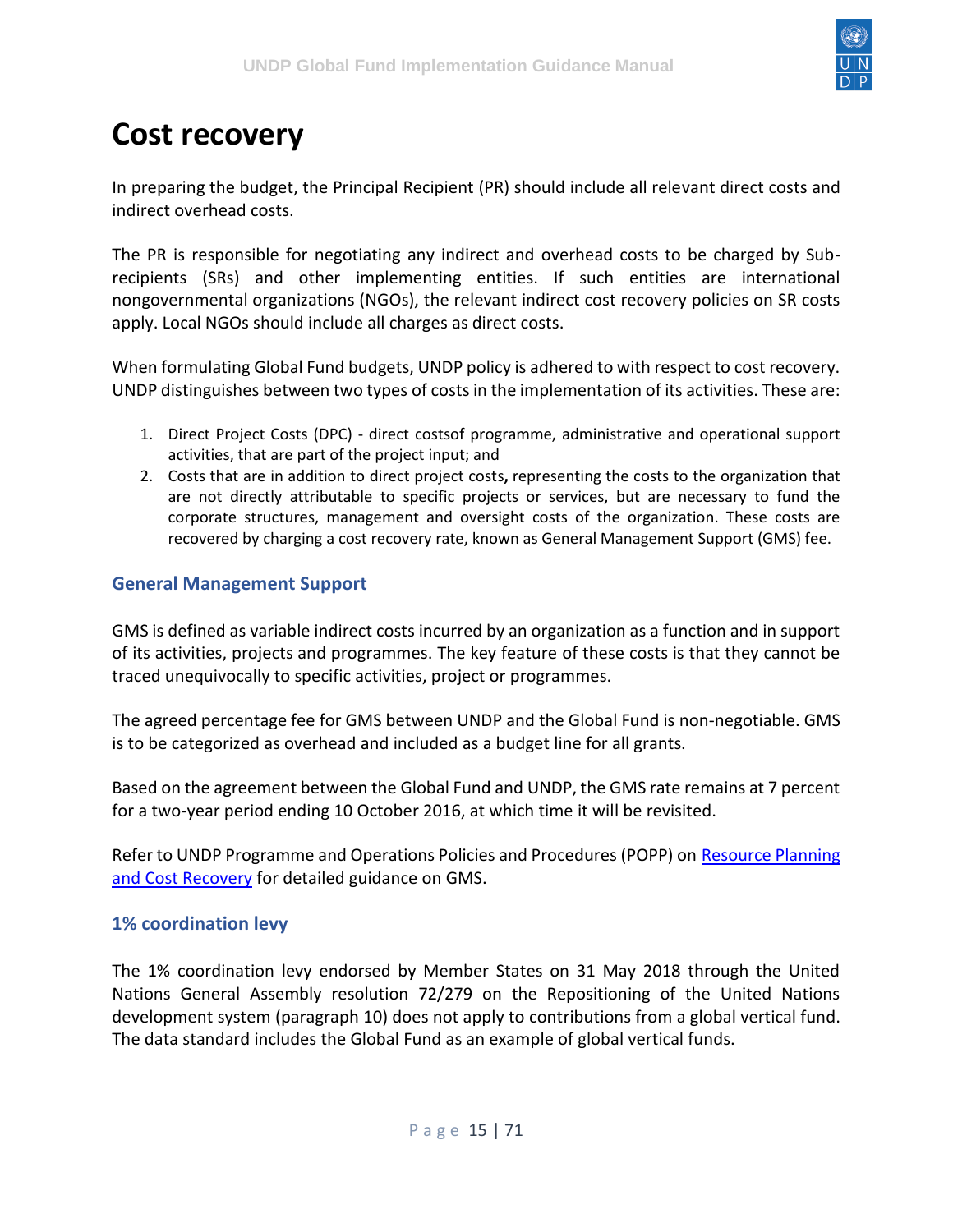

#### <span id="page-15-0"></span>**Direct Project Costs**

DPC are organizational costs incurred in the implementation of a development activity or service that can be directly traced and attributed to that development activity (projects & programmes) or service. Therefore, these costs are included in the project budget and charged directly to the project budget for the development activity and/or service.

DPC are driven by either: (i) Programme implementation and implementation support activities costs incurred by UNDP to support project implementation by Operations Units, including services related to finance, procurement, human resources, administration, issuance of contracts, security, travel, assets, general services and information and communications technology; or (ii) Development effectiveness – activities and costs that support programme quality, coherence and alignment and relate to results in country and at regional levels. These are activities of a policy advisory, technical and implementation nature essential to deliver development results. In UNDP Country Offices (COs), these are the costs associated with Programme Units and Programme Support Units.

Direct project costs shall be identified during the [project initiation phase.](https://popp.undp.org/SitePages/POPPSubject.aspx?SBJID=246) All anticipated programmatic and operational inputs, including development effectiveness activities and implementation support arrangements, need to be identified, estimated, and fully costed during the preparation of the project budget and annual work plan. DPC costs are to be calculated based on the actual costs required to provide implementation project support.

There are three options for implementing DPC:

- Application of the CO workload study results, combined with multiple funding lines for post.
- Application of the Universal Price Lists (UPL) or Local Price List (LPL) for transactional costs recovery.
- Creation and management of a stand-alone DPC project.

Refer to [POPP Resource Planning and Cost Recovery](https://popp.undp.org/SitePages/POPPChapter.aspx?TermID=fc71c140-471f-4e84-905d-462d1e25d324) for detailed guidance on DPC policy and procedures.

#### <span id="page-15-1"></span>**Audit costs**

UNDP and the Global Fund have agreed to charge a lump sum of \$85,000 at the beginning of each year to the budget of the relevant Global Fund grants undergoing an audit by UNDP's Office of Audit and Investigations (OAI). This amount represents a cap per country per year. If more than one grant is audited for a given year in the same country, the amount is prorated across the grants to be audited.

Procedures are as follows: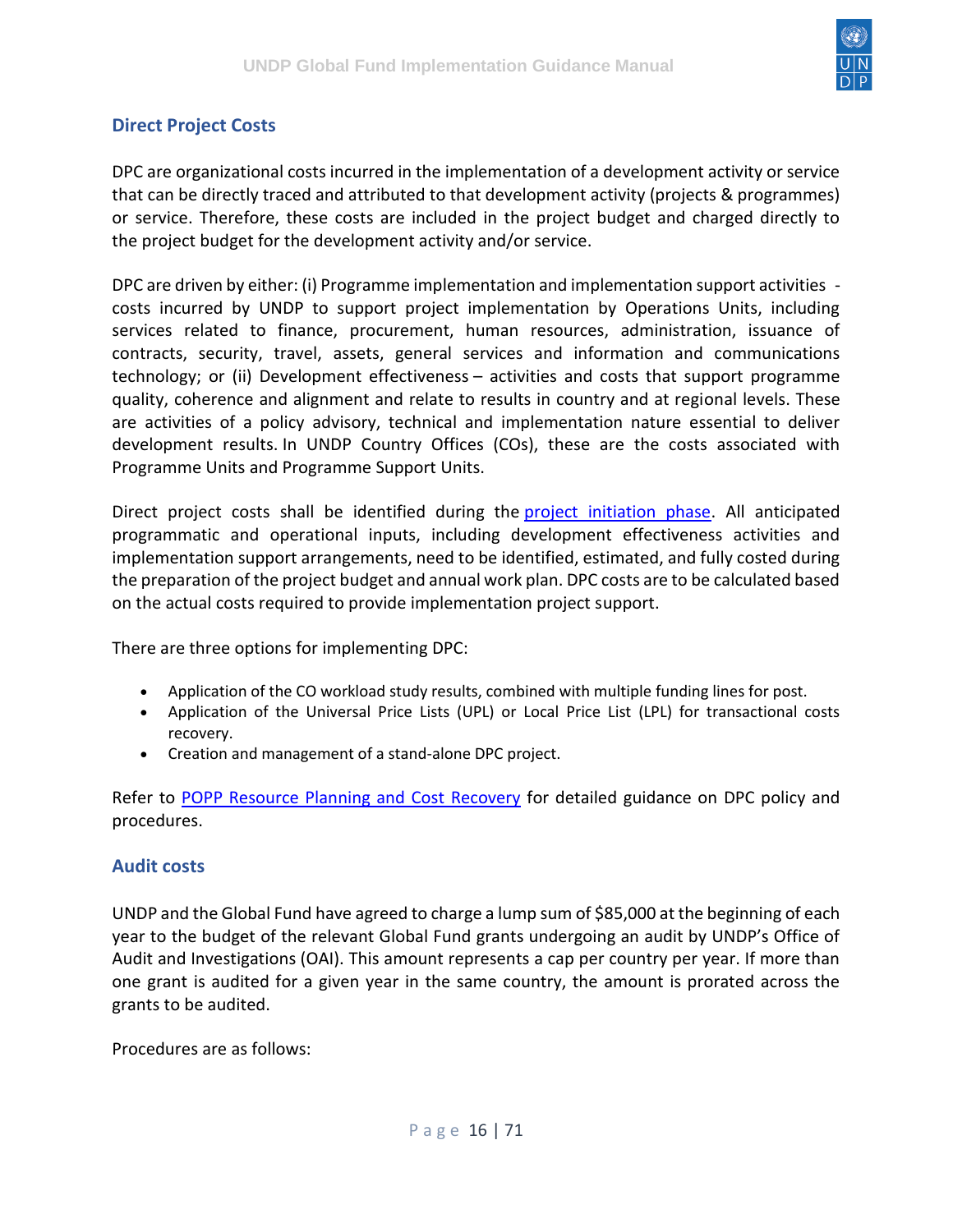

- 1. COs should budget for audit costs of \$85,000 annually for countries under the Additional Safeguard Policy (ASP) and once during the grant implementation period (i.e. 3-year period) for non-ASP countries. Should a non-ASP country not be audited in the current year, they should rephase the audit budget to the following year until an OAI audit takes place and payment is made. ASP countries do not re-phase budget but rather reprogramme any unutilized audit budget from the previous year.
- 2. For countries with more than one grant agreement, the costs will be apportioned across the respective grant budgets based on the total signed grant amounts.
- 3. Budget account 74100 "Professional Services" should be used.
- 4. In December each year UNDP (Global Fund/Health Implementation Support Team) will share with the Global Fund and the COs the OAI audit plan for the subsequent year and a proposal for the distribution of the audit costs for those countries. COs should include audit costs in the cash forecast for the annual Disbursement Request.
- 5. At the end of each year, UNDP (Global Fund/Health Implementation Support Team) will provide the Global Fund with a list of all audits completed.
- 6. On completion of the audits by OAI, the \$85,000 will be charged to respective grants through a General Ledger Journal Entry (GLJE (expense account 74110 "Audit fees"), with a prorating of the cost (based on the signed amounts of active grants) for countries with more than one grant. The Audit Fees collected would be credited to the UNDP's Partnership Team Project # 00085083 (PC Bus Unit: UNDP1), Income Account 54025 (Reimbursement for Management Services), Oper Unit H70, Dept 08301, Fund 11315, Donor 00327.

#### <span id="page-16-0"></span>**Technical assistance**

UNDP and the Global Fund have agreed to charge a lump sum of \$50,000 to the budget of the relevant Global Fund grants to cover direct costs incurred by UNDP headquarters or regional offices for providing technical assistance to relevant national entities to prepare them for assuming the role of PR in line with capacity development or transition plans approved by the Country Coordinating Mechanism and/or the Global Fund. The \$50,000 is prorated across all grants in a country requiring technical assistance. The lump sum normally covers, but is not limited to salary costs, consultants and country support missions, tools and guidelines.

The total amount UNDP can charge the entire Global Fund grant portfolio per year is \$550,000, and this amount will be prorated among countries where more than 11 have approved capacity development (or transition) plans.

Procedures are as follows:

- 1. In December each year, the UNDP Global Fund/Health Implementation Support Team shall share with the Global Fund a list of countries that have an approved capacity development/transition plan, along with a proposal for the distribution of costs for those countries. The Global Fund will provide feedback on the list of countries by 1 December.
- 2. For each country with a capacity plan in place and under implementation, the Global Fund shall disburse a lump sum of \$50,000. For countries with more than one grant requiring technical assistance, the \$50,000 shall be apportioned across the respective grant budgets based on the total signed grant amounts.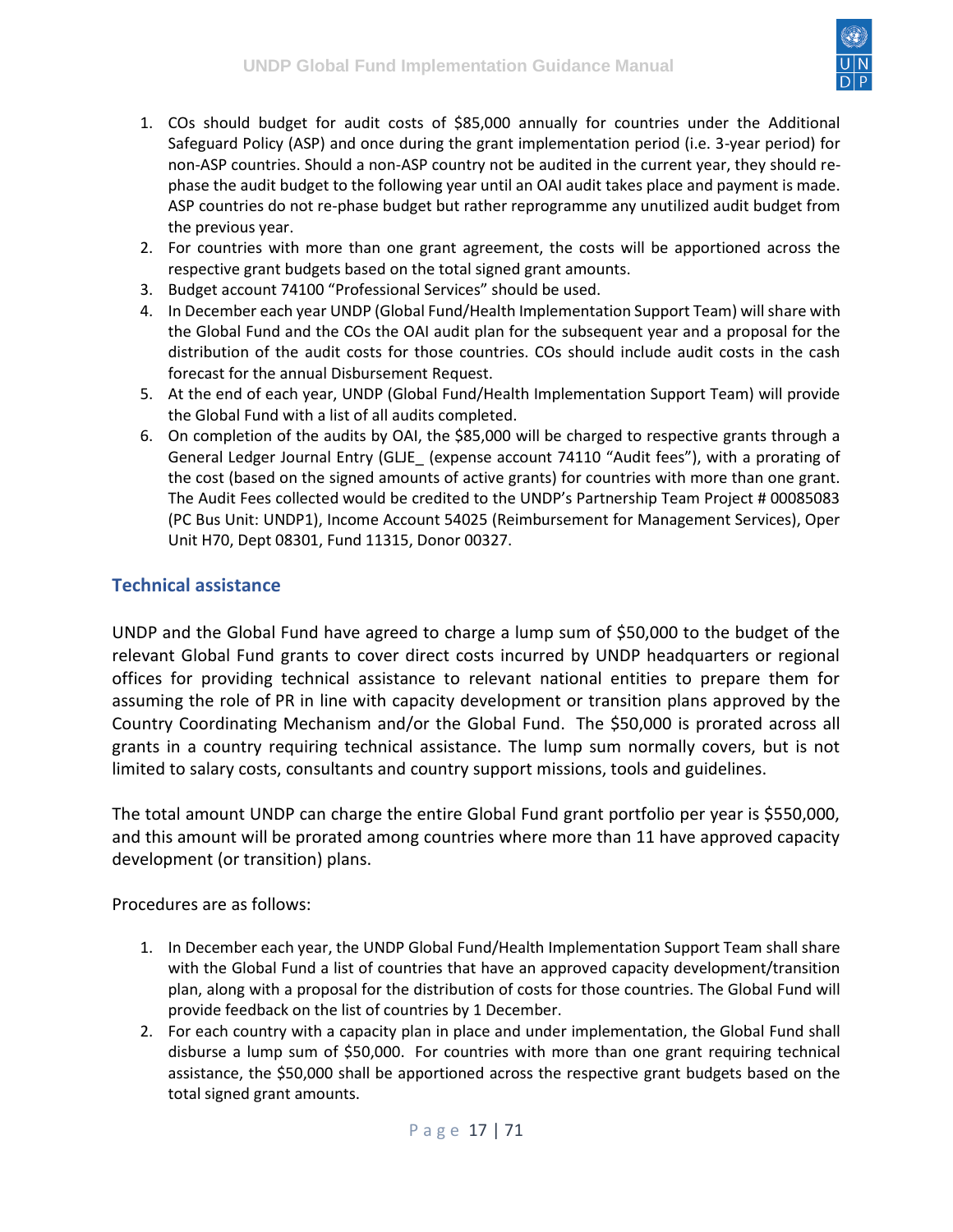

- 3. For active grants that do not have a budget line for capacity development, the Country Office shall submit a request to the Global Fund for budget reallocation of savings to include technical assistance costs in the respective grant budgets and the cash forecast for the annual disbursement. Where the budget thresholds for material budget adjustment will be exceeded, approval should be obtained from Global Fund.
- 4. On 1 July of each year, to reflect the ongoing support UNDP is providing, Steps 1 to 3 above will be completed.
- 5. The \$50,000 should be charged to respective grants through a GLJE (expense account 74120 "Capacity Assessment"), with a prorating of the cost (based on the signed amounts of active grants) for countries with more than one grant.
- 6. The credit should be to the following COA, Project # 00085083 (PC Bus Unit: UNDP1), Income Account 54025 (Reimbursement for Management Services), Oper Unit H70, Dept 08301, Fund 11315, Donor 00327, IA 001981, **ACT13C**.

## <span id="page-17-0"></span>**Detailed budgeting guidance**

Detailed budgeting instructions can be obtained from the [Global Fund Guidelines for Grant](https://www.theglobalfund.org/media/3261/core_budgetinginglobalfundgrants_guideline_en.pdf)  [Budgeting and Annual Financial Reporting](https://www.theglobalfund.org/media/3261/core_budgetinginglobalfundgrants_guideline_en.pdf) (5. Specific budgeting and costing guidance) under the following areas:

- 1. Human resources;
- 2. Types of remuneration;
- 3. Travel-related costs;
- 4. External professional services;
- 5. Pharmaceutical, non-pharmaceutical health products and health equipment;
- 6. Infrastructure and non-health equipment;
- 7. Communication material and publications;
- 8. Management fees and indirect cost recovery; and
- 9. Living support to client/target population (Microloans and micro grants; cash incentives).

## <span id="page-17-1"></span>**Budget approval**

The funding request budget and the detailed budget prepared for the grant-making process should be uploaded to the Global Fund [Grant Management Platform](https://www.theglobalfund.org/en/partner-portal/) (Salesforce).

in the prescribed format by either:

- entering the budget directly into the Grant Management Portal using the designed online budget template; or
- downloading an offline version of the budget template, then uploading it for submission.

Under both functionalities, the summary budget is automatically produced by the application tool for all stages of the budgeting mechanism (e.g.funding request, grant-making, reprogramming). The summary budget reflects the costs of each intervention (modular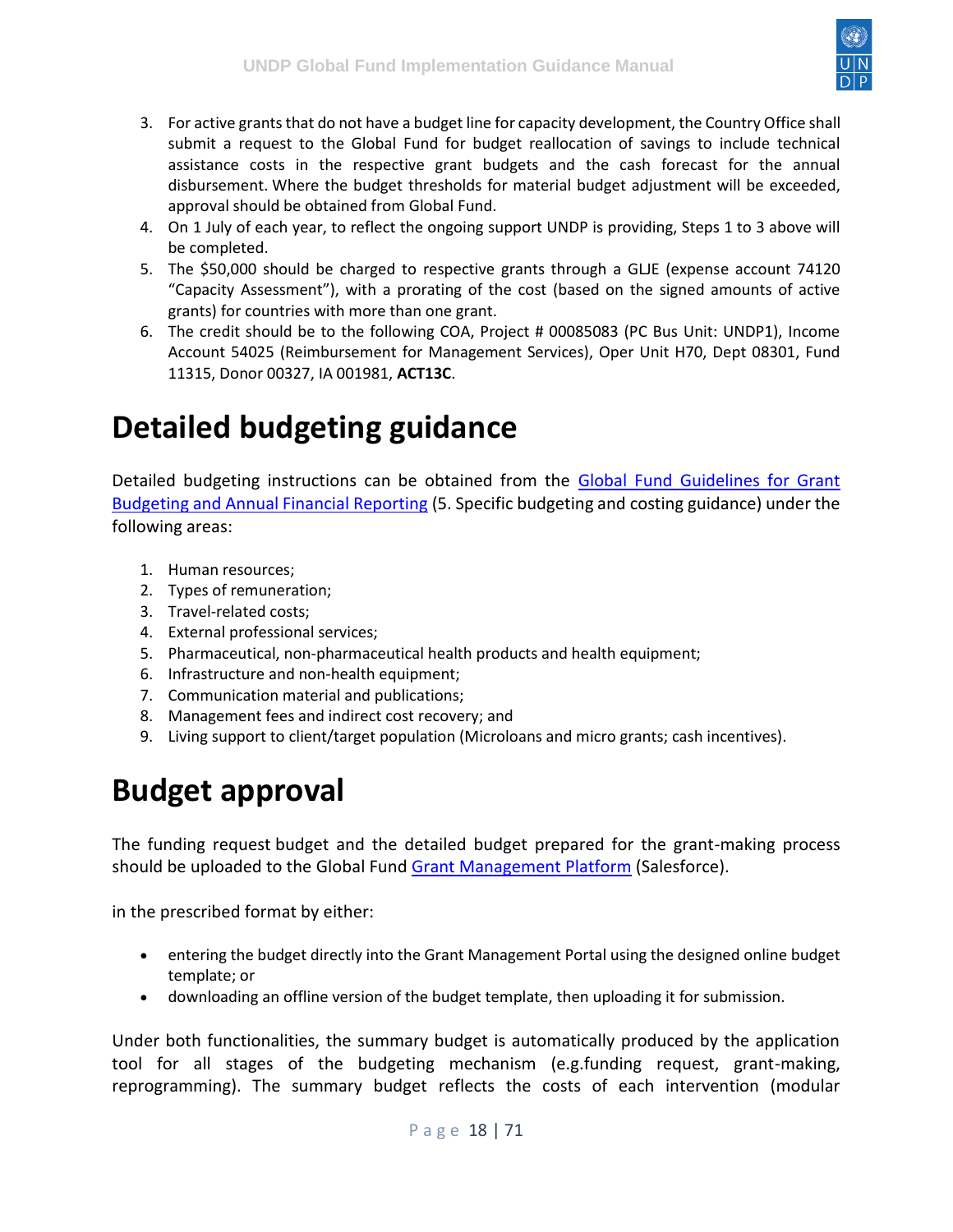

approach) and cost grouping using standard budget classifications provided in the costing dimension (cost inputs/cost grouping).

To ensure efficient and timely review and approval, when submitting a budget for approval the Principal Recipient (PR) should include all unit cost assumptions and upload all relevant supporting documents in the tool. The estimated time for the review and approval of the detailed budget submitted by the PR is 30 to 90 days, depending on the stage of the process. Additional clarifications and/or budgets that do not comply with Global Fund principles could lead to additional delays in the approval process.

Once approved, the budget is captured in Global Fund systems as the official approved budget and used as the basis for financial reporting unless it is modified through the grant agreement after any material budget adjustments. This is also the "baseline budget" and all budget adjustments will be compared against this version for the establishment of materiality thresholds.

### <span id="page-18-0"></span>**Secure Banking Arrangements**

UNDP uses two bank accounts (US dollar and Euro) for receiving contributions from the Global Fund:

- 1. UNDP Contributions Account
	- o CITIBANK
	- $\circ$  Account No. 36349562
	- o 111 Wall Street
	- o New York, NY 10043
	- o Routing number 021000089
	- o Swift code CITIUS33
- 2. UNDP Contributions Euro Account
	- o Bank of America
	- o Account No. 6008-62722022
	- o 5 Canada Square
	- o London, E14 5AQ
	- o United Kingdom
	- o Swift code BOFAGB22

Prior to Board approval and/or signing of the Grant Agreement, the Global Fund undertakes the process of bank verification and authentication by requesting the details of the bank account of the Principal Recipient (PR) into which the grant disbursements will be deposited. Country Offices (COs) should request bank account confirmation letters from the Global Fund Finance Specialist (New York) in the Global Fund Partnership Team. The Bank account details are reflected in the Face Sheet of the Grant Agreement in the section entitled 'Routing Instructions for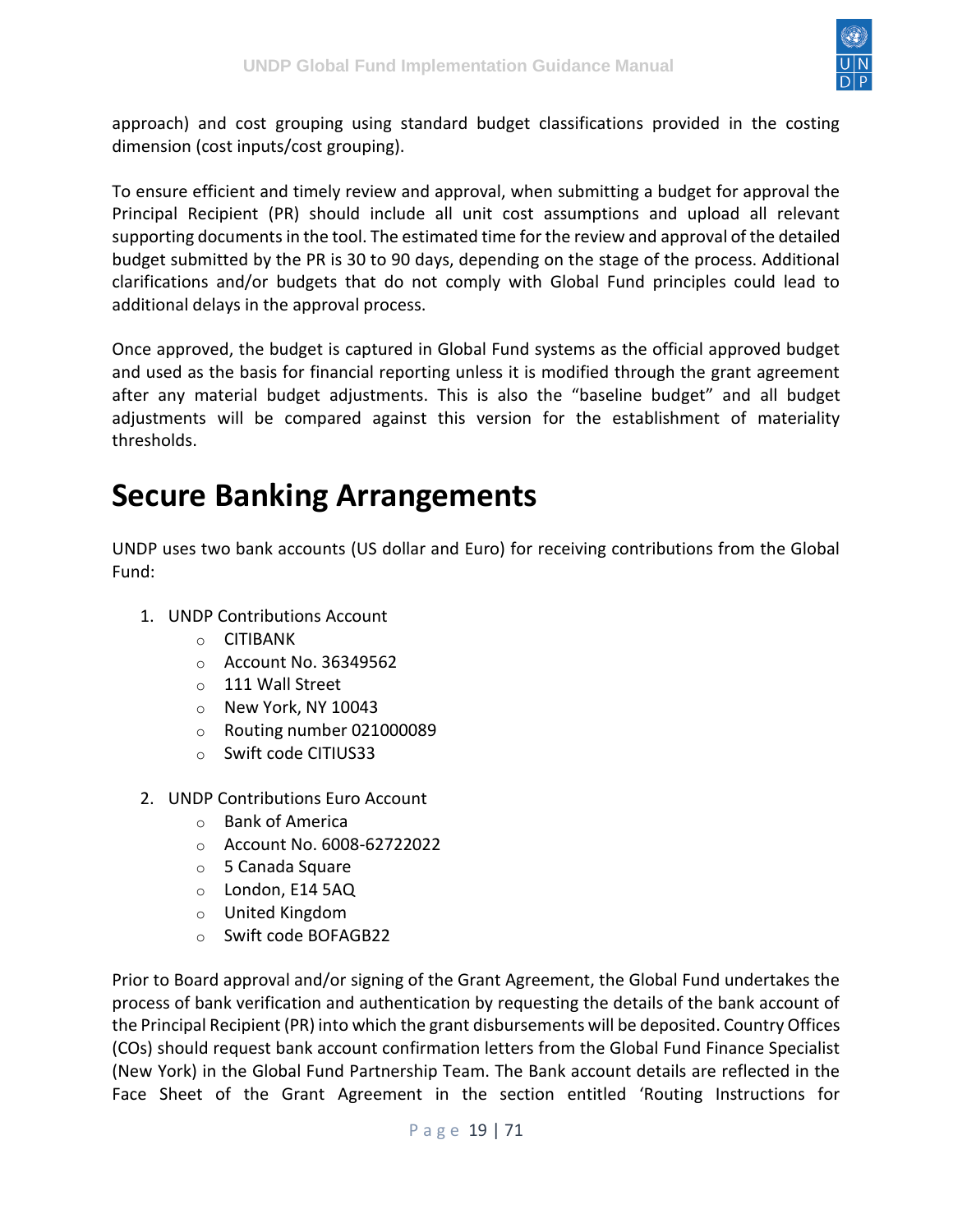

Disbursements' and include the name and contact information (telephone number and/or email address) of the bank manager for verification of the details.

Contributions will be credited to the bank account identified on the Face Sheet. The Global Fund disburses funds directly to the PR and they should clearly reference the applicable Grant Number in all deposits.

Country Coordinating Mechanism (CCM) funding should also be deposited in the HQ Contributions Bank Account.

## <span id="page-19-0"></span>**Project and Budget Formulation in Atlas**

UNDP's standard procedures should be followed for Global Fund project and budget formulation in Atlas. It is important to remember that the term "Project" in UNDP policy represents an "Award" in Atlas. And the term "Output" is represented by a "Project" in Atlas (the budget is at the level of the Output). Therefore, there may be one Project ("Award" in Atlas) with different Outputs ("Projects" in Atlas). The financial control on budgets in Atlas (income, expenses, advances, etc.) is at the project level and NOT at the Award level.

Reference should be made to the following guidance:

UNDP Programme and Operations Policies and Procedures (POPP)[-Initiating a Project](https://popp.undp.org/UNDP_POPP_DOCUMENT_LIBRARY/Public/PPM_Project%20Management_Initiating.docx)

[Atlas Project Management Module User Guide](https://intranet.undp.org/unit/bom/User%20Guides/Atlas%20Project%20Management%20Module%20User%20Guide%20-%20Version%201.1%20Final.docx)

[OnDemand Enhanced Project Management \(PM\)](https://intranet.undp.org/unit/ohr/ondemand/SitePages/Business%20Processes.aspx)

Global Fund project/budget setup in Atlas should adhere to the following principles:

• Projects created in Atlas should conform to the standard structure that one Global Fund Grant Agreement corresponds to one Atlas Project with one Atlas Output. Country Offices (COs) should avoid the practice of creating multiple outputs for one grant as this complicates cash management in Atlas.

Practice Pointer Atlas allows other donor funding, including UNDP core funding, to be combined with Global Fund funding, as the donor/fund is identified in each Chart Field combination of the Budget. Thus, expenditures can be apportioned between donors as incurred, and separate funding is possible. However, Country Coordinating Mechanism (CCM) funding (Fund 30000 Donor 00327) should have a separate output from grant funding (Fund 30078 Donor 00327) to avoid issues in the Certified Financial Report (CFR) where there is aggregation at the output and donor level.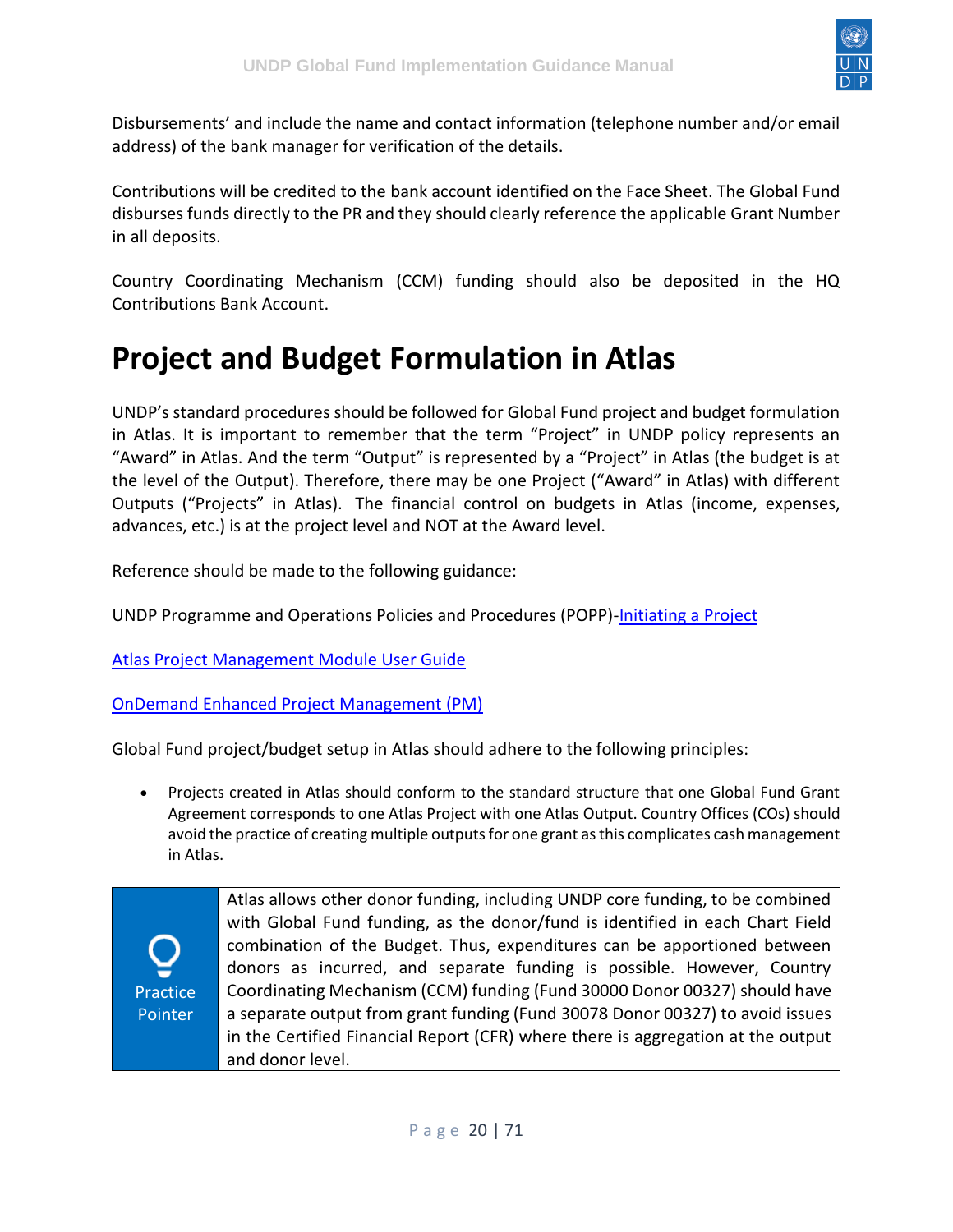

- The proposal and project are created in the Enhanced Atlas Project Management Module (for guidance refer to OnDemand [RBM Documents\)](https://intranet.undp.org/unit/ohr/ondemand/RBM%20Documents/Forms/HomeView.aspx).
- UNDP as Principal Recipient (PR) assumes the role of Implementing Partner (Direct Implementation - DIM) and is reflected in Atlas, when creating the Proposal, Award, and Project in the "Institution ID" field (Institution ID - Atlas code: 03315).
- Where UNDP serves as Responsible Party, it should be reflected in the Implementing Agent field in Atlas (Implementing Agent - Atlas code: 001981).
- When UNDP is the PR, COs use the established account codes in Atlas, which have been mapped against the categories typically used by the Global Fund to capture budgetary information in setting up the Budget. UNDP has agreed to provide Local Fund Agents (LFAs) with clarification of the mapping between UNDP's expenditure account codes and Global Fund cost categories, should the need arise during a review.



It is important to design a project structure for the creation of Global Fund projects in Atlas that will facilitate the timely and accurate reporting for the Annual Financial Report (AFR). There will be a joint exercise with the Global Fund to map the Global Fund Cost Inputs to the Atlas accounts, the outcome of which will be used by UNDP to develop a workbench to facilitate reporting to the Global Fund.

- Two levels of output activities should be created as follows:
	- $\circ$  Each Global Fund Intervention under each Module will correspond to an Activity in Atlas for budgeting purposes, e.g. ACTIVITY1.1 - Module "PMTCT", Intervention "Prong3: Preventing vertical HIV transmission".
	- $\circ$  Each Global Fund Activity Description under each Intervention will correspond to an Activity in Atlas for transaction purposes, e.g. ACTIVITY1.1.1 - Module "PMTCT", Intervention "Prong3: Preventing vertical HIV transmission", Activity Description "Rapid diagnostic test per mother".

The following rule should be applied in coding the activities:

- 1st digit Module
- 2nd digit Intervention
- 3rd digit Activity Description

ACTIVITY "Module" + "Intervention" to be used for budgeting only

ACTIVITY "Module" + "Intervention" + "Activity Description" to be used for transactions only



Before creating the activities in Atlas, it is recommended that a mapping of the Module and Interventions in the approved Detailed Budget of the Grant Agreement is done first. This is the activity level which will be used to prepare the project budget in Atlas. Please note that this activity level should not be used when processing transactions (i.e. E-requisition, PO, vouchers, AR, GLJEs, etc.).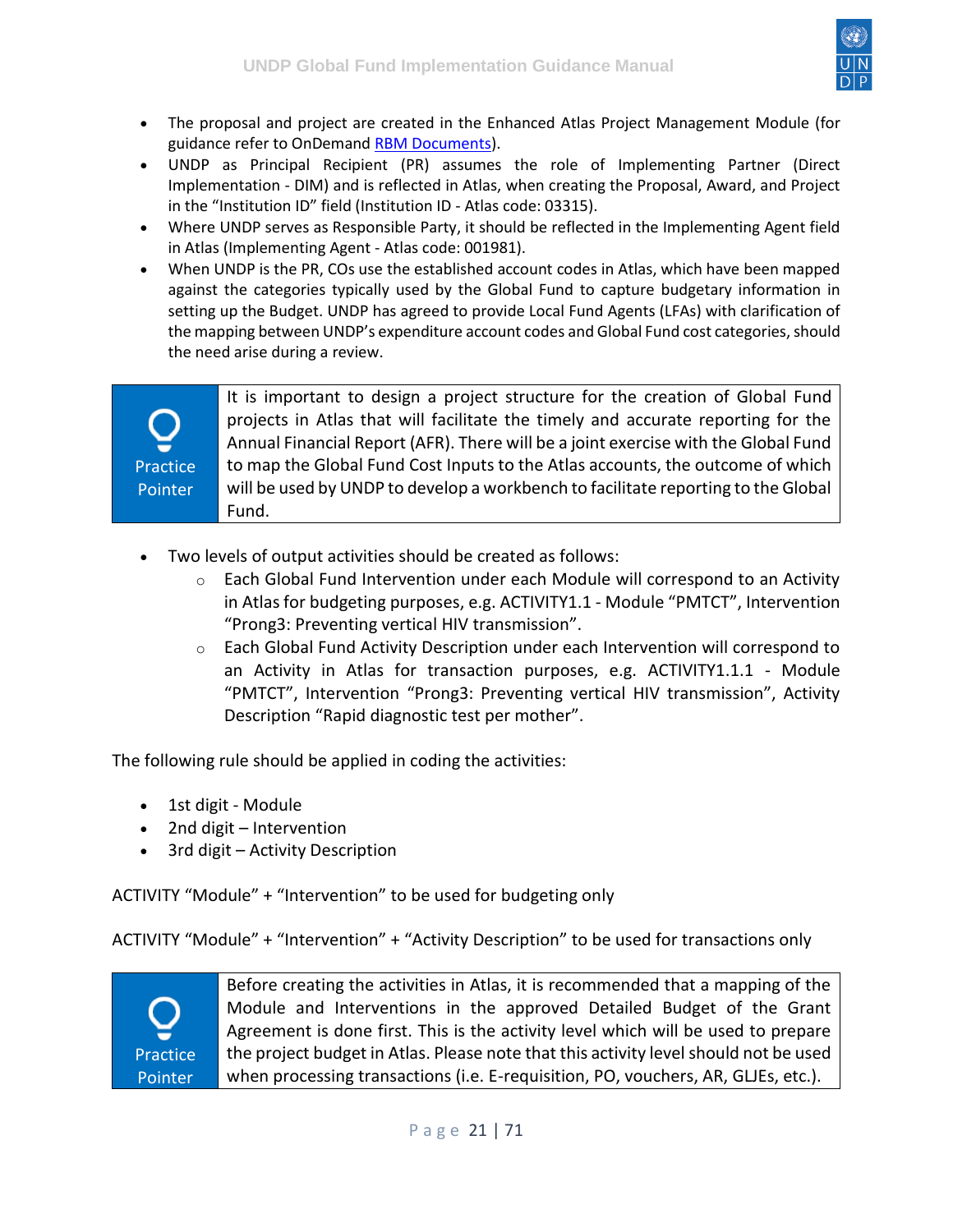|                    | Proposed Atlas Mapping to the new Global Fund Structure |                                                 |                                     |                                                             |                   |                      |                   |
|--------------------|---------------------------------------------------------|-------------------------------------------------|-------------------------------------|-------------------------------------------------------------|-------------------|----------------------|-------------------|
|                    | <b>Atlas Activity for budgeting</b>                     |                                                 | Account code                        | IA code                                                     |                   | <b>Budget amount</b> |                   |
|                    |                                                         |                                                 |                                     |                                                             | <b>Values</b>     |                      |                   |
|                    |                                                         |                                                 |                                     |                                                             | Sum of Y1         | Sum of Y2            | Sum of Y3         |
|                    |                                                         |                                                 |                                     |                                                             | <b>Total Cash</b> | <b>Total Cash</b>    | <b>Total Cash</b> |
| <b>ACTIVITY ID</b> | <b>Module</b>                                           | $\overline{\phantom{a}}$ Intervention           | $\overline{\phantom{a}}$ Cost Input | $\overline{\phantom{a}}$ Recipient $\overline{\phantom{a}}$ | <b>Outflow</b>    | Outflow              | Outflow           |
| ACTIVITY1.1        | $\blacksquare$ PMTCT                                    | Prong 3: Preventing vertical HIV transmission   | 5.4 Rapid Diagnostic Test           | <b>UNDP</b>                                                 | 144,000.00        | 129,600.00           | 123,840.00        |
| ACTIVITY1.2        |                                                         | Prong 4: Treatment, care & support to mothers   | 6.2 HIV Viral Load                  |                                                             |                   |                      |                   |
|                    |                                                         | living with HIV, their children &               | analyser/accessories=               | <b>UNDP</b>                                                 | 20,296.00         | 29,500.00            | 35,400.00         |
| ACTIVITY2.1        | <b>Prevention programs for adolescents</b>              | HIV testing and counseling as part of programs  | 1.3 Performance based               |                                                             |                   |                      |                   |
|                    | and youth, in and out of school                         | <b>E</b> for adolescent and youth               | suppliments, incentives             | <b>UNDP</b>                                                 | 61,829.63         | 61,829.63            | 61,829.63         |
|                    |                                                         |                                                 | 5.4 Rapid Diagnostic Test           | <b>UNDP</b>                                                 | 3,760.00          | 3,760.00             | 3,760.00          |
| ACTIVITY3.1        | Prevention programs for other                           |                                                 |                                     |                                                             |                   |                      |                   |
|                    | vulnerable populations (please                          | Behavioral change as part of programs for other |                                     |                                                             |                   |                      |                   |
|                    | $\blacksquare$ specify)                                 | <b>■vulnerable populations</b>                  | ■12.2 Food and care packages        | <b>UNDP</b>                                                 | 46,300.02         | 27,780.01            | 13,890.01         |
|                    |                                                         |                                                 | 2.1 Training related per            |                                                             |                   |                      |                   |
|                    |                                                         |                                                 | diems/transport/other costs         | <b>UNDP</b>                                                 | 72.889.94         | 24,296.65            |                   |
| <b>ACTIVITY3.2</b> |                                                         | Condoms as part of programs for other           |                                     |                                                             |                   |                      |                   |
|                    |                                                         | <b>■vulnerable populations</b>                  | □5.2 Condoms - Male                 | <b>UNDP</b>                                                 | 4,704.60          | 17,151.70            | 17,151.70         |
| ACTIVITY3.3        |                                                         |                                                 | 1.2 Salaries - outreach workers.    |                                                             |                   |                      |                   |
|                    |                                                         | HIV testing and counseling as part of programs  | medical staff and other service     |                                                             |                   |                      |                   |
|                    |                                                         | <b>Set for other vulnerable populations</b>     | $\blacksquare$ providers            | <b>UNDP</b>                                                 | 593,290.17        | 395,526.78           | 197,763.39        |
|                    |                                                         |                                                 | 5.4 Rapid Diagnostic Test           | <b>UNDP</b>                                                 | 127,840.00        | 104,952.00           | 74,524.00         |

Practice Pointer Before creating the activities in Atlas, a mapping of the Module, Interventions and Activity Description in the approved Detailed Budget of the Grant Agreement is recommended. This is the activity level that will be used when processing transactions (AR, Purchase Orders, AP vouchers) in Atlas. Please note that this activity level should not appear in the project budget.

- All costs related to capacity development should be reflected as a separate activity in the project budget.
- Each SR should have an Implementing Agent (IA) code. Please check whether an IA code exists in Atlas and if not, request an IA code using the form: "Request new implementing agency code" which has to be filled out, signed and then sent to: ps.support@undp.org.

The activities, for which SRs will be responsible, should be included as separate lines in the project budget. The Chart of Account for these lines should use the IA code for the relevant SR.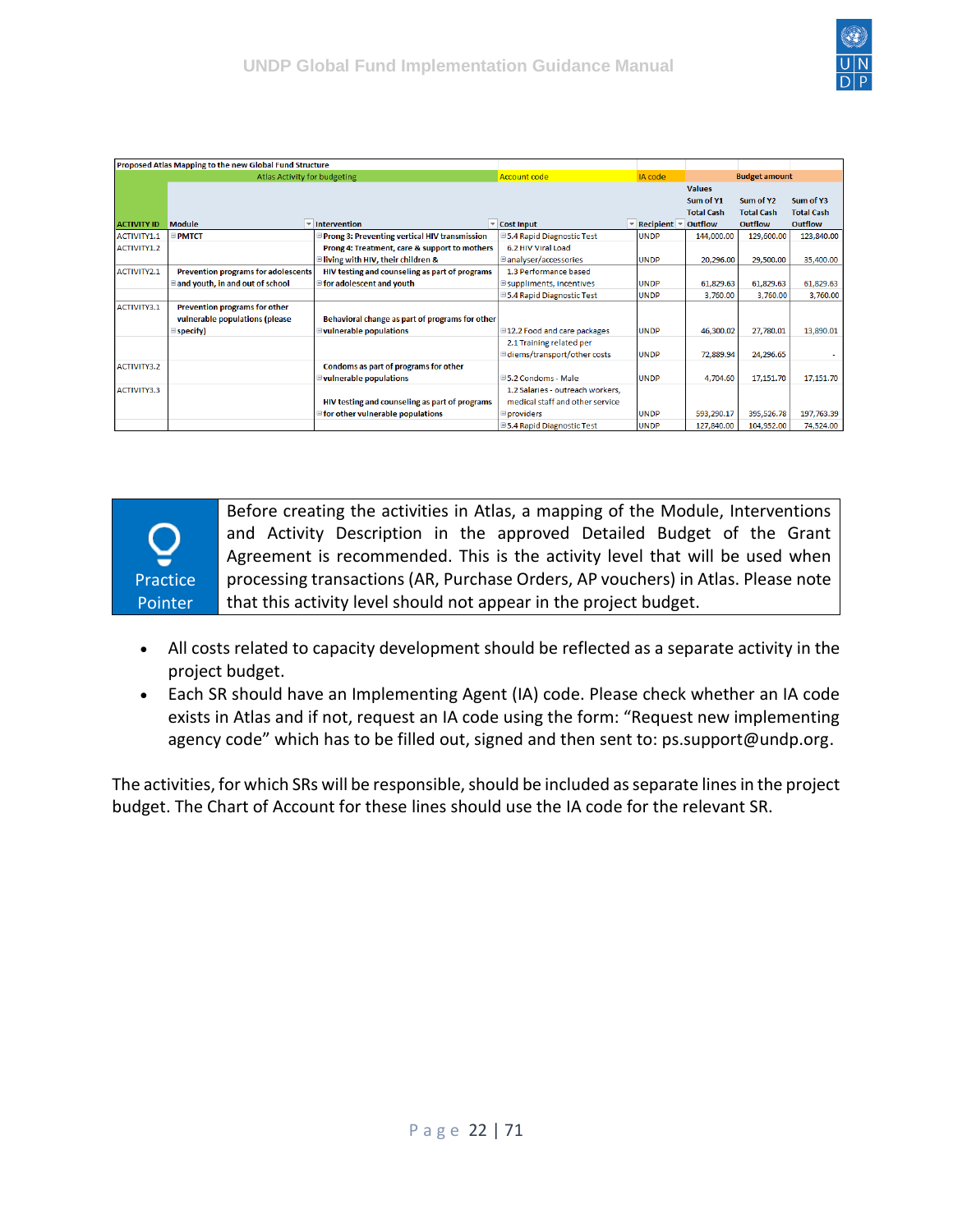

|                    | Proposed Atlas Mapping to the new Global Fund Structure |                                              |                                         |                                               |                                                             |
|--------------------|---------------------------------------------------------|----------------------------------------------|-----------------------------------------|-----------------------------------------------|-------------------------------------------------------------|
|                    |                                                         | Atlas Activity for transactions              |                                         | Account code                                  | IA code                                                     |
|                    |                                                         |                                              |                                         |                                               |                                                             |
| <b>ACTIVITY ID</b> | <b>Module</b>                                           | <b>T</b> Intervention                        | * Activity Description                  | $\mathbf{C}$ Cost Input                       | $\overline{\phantom{a}}$ Recipient $\overline{\phantom{a}}$ |
| ACTIVITY1.1.1      | <b>EPMTCT</b>                                           | Prong 3: Preventing vertical HIV             | □3 Rapid diagnostic test per            | <b>■5.4 Rapid Diagnostic Test</b>             | <b>UNDP</b>                                                 |
| ACTIVITY1.2.1      |                                                         | Prong 4: Treatment, care &                   | □ 2 PCR per children born to HIV +      | □ 6.2 HIV Viral Load                          | <b>UNDP</b>                                                 |
|                    |                                                         | support to mothers living with               | mothers whithin 2 months after          | analyser/accessories                          |                                                             |
|                    |                                                         | HIV, their children &                        | birth in 14 HIV higher burden           |                                               |                                                             |
| ACTIVITY2.1.1      | Prevention programs for                                 | <b>■HIV testing and counseling as</b>        | □2 Rapid diagnostic test per            | <b>■5.4 Rapid Diagnostic Test</b>             | <b>UNDP</b>                                                 |
|                    | adolescents and youth, in and                           | part of programs for adolescent              | Student                                 |                                               |                                                             |
| ACTIVITY2.1.2      |                                                         |                                              | □ Counseling services for high          | □1.3 Performance based                        | <b>UNDP</b>                                                 |
|                    |                                                         |                                              | school students with drug               | suppliments, incentives                       |                                                             |
| ACTIVITY3.1.1      | Prevention programs for other                           | Behavioral change as part of                 | □ 10 workshop for prison staff (40      | ■2.1 Training related per                     | <b>UNDP</b>                                                 |
|                    | vulnerable populations (please                          | programs for other vulnerable                | per workshop)                           | diems/transport/other costs                   |                                                             |
|                    | specify)                                                | populations                                  |                                         |                                               |                                                             |
| ACTIVITY3.1.2      |                                                         |                                              | <b>EPreventive service delivery for</b> | ■12.2 Food and care packages                  | <b>UNDP</b>                                                 |
|                    |                                                         |                                              | Street children through mobile          |                                               |                                                             |
| ACTIVITY3.2.1      |                                                         | Condoms as part of programs for              | □ Two 3 day workshop for 25 DIC         | □5.2 Condoms - Male                           | <b>UNDP</b>                                                 |
|                    |                                                         | other vulnerable populations                 | staff as well as one midterm            |                                               |                                                             |
| ACTIVITY3.3.1      |                                                         | $\blacksquare$ HIV testing and counseling as | □1 Rapid diagnostic test per Street     | ■5.4 Rapid Diagnostic Test                    | <b>UNDP</b>                                                 |
|                    |                                                         | part of programs for other                   | children per quarter, 100% turn         |                                               |                                                             |
| ACTIVITY3.3.2      |                                                         |                                              | □2 councelor per PO centers             | □1.2 Salaries - outreach workers, UNDP        |                                                             |
|                    |                                                         |                                              |                                         | medical staff and other service               |                                                             |
| ACTIVITY3.3.3      |                                                         |                                              | □2 physicians per PO centers            | <b>■1.2 Salaries - outreach workers, UNDP</b> |                                                             |
|                    |                                                         |                                              |                                         | medical staff and other service               |                                                             |

#### <span id="page-22-0"></span>**GMS Setup**

With respect to General Management Support (GMS) collection and set up, the following should be noted:

- The project budget in Atlas includes a separate budget line for the GMS component by reflecting the GMS rate and the method of the GMS income collection as 'earn as you go' (Atlas terminology is 'F&A'). The 'earn-as-you-go' method charges the GMS fee on a transactional basis as expenses are incurred, and automatically credits the office extra-budgetary accounts, based on the GMS methodology and the department distributions that apply.
- The full amount of the contribution is programmed as part of the project budget, including a separate budget line for the GMS fee component. The GMS rate is charged on the programmable budget. For example, on a \$1.0 million contribution, with a 7 percent GMS fee, the programmable budget is \$0.935 million and the GMS budget is \$0.065 million. Use the appropriate tab in the [GMS](https://popp.undp.org/_Layouts/15/POPPOpenDoc.aspx?ID=POPP-11-2411)  [rate calculator](https://popp.undp.org/_Layouts/15/POPPOpenDoc.aspx?ID=POPP-11-2411) to determine amounts.
- Distribution of GMS income account 54010 for Global Fund projects is as follows:

| CO Indicative<br>Share Fund<br>11300 | IRB<br>Indicative<br>Share Fund<br>11300 | Central<br>Services<br>IH21<br>Fund<br>11000 | <b>BPPS</b><br>IH70<br>Fund<br>11300 | Global Fund<br><b>I</b> Unit<br><b>H70</b><br>11315 | Investment  <br> Total<br>Fund Fund |        |
|--------------------------------------|------------------------------------------|----------------------------------------------|--------------------------------------|-----------------------------------------------------|-------------------------------------|--------|
| 52.16%                               | 3.04%                                    | 9.64%                                        | 0.78%                                | 32.32%                                              | 2.06%                               | 100.0% |

For Atlas guidance, refer to the Guidance Note on Atlas GMS Set-Up & GMS Reports available on the [Office of Financial Resource Management's intranet](https://intranet.undp.org/unit/ofrm/Financial%20Resource%20Management%20Policies/Forms/By%20FBP%20Document%20Category.aspx?RootFolder=%2Funit%2Fofrm%2FFinancial%20Resource%20Management%20Policies%2FCommunication&FolderCTID=0x0120009837A6491BE4B440B59E74738CBA3637&View=%7B2F3E81BD%2D1DB2%2D4733%2D9928%2DAA3C0CC89F21%7D).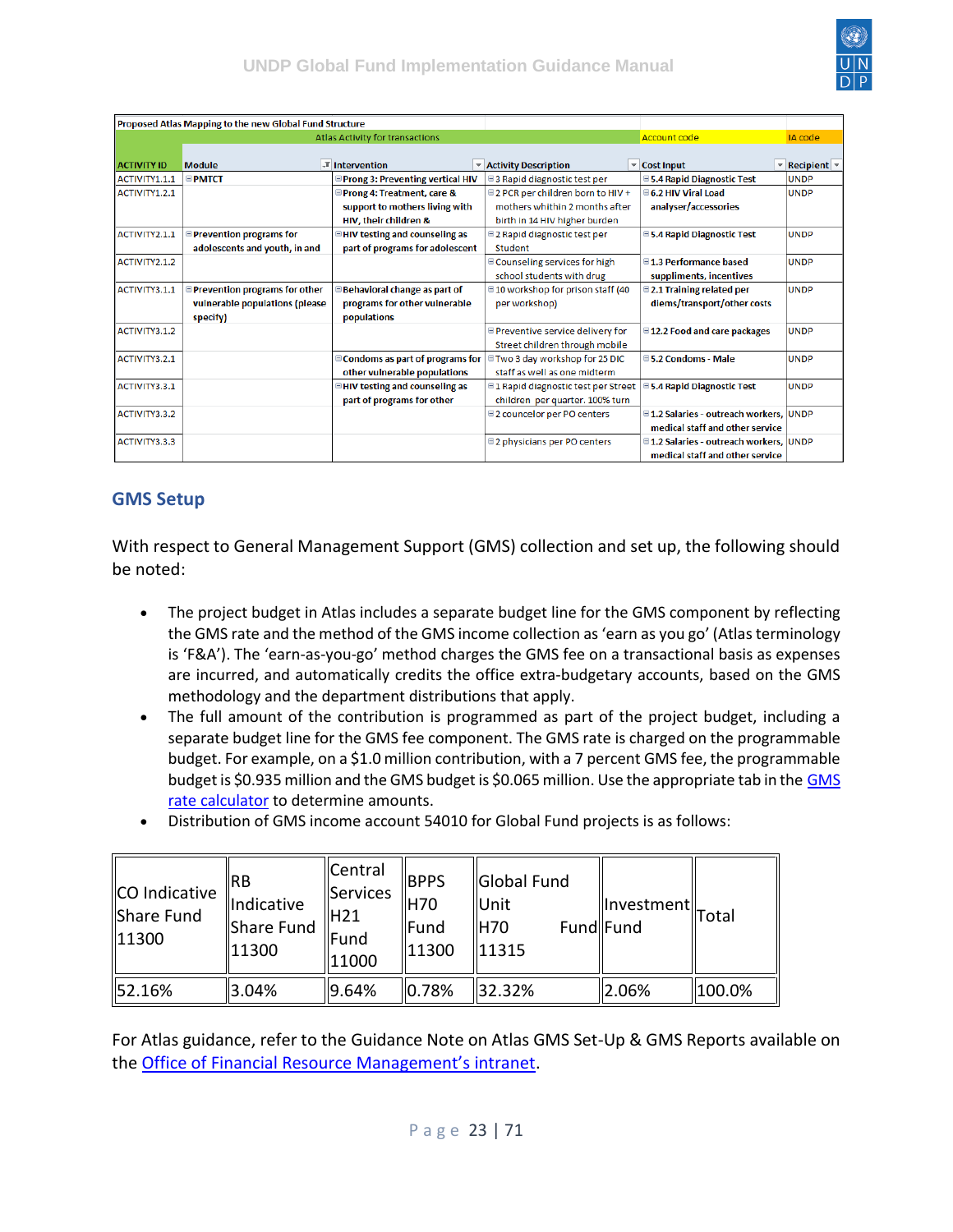

The GMS setup for Global Fund projects should be:

- GMS calculation : Earn as you go
- Donor : 00327 and Fund: 30078
- Rate: 7 percent and Effective date: grant start date or if applicable pre-allocation start date
- Distribution modality: BPPS GFATM

## <span id="page-23-0"></span>**Prepare and Negotiate Pre-allocation Budget**

The pre-allocation of grant funds mechanism allows the Global Fund to approve a list of expenditures the Principal Recipient (PR) may incur before grant signing. Expenditures agreed to between the Global Fund and the PR during grant negotiations will be reimbursed when the Grant Agreement has been signed and the first disbursement has been released. The PR includes the approved grant making expenditures in the final grant budget.

To utilize the pre-allocation budget, a UNDP initiation plan shall be prepared and approved by the Local Project Appraisal Committee (LPAC), and a project established in Atlas (the same project to be used for grant implementation). Refer to section on Principal Recipient startup for detailed guidance on pre-allocation budgets and UNDP initiation plan.

Pre-allocation activities must be funded from a Country Office (CO)'s own resources (i.e. target for resource assignment from the core (TRAC)) until subsequent reimbursement from the Global Fund. The project budget will thus initially include both sources on funding: UNDP fund code and Global Fund fund code. Upon receipt of Global Fund reimbursement, previously incurred expenses will be reversed in Atlas from the originally recorded fund code to the Global Fund fund code by GLJE.

Procedures should be as follows:

- 1. If possible, the reversals should be done as per transaction. If, however, too many transactions are involved, the option of a lump sum could be considered, with the detail transactions maintained for reference.
- 2. Any outstanding advances issued to Sub-recipients (SRs) should also be reversed using an Accounts Payable Journal Voucher (APJV).
- 3. Once the expenditures and outstanding advances have been reversed, the CO/PR should then proceed to reverse/zero out the budget under the UNDP fund code.

## <span id="page-23-1"></span>**Revenue Management**

UNDP's revenue management policies and procedures with respect to non-core resources are summarized below. These policies ensure that revenue is recorded, receivables are raised, and the handling of cash and receipts and the application of income is consistent, timely and accurate.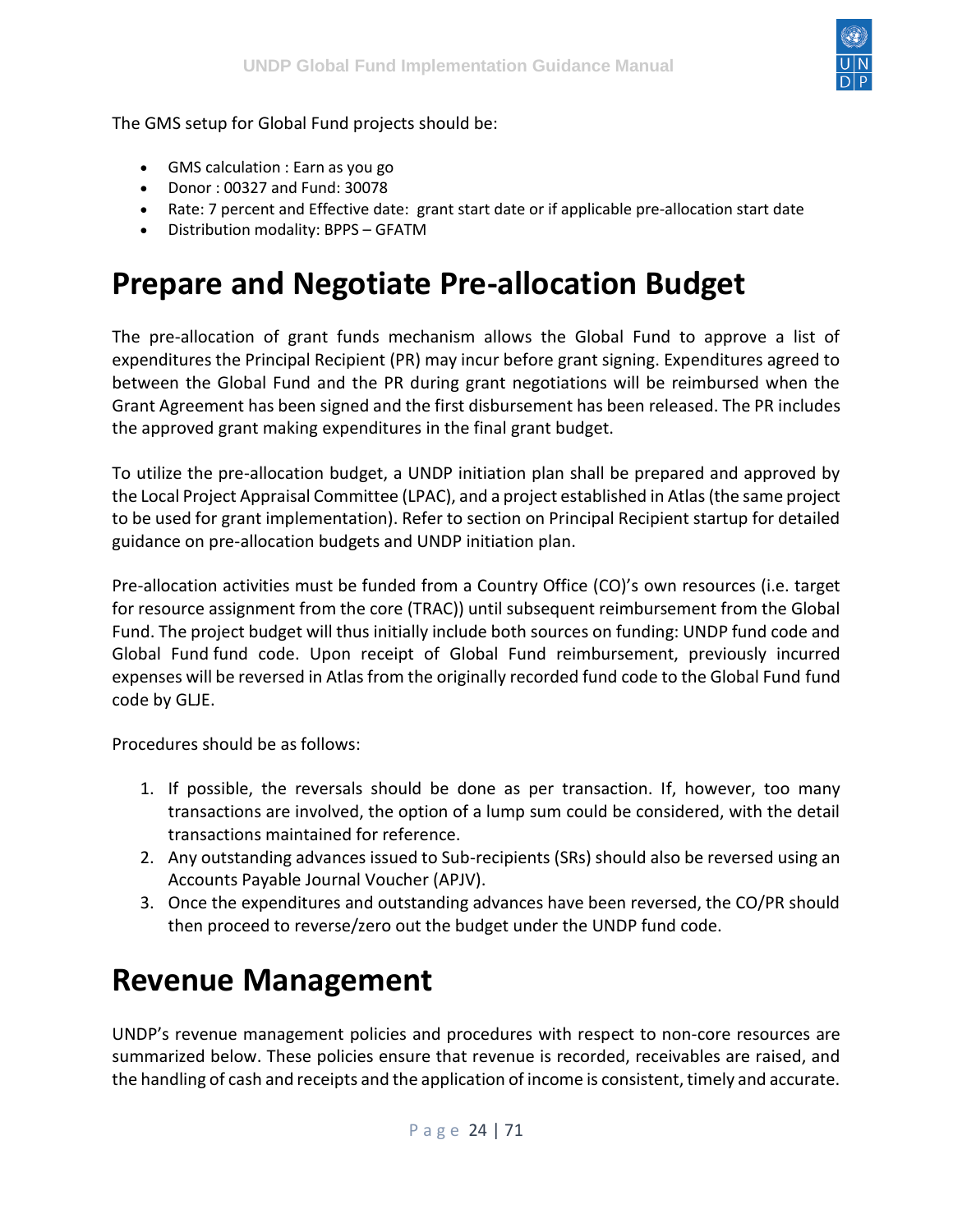

- Revenue is recognized upon signature of the contribution agreement by both parties. Instalments are recognized as revenue based either on dates in the schedule of payments of the agreement, or the clause in the agreement that governs when an agreement becomes binding. For Global Fund grants, revenue is recognized when the Disbursement Notification Letter is received from the Global Fund.
- The Global Shared Service Centre (GSSC) is responsible for recording the revenue.
- The Contracts Module in Atlas is used for the recording of contributions. Information is entered relating to the agreement and the necessary accounting information to ensure that revenue is recorded in the General Ledger and reflected correctly in UNDP accounts.
- Country Offices (COs) upload all agreements and any necessary supporting documents to the Document Management System (DMS). For further guidance, please refer to the Revenue DMS [User Guide.](https://intranet.undp.org/unit/oolts/oso/psu/_layouts/15/WopiFrame.aspx?sourcedoc=%2funit%2foolts%2foso%2fpsu%2fFile+Sharing+Library%2fAdmin+PSO%2fFerouze+-+PSO+Files%2fBudget+-+Finance%2fIPSAS+certifications%2fUserguides%2fRevenue+DMS+User+Guide_Issued+Jan+8+2012.docx)
- The GSSC accesses the information uploaded to the DMS and enters it into the Contracts Module of Atlas. The GSSC records revenue in the Atlas General Ledger and creates the accounts receivable items based on the milestones and conditions in each agreement. The contract is recorded in the currency indicated in the agreement. After the contract is created by the GSSC, the Contracts Module generates a contract reference number, which is updated in the DMS and communicated to the CO by the GSSC.
- Application of funds against Accounts Receivable (ARs) is handled by GSSC or by CO finance staff, depending on the bank account into which the funds are deposited.
- Where an agreement has been amended with the approval of the donor, such amendment needs to be communicated to GSSC staff via the DMS in a timely fashion. The GSSC then reflects these amendment(s) in the Contracts Module. A copy of the amended agreement should be uploaded to the DMS for the GSSC to process the amendment.
- COs should regularly review the Atlasreport of contracts with pending milestones and proactively follow up with donors on milestones with expired due dates.
- It is important that COs promptly update the DMS by financial year end, entering any new agreements or completion of milestone conditions, to ensure that revenue is accurately and completely recorded in financial statements.

Refer to the following guidelines:

- UNDP Programme and Operations Policies and Procedures (POPP) o[n Revenue Management Non-](https://popp.undp.org/SitePages/POPPSubject.aspx?SBJID=171)[Core Contributions](https://popp.undp.org/SitePages/POPPSubject.aspx?SBJID=171)
- [POPP on Revenue Management Accounts Receivable](https://popp.undp.org/SitePages/POPPSubject.aspx?SBJID=173)
- OnDemand [Accounts Receivable](https://intranet.undp.org/unit/ohr/ondemand/SitePages/Finance%20Profile.aspx)
- [IPSAS: Guidance Note on Revenue](https://intranet.undp.org/unit/bpps/hhd/GFpartnership/UNDPasPR/_layouts/WopiFrame.aspx?sourcedoc=/unit/bpps/hhd/GFpartnership/UNDPasPR/Finance/IPSAS%20-%20Guidance%20Note%20on%20Revenue.docx&action=default&Source=https%3A%2F%2Fintranet%2Eundp%2Eorg%2Funit%2Fbpps%2Fhhd%2FGFpartnership%2FUNDPasPR%2FFinance%2FForms%2FAllItems%2Easpx%3FInitialTabId%3DRibbon%252ELibrary%26VisibilityContext%3DWSSTabPersistence%26GroupString%3D%253B%2523Grant%2520Implementation%253B%2523%26IsGroupRender%3DTRUE&DefaultItemOpen=1)

The process with respect to the Global Fund is detailed in the next sections.

### <span id="page-24-0"></span>**Global Fund Funding Decisions and Disbursements**

The Global Fund annual funding decision is the process of determining and setting aside grant funds to be disbursed on a staggered basis to the Principal Recipient (PR). Each annual funding decision includes the total amount that may be disbursed over a specified 12-month period (the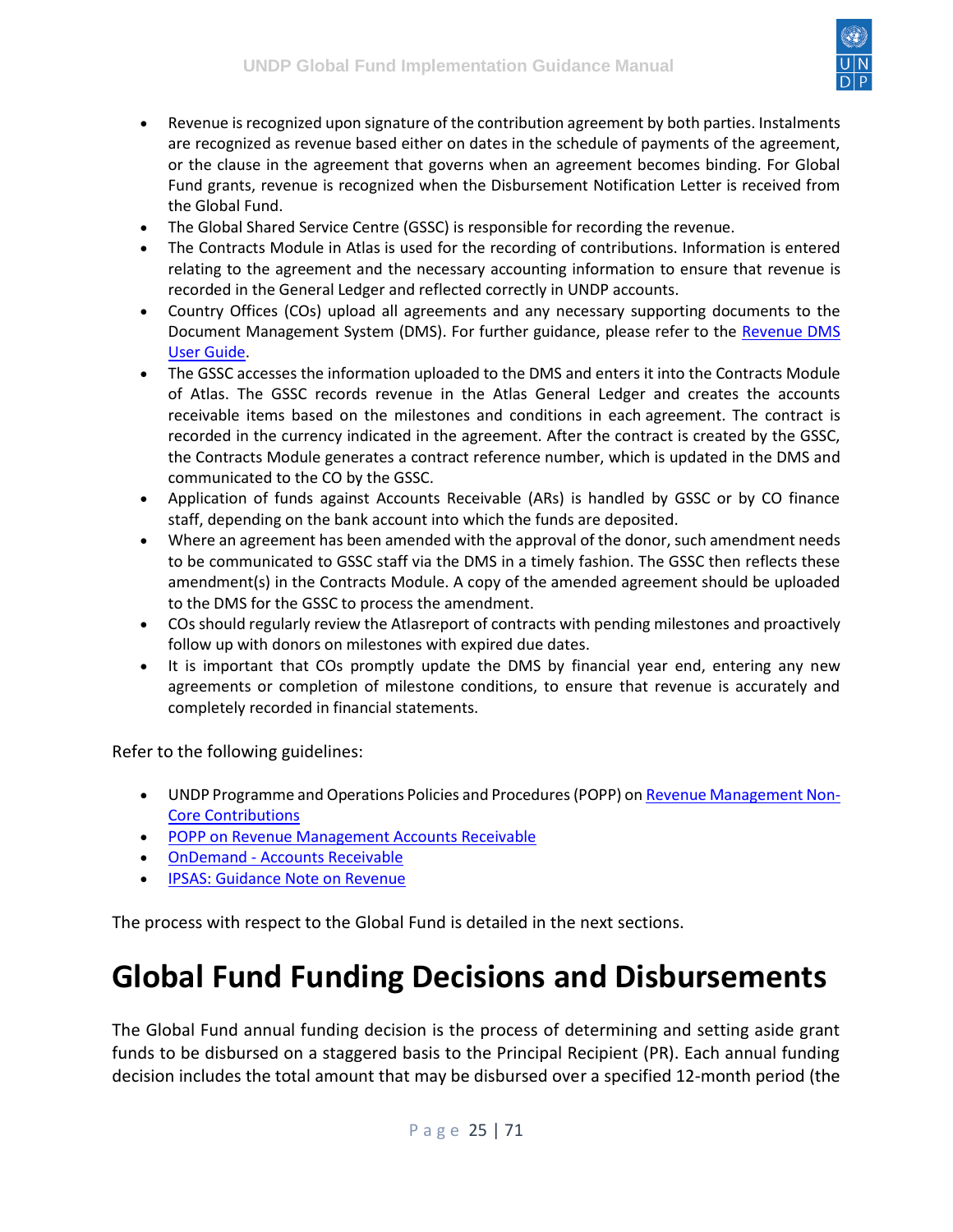

"execution period"), and may include a buffer that typically is not disbursed within the execution period.

Funds remaining from a prior annual funding decision may be disbursed, with additional signoff, for up to six months after the period which the buffer amount was intended to cover ("buffer period'') in cases when there are delays in processing the Progress Update/Disbursement Request (PU/DR) for the next annual funding decision. Any funds not disbursed from the current annual funding decision must be reapproved as part of the subsequent annual funding decision.

Specifically, the Global Fund Policy on Annual Disbursement and Commitment Decision (ADCD) is as follows:

- Grants will be on ADCD with semi-annual reporting cycles. (Midway through the year, the PR will submit a Progress Update (PU) for the first semester. At year-end, the PR will submit a full PU/PR which includes a PU for the last semester and a DR for the next 12 months plus buffer.)
- The ADCD schedule should align with the progress reporting period for UNDP, the calendar year.
- The PR to submit a Disbursement Request supported by detailed cash forecast for annual disbursement plus a buffer period of 3 or 6 months.
- CO/PRs need to engage Senior Programme Advisors (SPAs) on ADCD and cash transfer negotiations.



The issue of the 6 months' buffer will only be considered on an exceptional basis to cover procurement requirements. In such circumstances the 6+6+3+3 months cash transfers would be considered.

### <span id="page-25-0"></span>**Disbursements**

A disbursement is the actual transfer of cash from the Global Fund to the Principal Recipient (PR) (in the currency(ies) of the signed Grant Agreement) for the payment of goods and services. The disbursement schedule and forecasted amounts will be established by the Country Team as an integral part of the annual funding decision process.

The cumulative amount of the disbursement schedule may exceed the total funding decision for the related execution period if there are Grant Payable (committed undisbursed) funds remaining with the grant from previous execution periods. However, the cumulative amount of the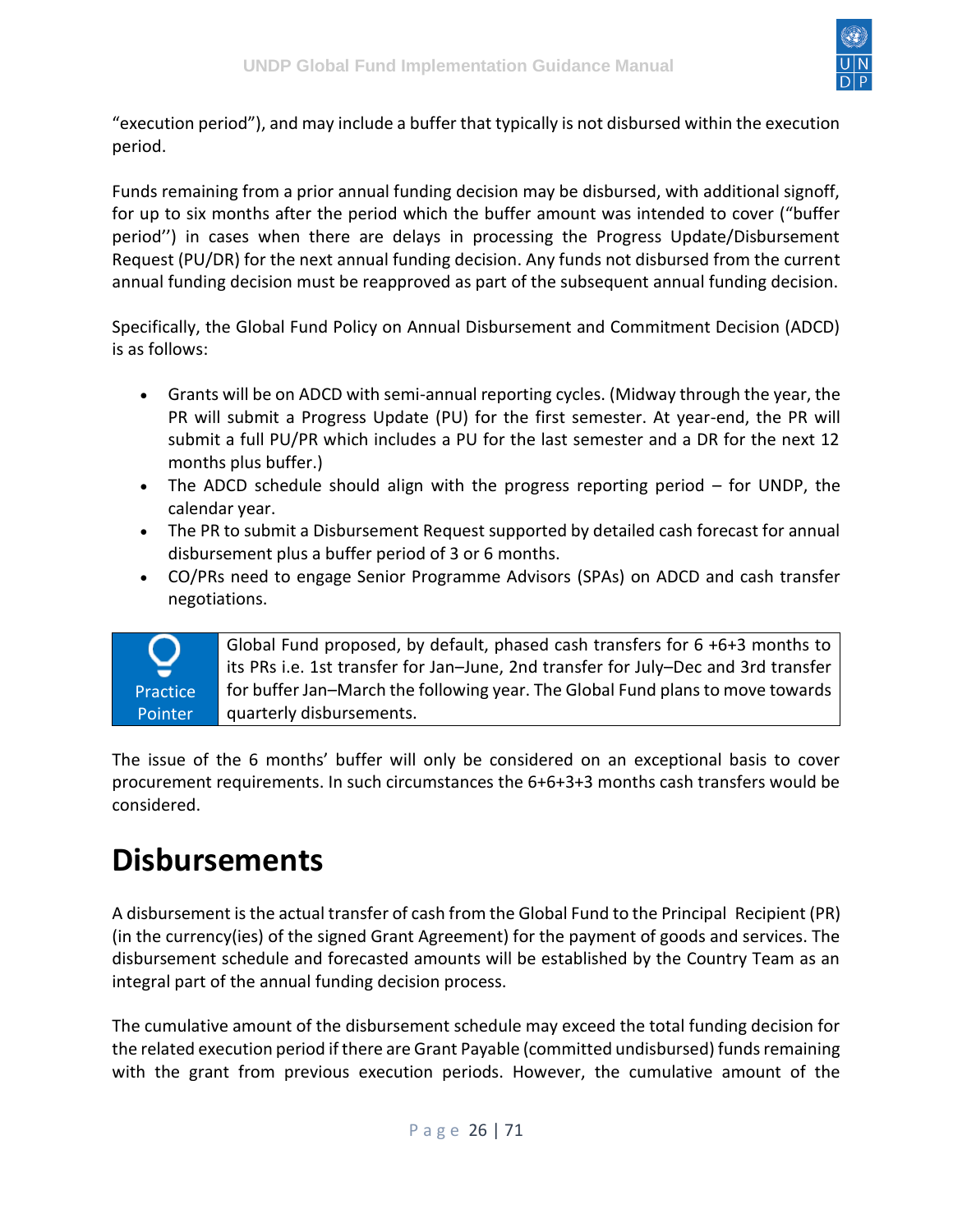

disbursement schedule cannot exceed the available total Grant Payable (including the amount being committed through the annual funding decision).

Disbursements would be done quarterly, semi-annually or annually, or when the PR requires cash during the execution period covered by the funding decision. The total number of disbursements required may be made at the discretion of the Country Team to accommodate operational requirements. The buffer amounts generally will not be released within the 12-month execution period to ensure disbursements of such amounts are subject to the rolling matching of cash inflows and outflows conducted by the Global Fund Treasury Team, and to limit cash balances at country level through regular monitoring. The buffer amount for annual funding decisions below US\$3 million can be released automatically and does not require FPM and Finance Officer signatures.

A Notification Letter is sent from the Country Team to the PR to inform them of the disbursement. The Global Fund should clearly reference the applicable Grant Number in all disbursements. The Country Team should provide additional contextual information to the PR if the relevant disbursement amount differs from what was originally approved in the annual funding decision. Upon receipt, Country Offices (COs)/PRs will updat[e Document Management Services](https://intranet.undp.org/unit/oolts/oso/psu/_layouts/15/WopiFrame.aspx?sourcedoc=/unit/oolts/oso/psu/File%20Sharing%20Library/Admin%20PSO/Ferouze%20-%20PSO%20Files/Budget%20-%20Finance/IPSAS%20certifications/Userguides/Revenue%20DMS%20User%20Guide_Issued%20Jan%208%202012.docx)(DMS) with the Notification of Grant Disbursement and Management Letter.

For further guidance please refer to the [Global Fund Operational Policy Manual.](https://www.theglobalfund.org/media/3266/core_operationalpolicy_manual_en.pdf)

## <span id="page-26-0"></span>**Global Fund Processes**

- 1. The Principal Recipient (PR) negotiates an agreement with Global Fund, the donor, and incorporates a performance framework and summary budget. Once both parties agree, the Global Fund Grant Agreement is signed.
- 2. A designated Revenue Focal Point will upload the signed face sheet of the active Global Fund Grant Agreement, budget summary, performance framework and the first page (only) of the email from the Global Fund which has the Notification Letter attached to it, into the Document Management System (DMS). The Global Shared Service Centre (GSSC) will process this after ensuring that the correct Chart of Accounts information has been included in the Agreement, as well as the total amount outstanding at the date of uploading the document.
- 3. The GSSC will input the information from the Agreements into the Contracts Module where the accounting entries will be generated once the Letter of Notification has been received. Business units will be able to access reports with detailed information of all contracts created in the contract module and accounting entries processed.
- 4. The Principal Recipient will submit a Progress Update/Disbursement Request (PU/DR) to the Global Fund to initiate the disbursement of funds.
- 5. Once the PU/DR has been received and approved, a DR Notification Letter is received by the Principal Recipient from the Global Fund. This is immediately uploaded into the DMS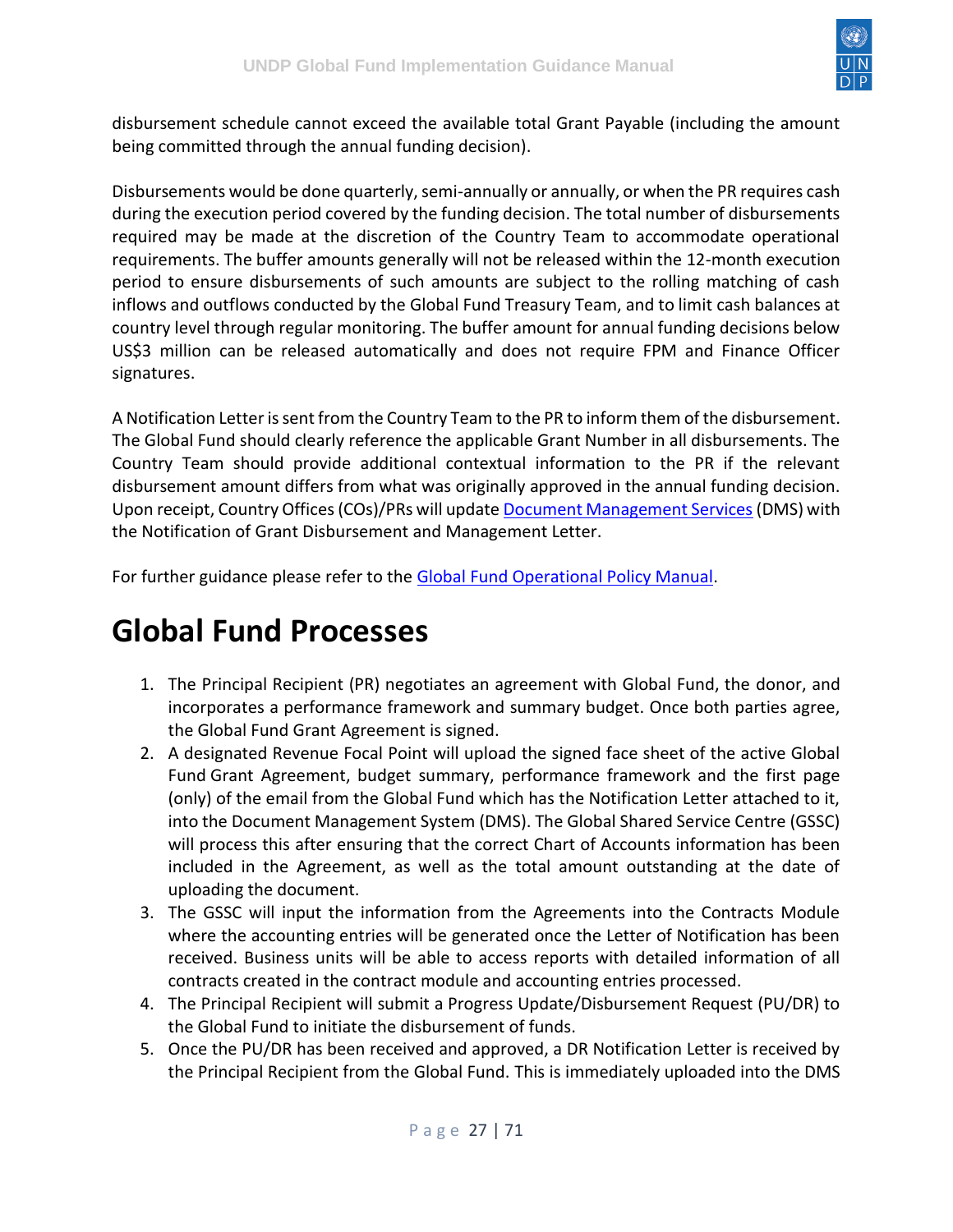

by the Revenue Focal Point for the GSSC to trigger the accounting entries in the Contract Module as follows:

- o DR Unbilled Accounts Receivables
- o CR Revenue
- $\circ$  When the billing process starts based on the milestones achieved and the cash flow forecast, the following accounting entries will be triggered:
	- CR Unbilled Accounts Payable
	- DR Accounts Receivables
- 6. Once the Notification of Grant Disbursement letter has been processed by the GSSC, they will send an email advising the Country Office (CO) of the Atlas Contract Reference number and the Accounts Receivable (AR) Item ID created. This information will be used by the GSSC when applying Global Fund disbursements.
- 7. When the funds are received, cash is applied by Contribution Unit/Treasury and the accounting entries are as follows:
	- o DR Cash/Bank
	- o CR Cash Control
	- o On application of the Funds to Accounts Receivable:
		- DR Cash Control Account
		- CR Accounts Receivable Once the GSSC has processed the disbursement, they will create a Contract Reference number that will be entered into the Deposit/Disbursement Information section of the DMS. This reference number can be used by the Country Offices to look up the AR item ID in the Contracts Module.
- 8. A query UN\_IPSAS\_RM\_CA\_PST\_AR\_ITEM\_SUM is available in Atlas, which identifies the A/R Item ID based on the Contract number created for the Notification of Disbursements processed by the GSSC. Other Atlas revenue reports:
	- o The report Unapplied Contributions (UN Reports > Financial Management Reports > Revenue Management Reports > Unapplied Contributions shows contributions that have been received but not yet applied.
	- o The query UN\_IPSAS\_RM\_APPLIED\_DEPOSITS provides details of the deposits and AR items, and the projects to which they were applied. (Select a Tree "RM\_CA\_OP" and click on icon "Add to Node Selection List".)
- 9. Any amendments to agreements must be communicated to the GSSC as soon as possible. The amended agreement must be uploaded to the DMS for the GSSC to update the Contracts Module and process any corresponding accounting entries.
- 10. The following procedures should be adhered to at each period end:
	- o Check that all Agreements have been uploaded into the DMS.
	- $\circ$  Check that any amendments to Agreements have been updated in the Contracts module by the GSSC.
	- $\circ$  Follow up with donors on outstanding amounts where applicable.
	- o Ensure timely application of all unapplied deposits at year-end.
	- $\circ$  Review funds received in advance account and verify accuracy and completeness.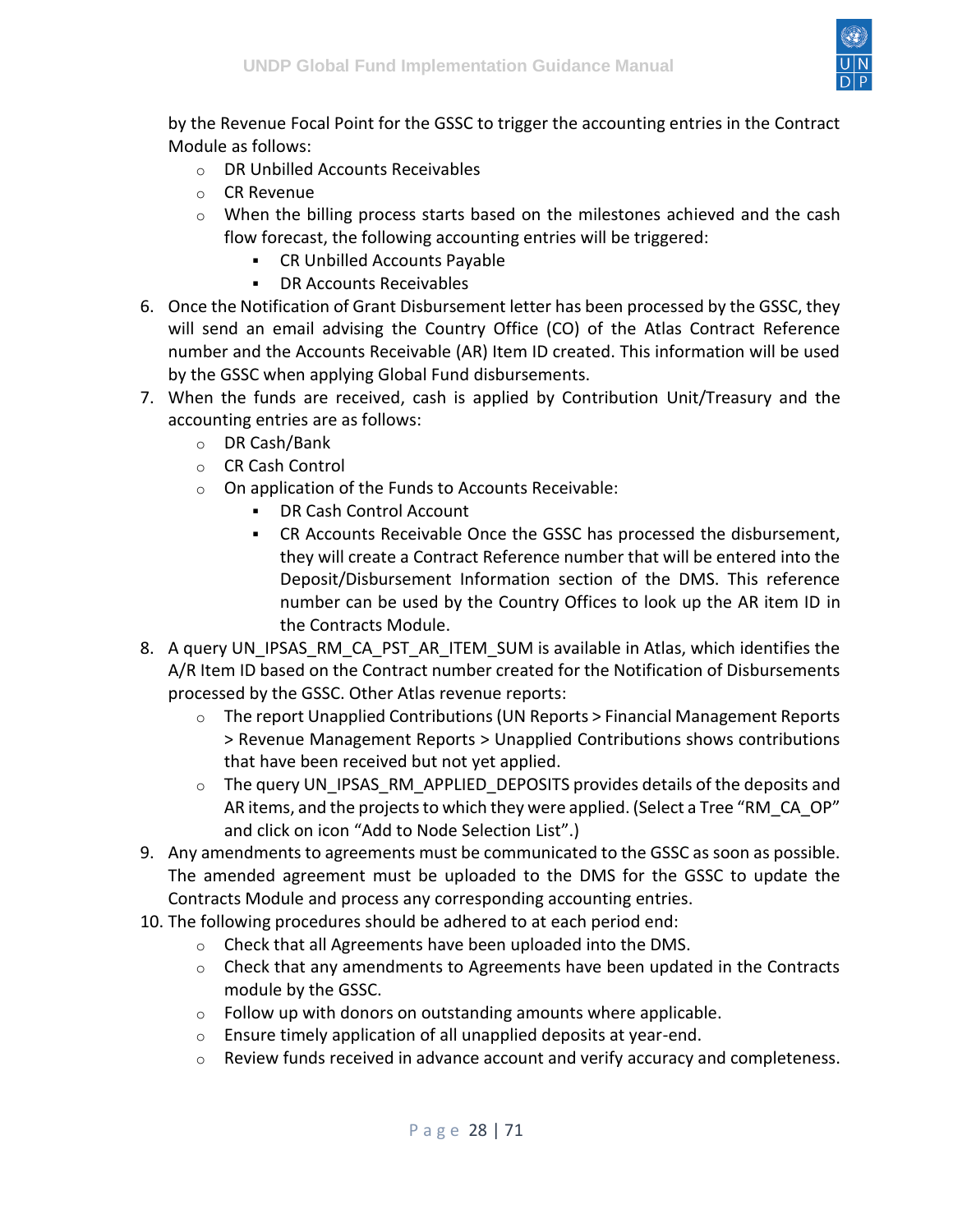

Practice Pointer

Although the Global Fund has procedures for direct payments to suppliers, these were primarily designed for the benefit of national entities that do not have the same international financial structures in place as UNDP. UNDP does NOT use the Global Fund's direct payment procedures for payments to Sub-recipients (SRs) or suppliers. Should the Global Fund and/or Local Fund Agent (LFA) request this modality of payment, the request should be referred to the UNDP Global Fund/Health Implementation Support Team.

# <span id="page-28-0"></span>**Deferred Income**

The Annual Funding Disbursement (AFD) policy of the Global Fund requires UNDP Country Offices (COs)/Principal Recipients (PRs) to submit Disbursement Requests (DRs) annually in February. These must be supported by a detailed cash forecast for annual disbursement plus a buffer period. Based on the review of the DR, the Global Fund issues to the CO/PR a Management Letter detailing the calculation of the AFD approved amounts and the schedule for the cash transfers. The cash transfers can either be (1) in one tranche for grants with an annual budget of \$3 million or less or (2) in phased cash transfers for grants with annual budgets over \$3 million. Below is an example of a disbursement decision with phase cash transfers.

Extract of disbursement decision from a Management Letter

#### **DISBURSEMENT DECISION**

玉

.........The calculation of the disbursement amount is as follows (all amounts in US\$):

| (+) GF approved Budget for 1 January 2013 - 31 December 2013 | 4,156,408.24 |
|--------------------------------------------------------------|--------------|
| (+) Budget for buffer quarter 1 January 2014 - 31 March 2014 | 1,588,350.62 |
| $(+)$ Verified commitments                                   | 513,710.00   |
| (+) Delayed activities                                       | 414,663.61   |
| (-) SR cash balances as of 31 December 2012                  | 140,867.00   |
| (-) PR cash balance as of 31 December 2012                   | 299,943.00   |
| (=) Annual Disbursement Decision amount                      | 6,232,322.47 |

The Country Team has recommended the following cash transfer schedule for this disbursement amount:

| 1st cash transfer: Immediately (with Management Letter)                                    | 4,643,971,85 |
|--------------------------------------------------------------------------------------------|--------------|
| 2nd cash transfer: Buffer quarter January - March 2014 to be<br>disbursed in December 2013 | 1,588,350.62 |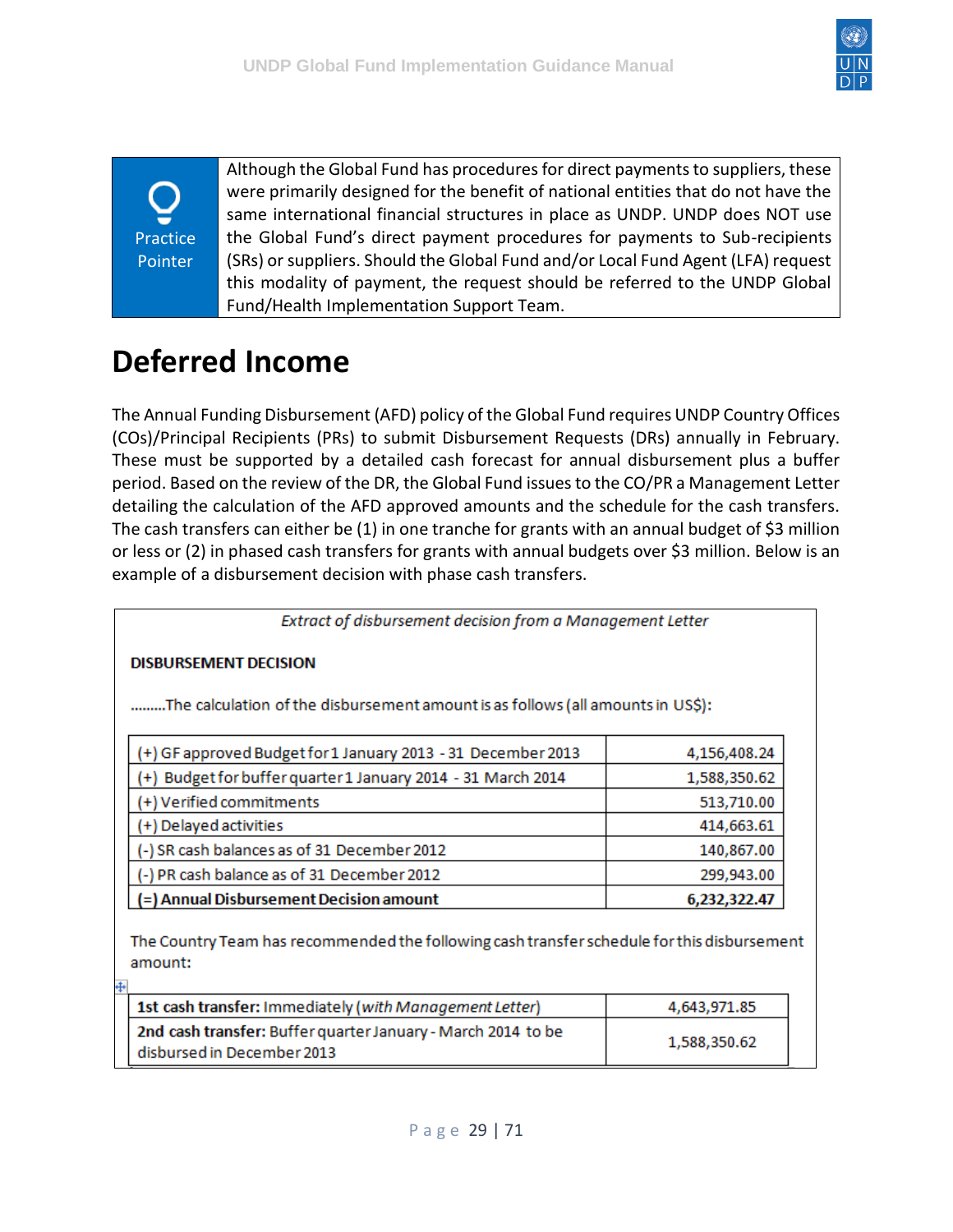

Cash transfers are recognized as revenue only in the fiscal year in which they are programmed for use. In this respect, **cash transfers for the buffer periods are recorded as 'deferred income'**.

To ensure proper recording, the amount of disbursement related to either the current year or the buffer for the next year will have to be specified in the Notification of Grant Disbursement or the Management Letter sent by the Global Fund. For example, the disbursement decision presented above will be recorded as revenue of \$4,643,971.85 and the buffer amount of \$1,588,350.62 will be recorded as Deferred Income in 2013.

A/C 24006 (Funds Received in Advance account) has been included in the Donor Report. Hence disbursements received for the year (current plus next year's funding) will be reflected. The "Deferred Income" has been included under the "Receivables" column in the Donor Report. "Receivables" as (+) and "Deferred Income" as (-). It is the responsibility of the CO to monitor the balances in the "Deferred Income" General Ledger (GL) Account. The Global Fund Partnership Team will be sharing with the CO the periodic report summarizing the balance in the A/C 24006.

Accounting Processes for recording of Deferred Income:

- 1. The amount of disbursement related to either current or future years will be specified in the Notification of Grant Disbursement or the Management Letter sent by the Global Fund to UNDP Country Offices acting as Principal Recipients (CO/PRs).
- 2. Upon receipt, CO/PRs will submit the Notification of Grant Disbursement or Management Letter which indicates both the current and Deferred Income to the GSSC via DMS. The disbursement relating to the next year should have a  $1/1/xx$  (e.g.  $1/1/2016$ ) accounting date. CO/PRs will also be responsible for notifying GSSC Treasury via email [\(treasury@undp.org\)](mailto:gssc.treasury@undp.org) and providing the related breakdown.
- 3. The GSSC will create an AR item immediately for the disbursement related to the current year (current income) as well as to set up an Event with a 1/1/20xx (e.g. 1/1/2016) accounting date for the disbursement relating to the next year (Deferred Income). When disbursements from the Global Fund are deposited into the UNDP Contributions Account, they will be applied individually as "current year income" and "Deferred Income" by the GSSC.
- 4. The current year amount will be applied against the AR item created by the GSSC. The disbursement relating to the next year will be applied to the Deferred Income account. The rest of the Charts of Account (CoA) should remain the same as the Event setup in the Contracts Module by the GSSC.
- 5. On 1/1/20xx (e.g. 1/1/2016), GSSC will reverse the Deferred Income using **Accounting Date of 1/1/20xx (e.g. 1/1/2016)**. The reversal deposit will be applied and a new deposit will be created as a **Regular Deposit/Current Year Deposit** and with Accounting Date of 1/1/20xx (e.g. 1/1/2016).
- 6. On 1/1/20xx (e.g. 1/1/2016), GSSC will generate the AR item against the now **Regular Deposit/Current Year.**

The Atlas AAA report for Deferred Income, GL account 24006 (UN Reports > Financial Management Reports > Accounts Management Reports > Account Activity Analysis (AAA) (Screenshot 2 for the report parameters) will show the transaction details of any Deferred Income recorded for the year.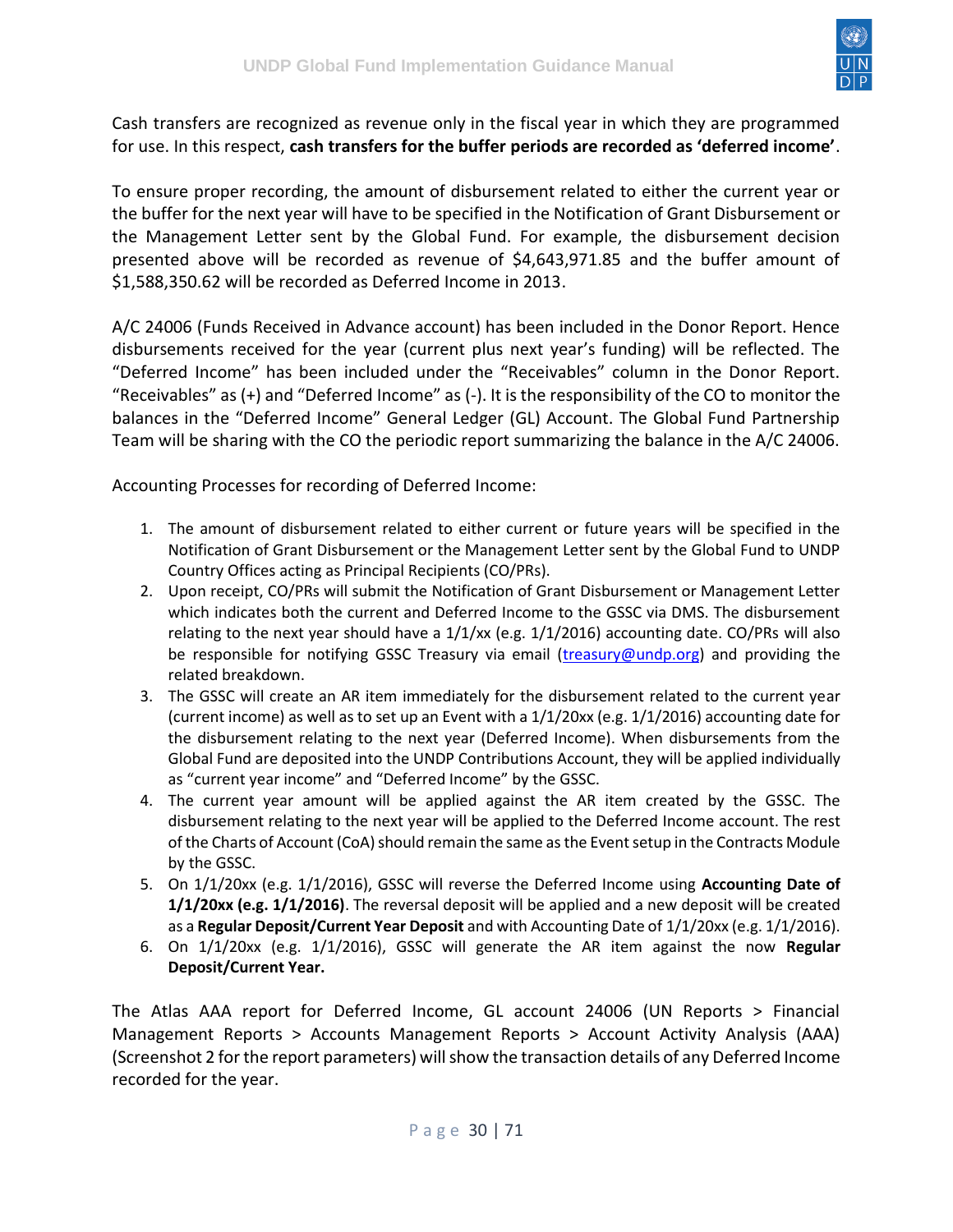

| Favorites<br>Main Menu > UN Reports > Financial Management Reports > Accounts Management Reports > Account Activity Analysis                  |                 |
|-----------------------------------------------------------------------------------------------------------------------------------------------|-----------------|
|                                                                                                                                               |                 |
| <b>Account Activity</b>                                                                                                                       |                 |
|                                                                                                                                               |                 |
| Run<br><b>Run Control ID:</b><br>EM<br><b>Report Manager</b><br><b>Process Monitor</b>                                                        |                 |
|                                                                                                                                               |                 |
| <b>Select Parameters</b>                                                                                                                      |                 |
|                                                                                                                                               |                 |
| *GL Business Unit UNDP1 Q UN Development Programme                                                                                            |                 |
| Project<br>$\alpha$                                                                                                                           |                 |
|                                                                                                                                               |                 |
| Account 24006<br>Funds received in advance<br>Q                                                                                               |                 |
| *Accounting Date From 01/01/2013<br>*Accounting Date To 31/12/2013                                                                            |                 |
| <b>Select Operating Unit</b>                                                                                                                  |                 |
|                                                                                                                                               |                 |
| © One<br>$\odot$ All                                                                                                                          |                 |
| <b>Operating Unit</b>                                                                                                                         |                 |
|                                                                                                                                               |                 |
| Fund Code From 30078<br>$\alpha$                                                                                                              |                 |
| Fund Code To 30078<br>Q                                                                                                                       |                 |
|                                                                                                                                               |                 |
| A Return to Search   1   Previous in List   1   Next in List         Notify  <br>图 Add<br>圆 Update/Display   a Include History<br>$\Box$ Save | Correct History |

#### **Certified financial reports:**

In the section on "Explanation of Terms," receivables are defined as "amounts due from donors, but which have not yet been paid (i.e. past due), according to dates in the schedule of payments from signed agreements." Global Fund grants do not have amounts due from the donor but would instead have Deferred Income. To ensure proper recording of revenue, disbursements from the Global Fund are recognized as revenue only in the fiscal year in which they are programmed to be used and funds for the buffer periods that relate to subsequent fiscal year are recorded as "Deferred Income". The "Deferred Income" will be included under the "Receivables" column in the Certified Financial Reports (CFRs) as a credit balance, since these are funds received in the year of reporting but pertain to the next year's funding.

### <span id="page-30-0"></span>**Interest Revenue**

Article 3(b) of the [UNDP-Global Fund Grant Regulations](https://intranet.undp.org/unit/bpps/hhd/GFpartnership/UNDPasPR/Legal%20Framework%20for%20Global%20Fund%20Grant%20Implementati/UNDP%20Global%20Fund%20Framework%20Agreement%20(%20Searchable%20PDF).pdf) states, "Any interest or other earnings on funds disbursed by the Global Fund to the Principal Recipient under this Agreement shall be used for Program purposes, unless the Global Fund agrees otherwise in writing." In this respect, Country Offices (COs) should seek approval from the Global Fund for the use of interest or any other earnings and to ensure that such income is used for agreed programme activities.

Interest generated on Global Fund resources is calculated by the Office of Financial Resource Management (OFRM) at year-end on a quarterly basis using quarterly interest rates. The interest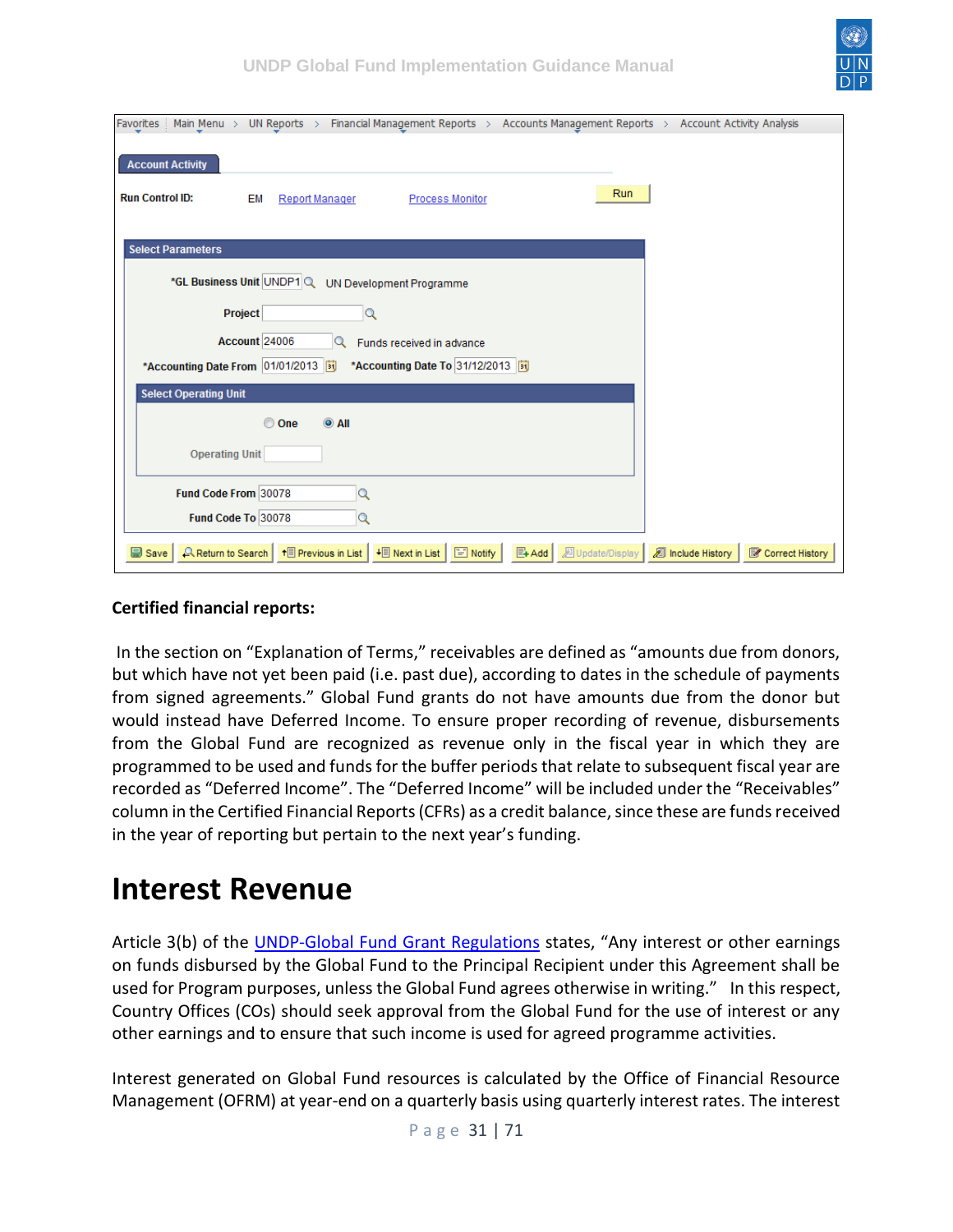

revenue is posted to the respective Global Fund projects in Atlas in the current year at year-end under General Ledger account '53045' (Allocated Interest Income) and Donor '00327' (Global Fund). (Note: Any adjustment or transfer of interest in subsequent years is recorded through GL account 51035.)

Interest recordings can be identified using the Account Activity Analysis (AAA) and Cash Balance Report in Atlas. Interest earned for Global Fund projects must be reflected in the next Disbursement Request and Progress Update Report.

Interest earned in SR bank accounts is reported in the Funding Authorization and Certification of Expenditures (FACE) and recorded in Atlas in the miscellaneous income account 55090.

## <span id="page-31-0"></span>**Other Revenue**

Global Fund guidelines indicate that budgets should include not only costs for programme activities, but also take into consideration any relevant income generated through activities and on programme assets. Thus, all revenue-generating activities such as social marketing or sale of assets are to be addressed in the budget, and reflected as revenue in all Global Fund reporting.

Social marketing - proceeds are recorded as Miscellaneous income by the Country Office (CO) under GL Account 55090, Fund Code 30078 and Donor 00327 (the Global Fund) and is processed in the AR module through a Direct Journal. This should be recorded locally and does not need to go to the GSSC.

Proceeds from disposal of assets are recorded in GL account 55070.

Country Coordinating Mechanism (CCM) funds - the Agreement will be processed as a third-party cost sharing agreement that will be uploaded in Document Management Services (DMS) indicating the start and end date. The CO is also required to provide a Schedule of Payment with dates or the best estimate dates of disbursement by the Global Fund if Schedule of Payment is not available. When recording the chart of accounts (COA) in DMS, COs are to use Fund Code 30000 and Donor Code 00327.

### <span id="page-31-1"></span>**Expenses Management**

Under UNDP's expense policy, expenses are recognized and recorded when goods and services are received by UNDP. A corresponding liability to pay is created at the time of recognition. The following categories of transactions are classified as expense:

- Goods (e.g. supplies)
- Services (e.g. utilities, consultants)
- Payments for Operating Leases
- Employee benefits (e.g. salaries, ASHI, leave)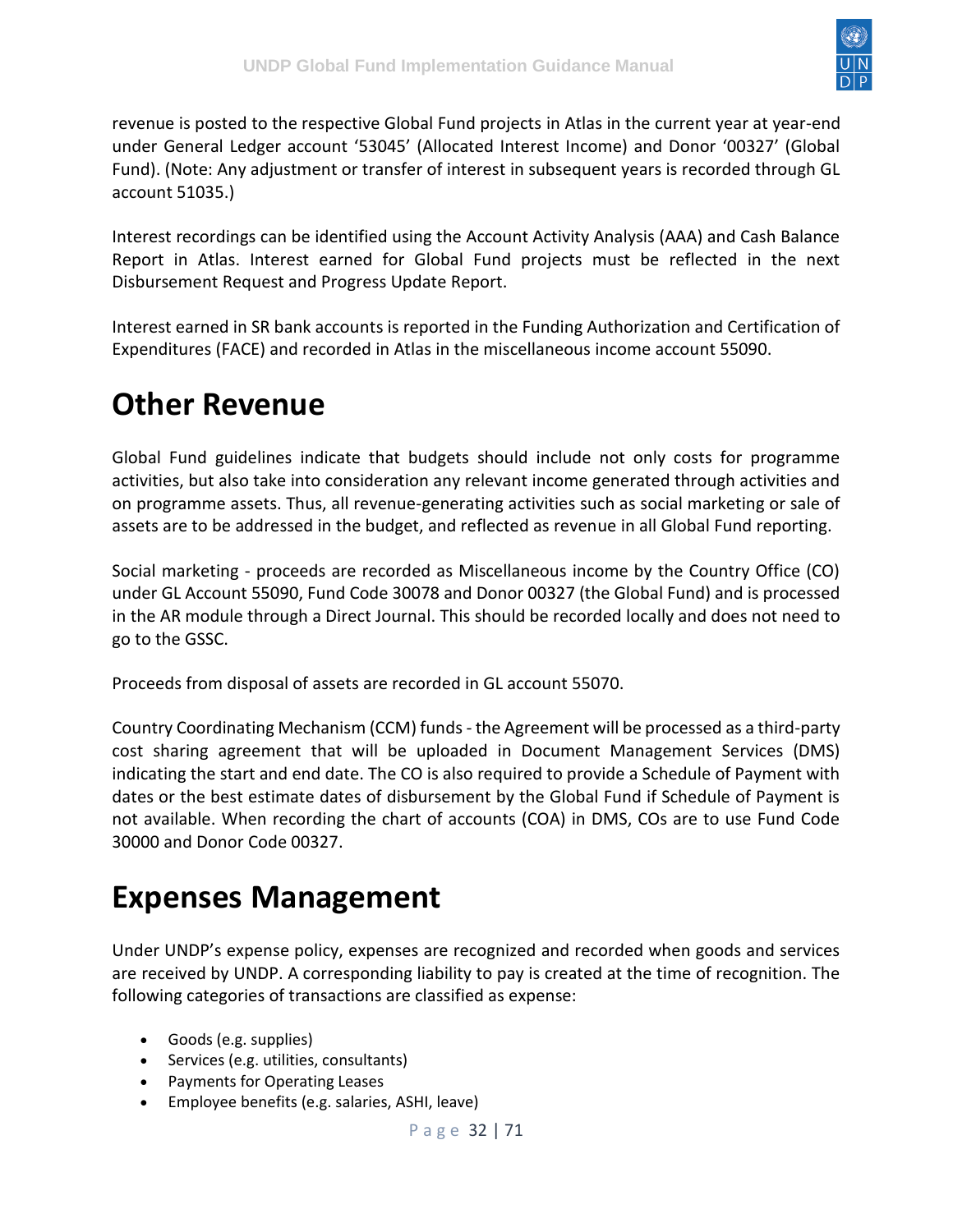

- Use of plant, property and equipment (e.g. buildings, vehicles, computers depreciation)
- Finance costs (e.g. bank charges, fees)
- Transfers/grants (e.g. microfinance grants)

Refer to UNDP Programme and Operations Policies and Procedures (POPP) on [Expense](https://popp.undp.org/SitePages/POPPChapter.aspx?CHPID=76)  [Management](https://popp.undp.org/SitePages/POPPChapter.aspx?CHPID=76) for detailed policies and procedures, including the following subject areas:

- [Raising E-requisitions](https://popp.undp.org/UNDP_POPP_DOCUMENT_LIBRARY/Public/FRM_Expense%20Management%20_Raising%20E-requisitions.docx)
- [Creating and Approving Vendors](https://popp.undp.org/UNDP_POPP_DOCUMENT_LIBRARY/Public/FRM_Expense%20Management%20_Creating%20and%20Approving%20Vendors1.docx)
- [Purchase Orders/Commitments](https://popp.undp.org/UNDP_POPP_DOCUMENT_LIBRARY/Public/FRM_Expense%20Management%20_Purchase%20Orders%20and%20Commitments1.docx)
- [Receipt of Goods/Services](https://popp.undp.org/SitePages/POPPSubject.aspx?SBJID=38)
- [Accounts Payable](https://popp.undp.org/SitePages/POPPSubject.aspx?SBJID=39)
- [Disbursing Funds \(Making Payments\)](https://popp.undp.org/SitePages/POPPSubject.aspx?SBJID=40)
- [Regular Maintenance and Closure of Purchase Orders \(POs\)](https://popp.undp.org/UNDP_POPP_DOCUMENT_LIBRARY/Public/FRM_Expense%20Management%20_Regular%20Maintenance%20and%20Closure%20of%20Purchase%20Orders%20(POs).docx)
- [Regular Maintenance of Accounts Payable](https://popp.undp.org/UNDP_POPP_DOCUMENT_LIBRARY/Public/FRM_Expense%20Management%20_Regular%20Maintenance%20Accounts%20Payable.docx)
- [Petty Cash \(PC\)](https://popp.undp.org/SitePages/POPPChapter.aspx?TermID=c2b23c35-f69a-400b-9ac4-584cd2342d9e)
- **[Prepayments](https://popp.undp.org/SitePages/POPPSubject.aspx?SBJID=37)**
- [Hospitality Expense](https://popp.undp.org/UNDP_POPP_DOCUMENT_LIBRARY/Public/FRM_Expense%20Management%20_Hospitality%20Expense.docx)

Also, refer to:

- [OnDemand Accounts Payable](https://intranet.undp.org/unit/ohr/ondemand/SitePages/Finance%20Profile.aspx)
- [IPSAS: Guidance Note on Expense](https://intranet.undp.org/unit/bpps/hhd/GFpartnership/UNDPasPR/_layouts/WopiFrame.aspx?sourcedoc=/unit/bpps/hhd/GFpartnership/UNDPasPR/Finance/IPSAS%20-%20Guidance%20Note%20on%20Expense%20(2012).docx&action=default&Source=https%3A%2F%2Fintranet%2Eundp%2Eorg%2Funit%2Fbpps%2Fhhd%2FGFpartnership%2FUNDPasPR%2FFinance%2FForms%2FAllItems%2Easpx%3FInitialTabId%3DRibbon%252ELibrary%26VisibilityContext%3DWSSTabPersistence%26GroupString%3D%253B%2523Grant%2520Reporting%253B%2523%26IsGroupRender%3DTRUE&DefaultItemOpen=1)

### <span id="page-32-0"></span>**Prepayments**

A prepayment is used when a supplier requires partial or full payment for goods or services prior to the delivery/provision of the goods or services. Examples would include one-off transactions for individual contracts, refundable deposits, construction works and long-term agreements (LTAs) for health products.

When paid, prepayments reflect as amounts due to UNDP and are recorded in the asset account 16065 (Prepaid Voucher Modality). As the goods or services are provided, the prepaid asset balance must be reduced and an expense recorded for the amount of goods or services received by UNDP. This is achieved by receipting and vouchering against the relevant Purchase Order (PO) and offsetting the prepayment against the Accounts Payable (AP) PO voucher. Such offsets need to be communicated to the vendor. Accounting procedures in Atlas are as follows:

- Account 16065 Prepaid Expense is debited and AP credited for the amount of the prepayment.
- When a PO-AP voucher is created, the prepaid voucher is automatically offset against the PO-AP voucher, reducing the amount to be disbursed to the vendor.
- A PO must be created for the full amount of the purchase or contract (as if no prepayment is being made).
- Once PO exists, a Prepaid Voucher needs to be created for the amount of the prepayment. The PO ID must be entered as a reference in the Prepaid Voucher.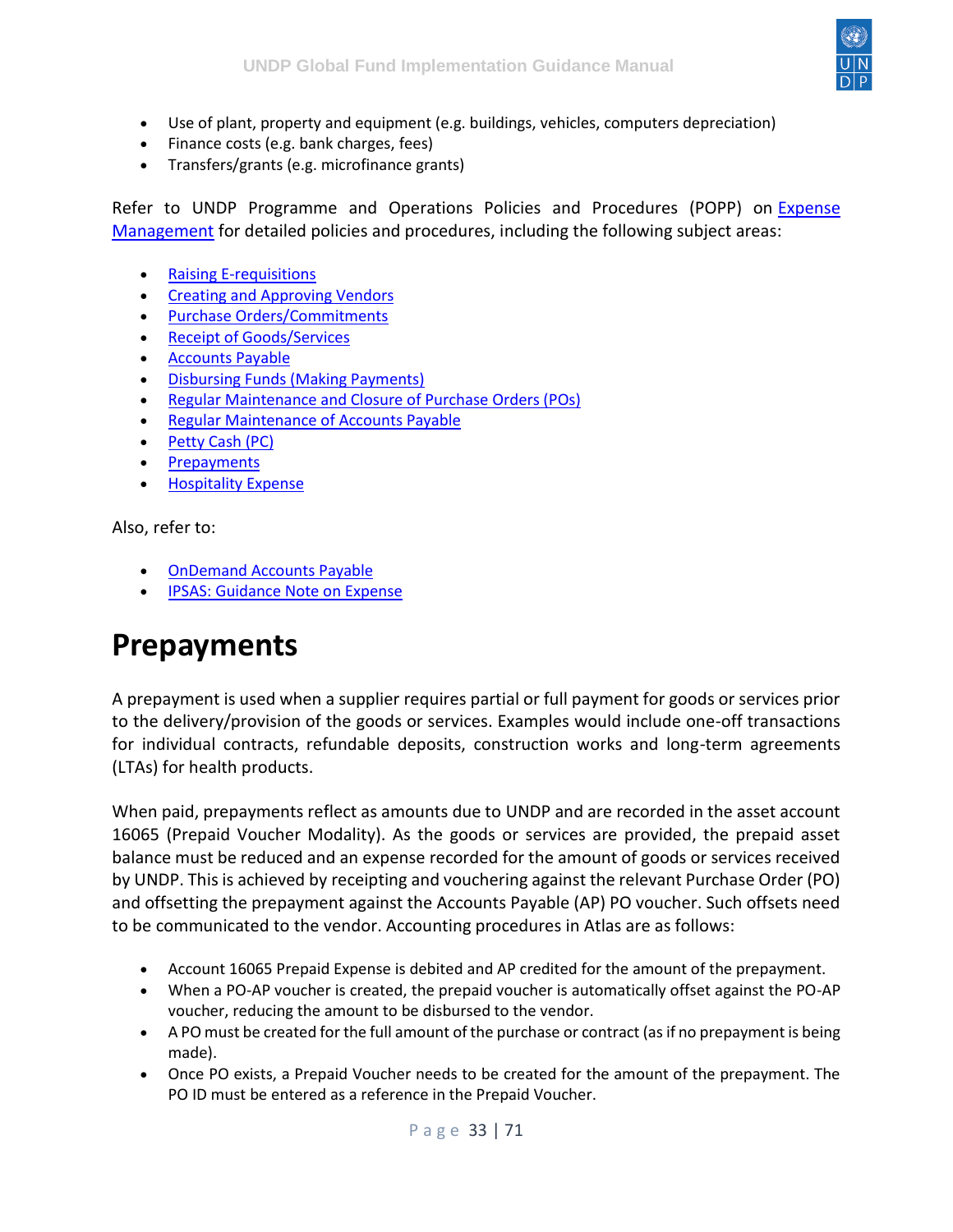

- Balance sheet account 16065 should be monitored on a monthly basis to ensure timely clearing of prepayments.
- Spot checks of payments to vendors with prepayments should be performed regularly to verify that no overpayments were made.

For transactions such as rent, maintenance and service contracts, and insurance premiums, where contracts are annual and amounts are relatively stable from month to month and from year to year, it is not necessary to raise a prepayment, even though payment will be made prior to receiving the services. These items can be processed via a regular PO with immediate receipting for the value of the prepayment required. At year end, the Office of Financial Resource Management (OFRM) will provide necessary guidance for any adjustments needed to reallocate expenses to prepaid assets, depending on materiality.

In addition, the following payments should not be treated as prepayments: security deposits; staff advances; non-refundable deposits; and advances to Sub-recipients.

Further guidance regarding prepayments can be found in the UNDP Programme and Operations Policies and Procedures (POPP) on [Prepayments.](https://popp.undp.org/SitePages/POPPSubject.aspx?SBJID=37)

Standard Operating Procedures (SOPs), focusing on the procedures for processing prepayments to the United Nations Children's Fund (UNICEF) under the LTA for the procurement of health products for Global Fund projects managed by UNDP where prepayment is required in full, are currently being finalized.

### <span id="page-33-0"></span>**Asset Management**

Asset Management is the process of safeguarding, maintaining, managing and accounting for Property, Plant and Equipment (PP&E), Finance Leases and Intangibles used and controlled by UNDP. Assets are recorded (capitalized) in UNDP's books when ALL of the following criteria are met for an item:

- Provides future economic or service benefits to UNDP i.e. the PP&E item is held for use in the implementation of UNDP Programmes or for administrative purposes;
- Is expected to be used during more than one reporting period (12 months);
- Has a value of \$1,500 or more (Capitalization Threshold);
- Is used and controlled by UNDP; and
- Has a cost that can be reliably determined.

"Use and control" is critical, in that it determines whether an asset should be capitalized or not. When an asset is capitalized, the total cost of the asset is expensed over several accounting [periods](http://www.businessdictionary.com/definition/accounting-period.html) instead of [expensed](http://www.businessdictionary.com/definition/expense.html) upon purchase.

Examples of specific assets for Global Fund projects are IT equipment, vehicles and furniture used and controlled by the Project Management Unit (PMU) or Country Office (CO) staff during grant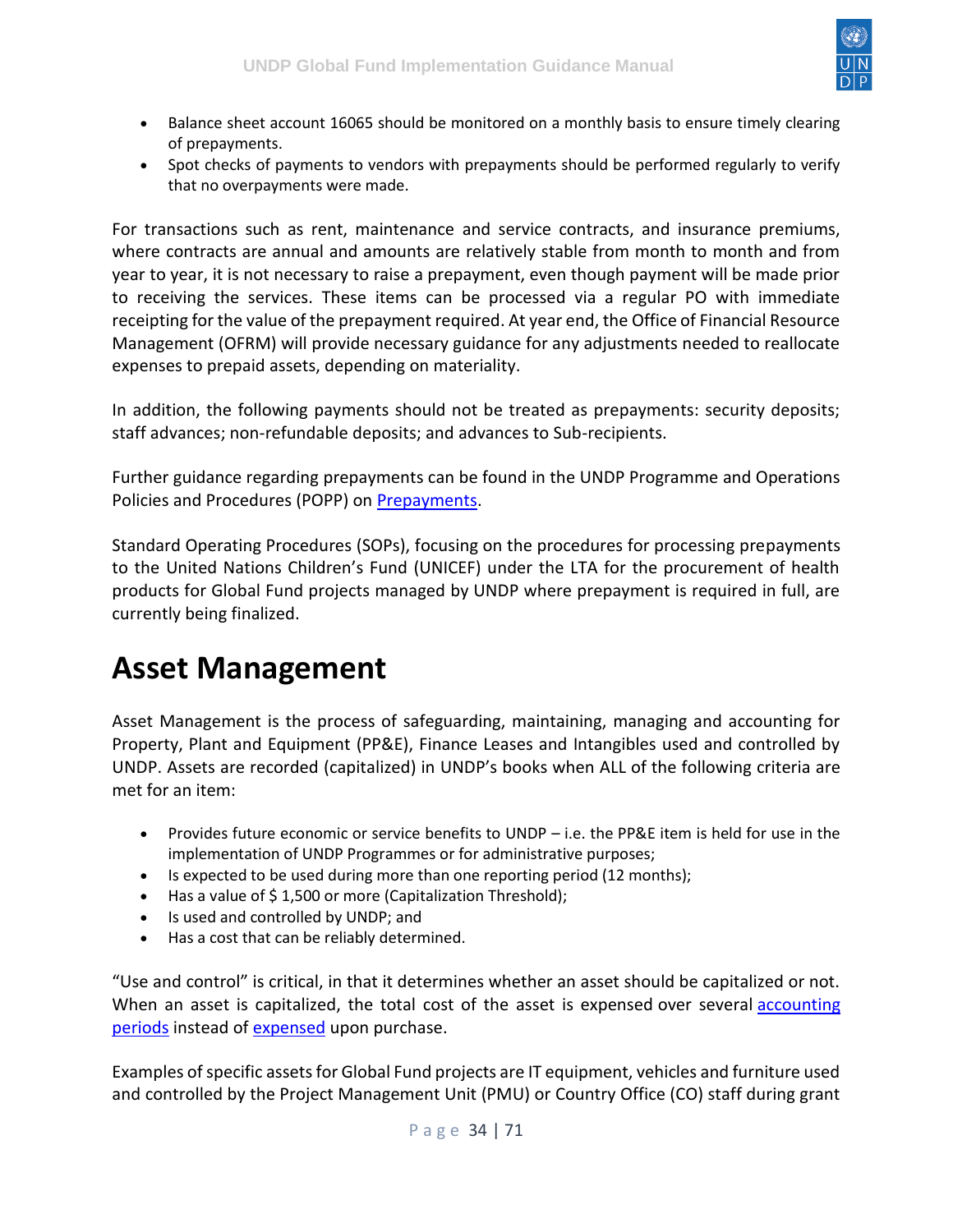

implementation. Vehicles and Equipment (Health and Non-Health Equipment) that are **used and controlled** by Sub-recipients (SRs) and Sub-sub-recipients (SSRs) are expensed and not capitalized as assets. Examples would be vehicles, IT equipment, bicycles, generators, laboratory equipment such as CD4 count machines.

With the exception of leasehold improvements, donated assets and intangibles, all PP&E will be acquired through the Procurement Catalogue within Atlas. The Procurement Catalogue is an electronic purchasing list embedded within Atlas to enable accurate and consistent coding as well as user friendly and efficient navigation. It automatically populates GL account codes and item description and consequently, sets the accounting treatment for the item or service right at the requisition stage. Under the Procurement Catalogue; there are 2 sub-catalogues:

- **UNDP Catalogue:** To be selected when all of the UNDP criteria for capitalization are met (see above). The item will be coded to an asset GL account and capitalized in the Asset Management Module of Atlas.
- **Non UNDP Catalogue:** Items that do not meet the UNDP criteria for capitalization must be selected from this catalogue and will be expensed immediately. For example, PP&E delivered to a 3rd party, used in less than one reporting year or that costs less than \$1,500.

For non-medical GF items, either the UNDP Catalogue or Non UNDP Catalogue will be selected based on the prevailing circumstances. For Global Fund medical supplies, there is a special set up within the Procurement Catalogue where item descriptions are captured at a high level due to the multiple number of suppliers and medical items. Again, either the UNDP Catalogue or Non UNDP Catalogue is then selected based on the prevailing circumstances. It is therefore crucial that the purchase objective must be known at the requisition stage as this determines the accounting treatment of the PP&E though out its life.

Refer to the following for detailed Asset Management policies and procedures:

- [POPP Asset Management](https://popp.undp.org/SitePages/POPPSubject.aspx?SBJID=254)
- [Asset Management Atlas User Guide](https://intranet.undp.org/global/documents/asm/ATLAS-Asset-Management-User-Guide.docx)
- [OnDemand Asset Management](https://intranet.undp.org/unit/ohr/ondemand/SitePages/Procurement%20Profile.aspx)
- [IPSAS: Guidance Note on Property, Plant & Equipment \(PP&E\)](https://intranet.undp.org/unit/bpps/hhd/GFpartnership/UNDPasPR/_layouts/WopiFrame.aspx?sourcedoc=/unit/bpps/hhd/GFpartnership/UNDPasPR/Finance/IPSAS%20Property,%20Plant%20and%20Equipment%20(PPE)%20Guidance%20Notes.pdf&action=default&Source=https%3A%2F%2Fintranet%2Eundp%2Eorg%2Funit%2Fbpps%2Fhhd%2FGFpartnership%2FUNDPasPR%2FFinance%2FForms%2FAllItems%2Easpx%3FInitialTabId%3DRibbon%252ELibrary%26VisibilityContext%3DWSSTabPersistence%26GroupString%3D%253B%2523Grant%2520Reporting%253B%2523%26IsGroupRender%3DTRUE&DefaultItemOpen=1)

Reference should also be made to the Global Fund Partnership Team's [Asset Management in the](https://intranet.undp.org/unit/bpps/hhd/GFpartnership/UNDPasPR/_layouts/WopiFrame.aspx?sourcedoc=/unit/bpps/hhd/GFpartnership/UNDPasPR/Finance/Asset%20Management%20in%20the%20Context%20of%20Global%20Fund%20Grants_Guidance%20(UNDP,%202013).pdf&action=default&Source=https%3A%2F%2Fintranet%2Eundp%2Eorg%2Funit%2Fbpps%2Fhhd%2FGFpartnership%2FUNDPasPR%2FFinance%2FForms%2FAllItems%2Easpx%3FInitialTabId%3DRibbon%252ELibrary%26VisibilityContext%3DWSSTabPersistence%26GroupString%3D%253B%2523Grant%2520Reporting%253B%2523%26IsGroupRender%3DTRUE&DefaultItemOpen=1)  [Context of Global Fund Grants Guidance Note](https://intranet.undp.org/unit/bpps/hhd/GFpartnership/UNDPasPR/_layouts/WopiFrame.aspx?sourcedoc=/unit/bpps/hhd/GFpartnership/UNDPasPR/Finance/Asset%20Management%20in%20the%20Context%20of%20Global%20Fund%20Grants_Guidance%20(UNDP,%202013).pdf&action=default&Source=https%3A%2F%2Fintranet%2Eundp%2Eorg%2Funit%2Fbpps%2Fhhd%2FGFpartnership%2FUNDPasPR%2FFinance%2FForms%2FAllItems%2Easpx%3FInitialTabId%3DRibbon%252ELibrary%26VisibilityContext%3DWSSTabPersistence%26GroupString%3D%253B%2523Grant%2520Reporting%253B%2523%26IsGroupRender%3DTRUE&DefaultItemOpen=1) which addresses the key issues that arise regularly in CO management of assets financed with Global Fund grants and provides guidance on specific responsibilities of UNDP as Principal Recipients (PR) of the Global Fund (i.e. as a PR, UNDP also has responsibility for ensuring adequate management of assets procured and/or used SRs and SSRs.

The guidance note provides guidance on how UNDP can ensure compliance with the Global Fund Grant Agreement. It specifically addresses UNDP's responsibilities concerning:

• Assets acquired using UNDP procurement procedures and used by COs and SRs;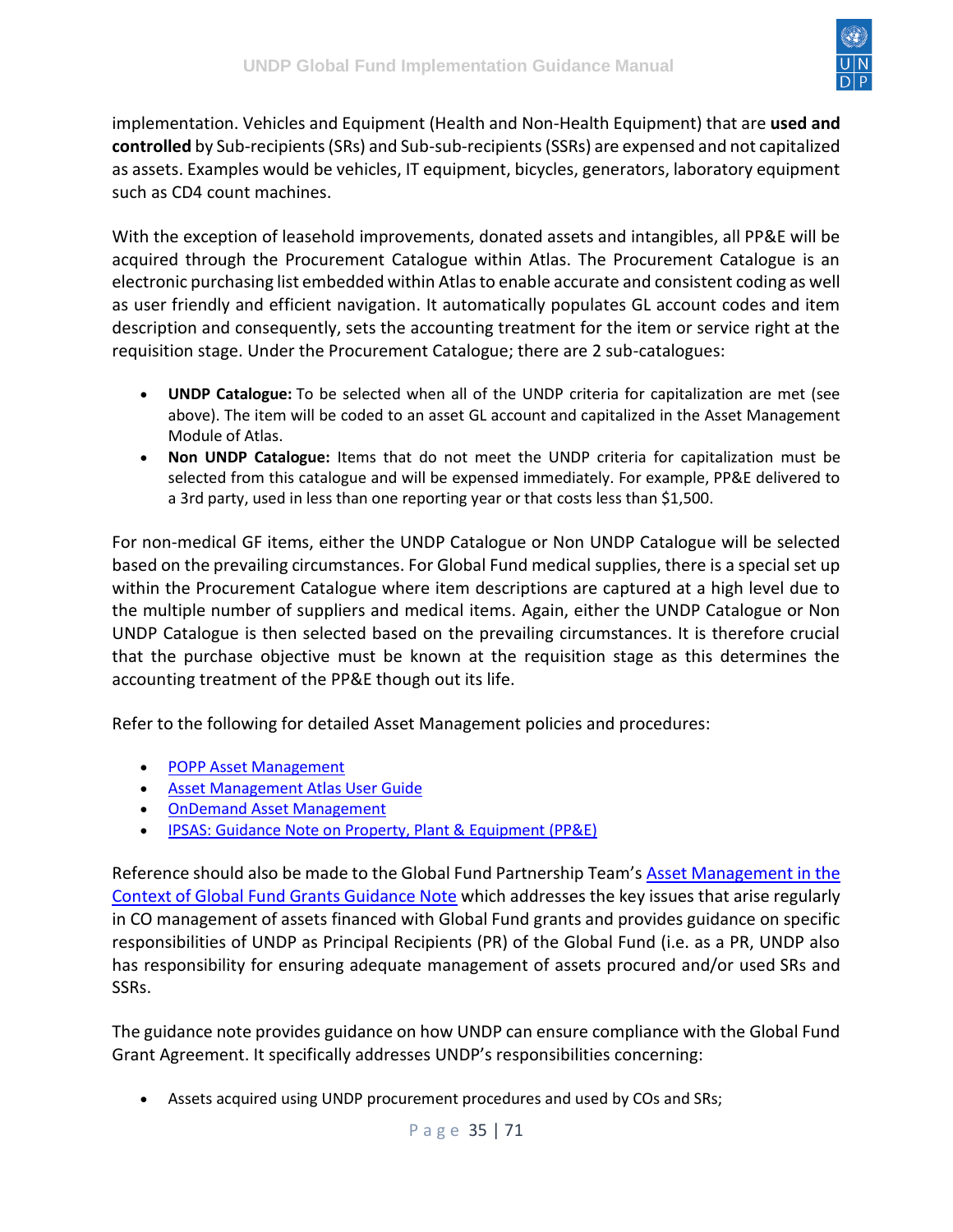

- Exceptional circumstances where assets are procured by SRs;
- Assets used by SSRs;
- Assets procured with grant funds by an outgoing PR where a new Grant Agreement is signed with UNDP taking over as PR; and
- Transfer of assets and grant closure (i.e., when the Grant Agreement is ending or UNDP is transitioning the grant to another PR but there are project assets remaining).

The following templates are provided:

- [Acceptance by the Government Sub-recipient of Temporary Custody of the Assets from UNDP](https://intranet.undp.org/unit/bpps/hhd/GFpartnership/UNDPasPR/Legal%20Framework%20for%20Global%20Fund%20Grant%20Implementati/Memorandum%20of%20Acceptance%20of%20Custody%20from%20UNDP%20to%20Govt%20SR.docx)
- Transfer of Title to the Assets from [UNDP to the Government Sub-recipient](https://intranet.undp.org/unit/bpps/hhd/GFpartnership/UNDPasPR/Legal%20Framework%20for%20Global%20Fund%20Grant%20Implementati/Transfer%20of%20Title%20from%20UNDP%20to%20Government%20SR.docx)
- [Transfer of Title to the Assets from the Global Fund to UNDP \(when UNDP takes over as](https://intranet.undp.org/unit/bpps/hhd/GFpartnership/UNDPasPR/Legal%20Framework%20for%20Global%20Fund%20Grant%20Implementati/Transfer%20of%20Title%20from%20GF%20to%20UNDP%20(When%20UNDP%20Takes%20Over%20as%20PR)%20(2012).doc)  [PR\)](https://intranet.undp.org/unit/bpps/hhd/GFpartnership/UNDPasPR/Legal%20Framework%20for%20Global%20Fund%20Grant%20Implementati/Transfer%20of%20Title%20from%20GF%20to%20UNDP%20(When%20UNDP%20Takes%20Over%20as%20PR)%20(2012).doc)
- [Transfer of Title to the Assets from UNDP to SR or PR \(at grant closure or new PR\)](https://intranet.undp.org/unit/bpps/hhd/GFpartnership/UNDPasPR/Legal%20Framework%20for%20Global%20Fund%20Grant%20Implementati/Transfer%20of%20Title%20from%20from%20UNDP%20to%20SR%20or%20PR%20(At%20Grant%20Closure)%20(2012).docx)

### <span id="page-35-0"></span>**Inventory management**

UNDP inventory policy requires qualified inventories to be recognized as assets until consumed or distributed. The balance of such inventories have to be physically counted, valued, recognized and reported as assets at the end of each reporting quarter. The determination of items to be included in inventory is based on ownership and control of the inventories. The physical location or custody of the inventories are factors to be considered in determining control (i.e. whether they are stored on UNDP premises or managed by UNDP personnel). UNDP must recognize the inventories if UNDP undertakes any of the following responsibilities:

- 1. Controls access to and distribution of the inventory items;
- 2. Administers a programme requiring distribution of the inventory items (as opposed to situations where the inventory items are purchased solely for immediate shipment to a local government/implementing partner; or
- 3. Bears the risks of loss, theft, damage, spoilage, etc.

Undistributed inventory over which UNDP has direct control and access, administers distribution or bears the risk of loss, theft, damage, etc. is reportable in UNDP's financial statements. To satisfy the reporting requirement, Country Offices (COs) are required to count inventory and supplies at the end of each quarter and submit a certification of this to the UNDP Office of Financial Resource Management (OFRM) by the prescribed deadline. Detailed guidance for the physical count of inventory end is communicated quarterly by OFRM. OFRM then posts accounting adjustments for crediting expenses and debiting inventory account 14602 at the end of the reporting period (to capture the closing balances). These adjustments (as opening balances) are reversed at the start of the next quarter.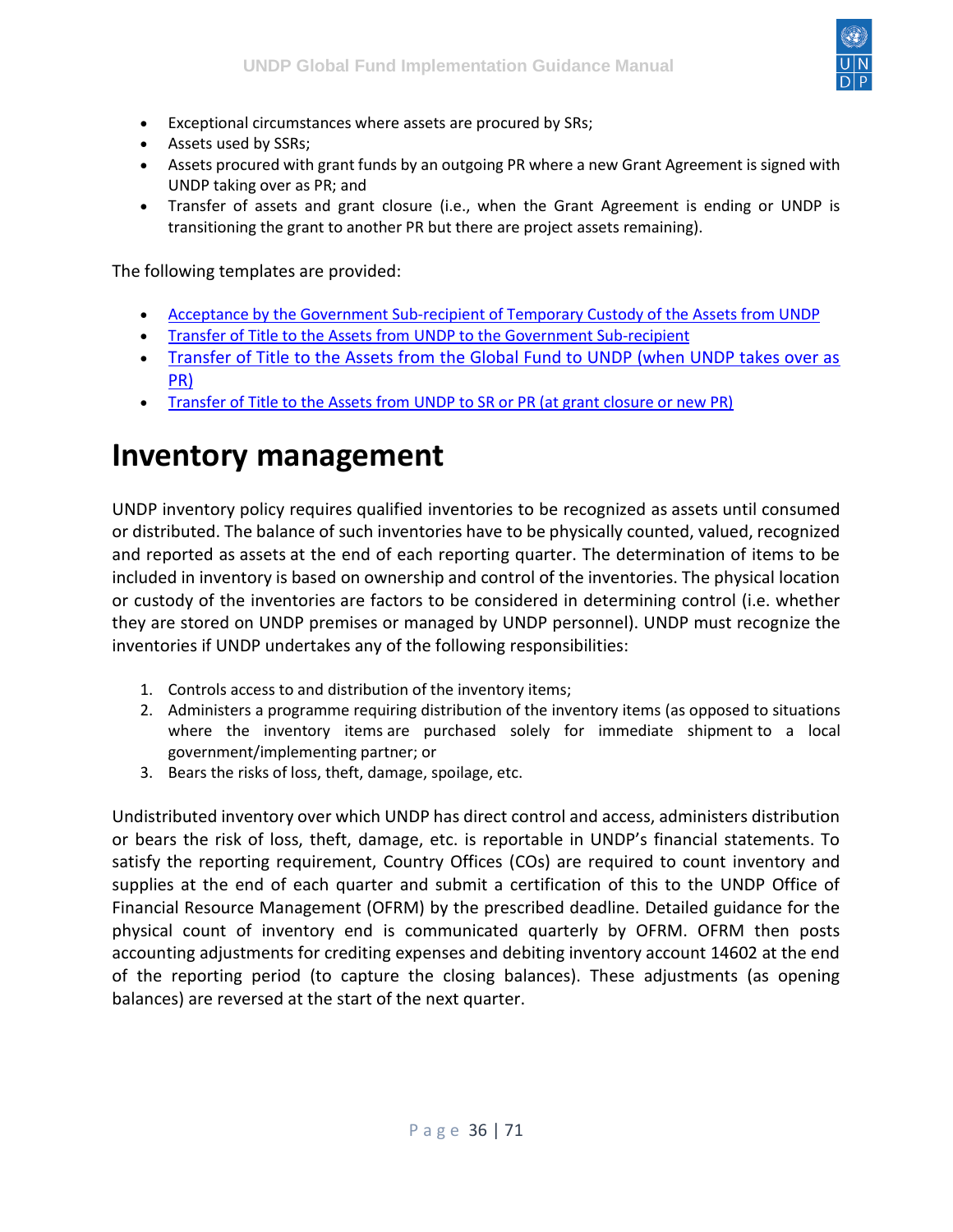

Refer to:

- UNDP Programme and Operations Policies and Procedures (POPP) on [Inventory Management](https://popp.undp.org/SitePages/POPPSubject.aspx?SBJID=254)
- [SharePoint Closure Site](https://intranet.undp.org/unit/bom/ofrm/accounts/CST/FinancialClosure/financialclosure.aspx) physical count guidance and templates

Practice Pointer Property, Plant and Equipment (PP&E) items, which are capitalized in UNDP books, are **not to** be considered inventory. As indicated under Asset Management (above), assets that are delivered to and are to be used and controlled by Sub-recipients (SRs)/Government are expensed. The only exception would be those assets procured using non-UNDP catalogue (i.e., to be expensed) but are **temporarily held by UNDP as of the reporting date, waiting to be distributed to the SRs/Government**. Such asset-like items must be included/reported as inventory items.

# <span id="page-36-0"></span>**Global Fund inventory**

For the purpose of the Global Fund grants, examples of inventory are medical supplies and medical equipment. Country Offices (COs) are required to count and report Global Fund inventory items only in cases where complete control over the Global Fund inventory is exercised until final distribution to the beneficiaries. In these cases, UNDP manages the complete logistics of inventory management either directly or through contracted third parties. The Global Fund/Health Implementation Support Team reviews country arrangements and will confirm where inventory recognition is required.

There are different practices in exercising control over Global Fund inventories until they are finally distributed to the beneficiaries. Based on a review conducted by the Global Fund/Health Implementation Support Team, five countries are curently required to count and report Global Fund inventory items, i.e., where UNDP is deemed to have full control over inventory. These countries are as follows:

| $\ $ S. No. | <b>Country Office</b> |
|-------------|-----------------------|
|             | <b>Belarus</b>        |
|             | Kyrgyzstan            |
| l3          | Haiti                 |
|             | South Sudan           |
| l5          | Tajikistan            |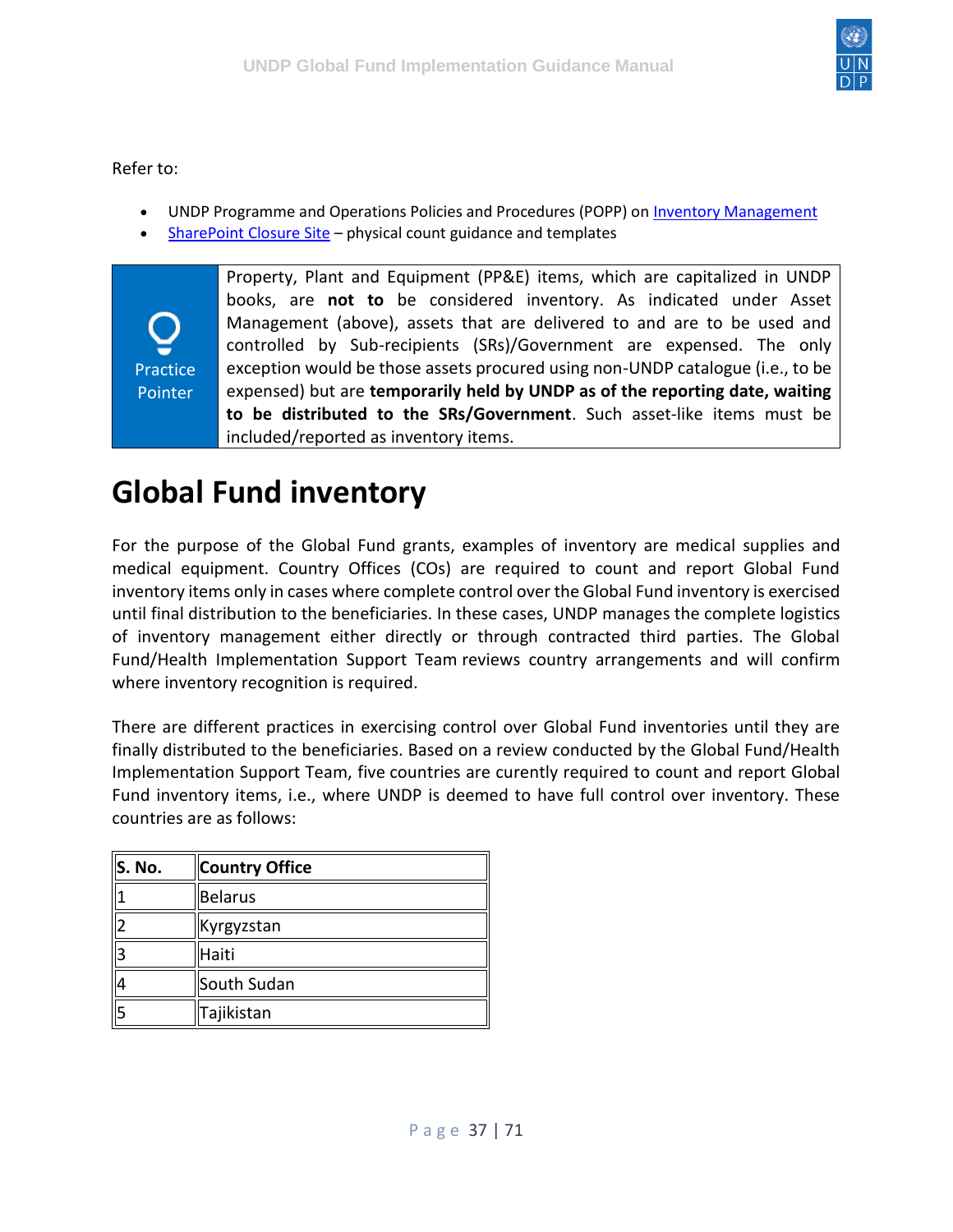

**Important:** if arrangements have changed in other countries (resulting in UNDP's control over inventory), it will be the responsibility of the CO to inform the Global Fund/Health Implementation Support Team, count the inventory and submit the required reports. If there are any questions, COs should contact their respective OFRM/Finance Business Advisor (FBA) Manager.

It is expected that all undistributed medical supplies and equipment in the following scenarios should be reported as inventory at the end of a quarter if one or more of the control criteria are met:

- Inventory items held at UNDP Central or Regional Warehouses/ storage locations.
- Inventory items are held at Government Central or Regional warehouses/ storage locations.
- Inventory items are held at an SR's warehouses who are contracted by UNDP for providing logistics.
- UNDP can control or dictate further distribution of the items held at the above locations.
- Items in stock are insured by either UNDP or Global Fund project funds.

The relationships UNDP has with Sub-recipients (SRs) and Agents vary but the following underlying concepts should be used as a guide:

- **Sub-recipients**: According to standardized SR Agreements, the SR is in charge of the distribution and safeguarding of the inventory (inventory in SR/government warehouses and under their control) whilst UNDP acts in a monitoring and evaluation role. In these instances, the inventories will be expensed when procured and not treated as a current asset at the end of a quarter if not distributed. However, there are instances where according to the nonstandard agreements, UNDP is in control of Inventories at all times until it reaches the end users where control is transferred. Consequently, these will be regarded as UNDP inventory at a period end and recorded and reported as a current asset.
- **Agents:** Where UNDP employs a third party to act on its behalf as an Agent to distribute medical supplies to the end users, if UNDP still controls and administers the distribution i.e. decides who, where and when; and is responsible for any loss, damage or spoilage in transit before it reaches the final end users, then it should be regarded as UNDP inventory. At the point the inventory is officially handed over to the end users, it is no longer UNDP inventory. Again, this is dependent on the agreement UNDP has with the Agent. UNDP must examine the substance of the transaction, rather than the form of the agreement with other parties, and ensure that control is demonstrated before recognizing and reporting inventories as assets.

#### <span id="page-37-0"></span>**Inventory life cycle**

Acquisition - Due to the high volume of medical items and multiple suppliers, there is a special setup for medical items purchased with Global Fund grants within the Procurement Catalogue, where information is captured at a very high level under main categories, e.g. dispensary drugs, anti-malarial, antiretroviral (ARV) etc. Users can select the appropriate category and input additional information as required. At this stage, the correct catalogue, UNDP (unused inventory is capitalized at period end) or Non-UNDP (medical equipment purchased for distribution and not for UNDP's own use - expensed) must be used.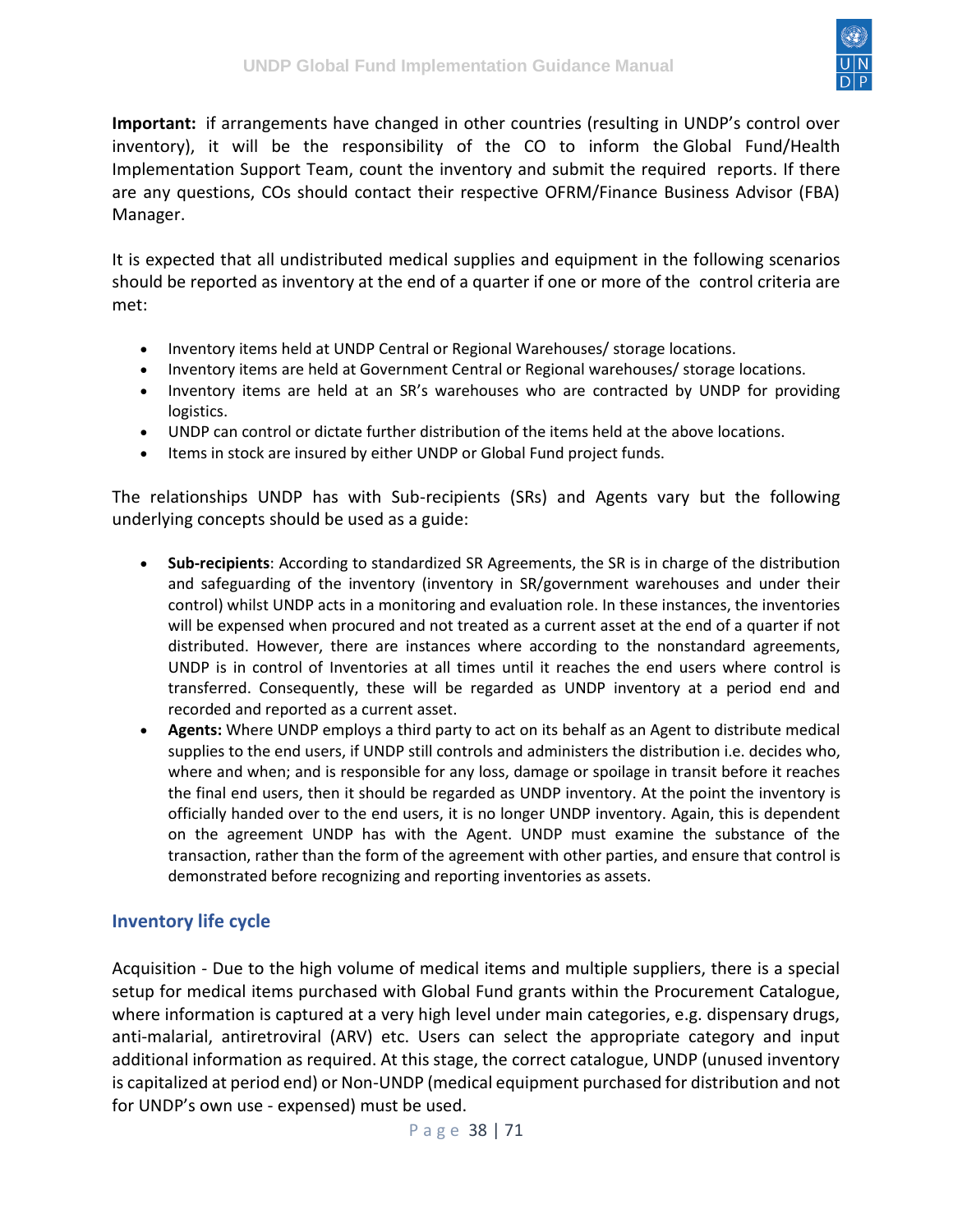

**Inventory In** - For the purposes of Global Fund grants, all medical supplies must be checked in and inspected by UNDP Pharmacists (or authorized Agents) in compliance with the World Health Organization (WHO) and Global Fund policies and procedures. The medical supplies received must be recorded, including the quantities, in the Inventory-In Note by the Inventory Focal Point and a copy sent to the appropriate Finance Unit to use in the receipting process in Atlas. A copy should also be sent to the Buyer. The Inventory Focal Point must also update the Stock card in line with the Inventory-In Note.

**Inventory Out** - An Inventory-Out Note must be completed in accordance with the approved Issuance Note and must be signed by the party the Inventories are being issued to. The Inventory-Out Note must be kept and used to update the Stock Card. The control of medical supplies will be passed over to the SR Entities only upon completion of the quality inspections and receipting by UNDP staff. UNDP staff, therefore, are responsible for preparing both Inventory-In and Inventory-Out Notes and for maintaining the Stock Cards, all of which are auditable documents.

Refer to [IPSAS: Guidance Note on Inventory Management](https://intranet.undp.org/unit/bpps/hhd/GFpartnership/UNDPasPR/Finance/IPSAS%20Guidance%20Note%20on%20Inventory%20for%20Country%20Offices%20managing%20Global%20Fund%20grants_FINAL%20(UNDP,%202012).pdf) for detailed policies and procedures.

Global Fund-specific count procedures:

The standard file-naming convention for the inventory count reports differentiates submission type between Global Fund and Non-Global Fund projects.

For Global Fund projects, medical items are bought centrally by the Copenhagen office. As such, column 22 (Valuation) should be the same as column 18 (cost). If the medical items are **not** bought centrally, then valuation has to be estimated and documented.

## <span id="page-38-0"></span>**Budget Reallocation and Revision**

UNDP Programme and Operations Policies and Procedures (POPP) are followed for budget reallocation and revision. It is imperative to note, however, that specific Global Fund requirements must also be adhered to.

A [project document](https://undphealthimplementation.org/functional-areas/legal-framework/project-document/) may be revised at any time by agreement among the signatories to the document. The purpose of the revision is to make substantive or financial adjustments and improvements to the project.

A formal change in the design of the project is called a substantive revision. Substantive revisions are made in response to changes in the development context or to correct flaws in the design that emerge during implementation. Substantive revisions may be made at any time during the life of the project.

On the basis of the year-end combined delivery report, the multi-year work plan shall be revised as needed to ensure a realistic plan for the provision of inputs and the achievement of results. In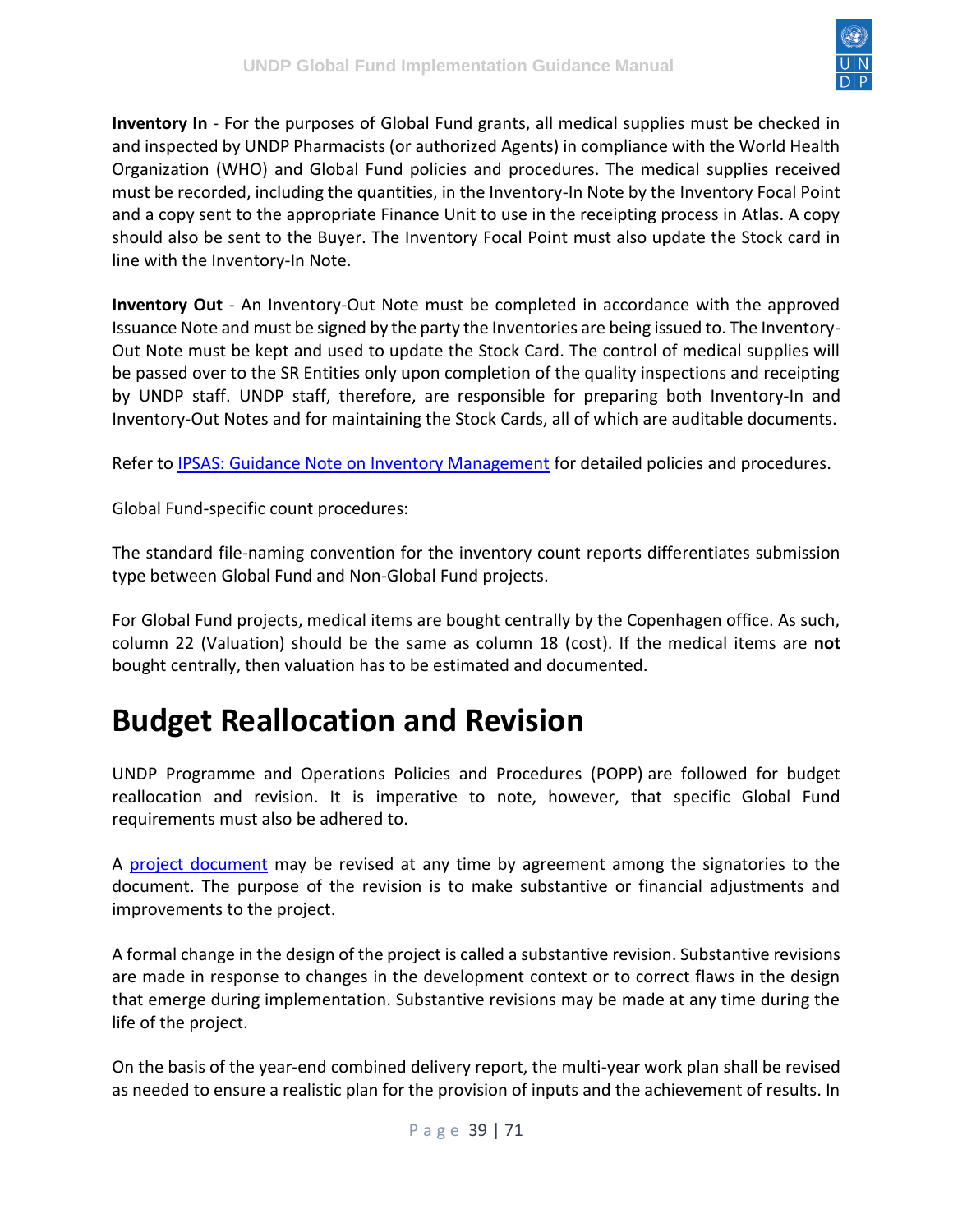

Atlas, resources that were budgeted for but not spent in prior years should be reallocated to current or future years. Within the year, in the interest of sound financial management, budgets must be kept up to date and aligned with agreed plans in order to properly assess progress and performance.

Tolerance is the permissible deviation from a plan (in terms of time and cost) without bringing the deviation to the attention of the next higher authority. This aspect is particularly important with respect to Global Fund budgets.

Refer to the following guidance:

UNDP Programme and Operations Policies and Procedures (POPP) on [Implementing a Project.](https://popp.undp.org/SitePages/POPPSubject.aspx?SBJID=241)

OnDemand[:Programme Profile.](https://intranet.undp.org/unit/ohr/ondemand/SitePages/Programme%20Profile.aspx)

#### [RBM Documents:](https://intranet.undp.org/unit/ohr/ondemand/RBM%20Documents/Forms/HomeView.aspx)

- [Atlas Project Management Module User Guide.](https://intranet.undp.org/unit/bom/User%20Guides/Atlas%20Project%20Management%20Module%20User%20Guide%20-%20Version%201.1%20Final.docx)
- [Atlas Project Management Module PowerPoint.](https://intranet.undp.org/unit/ohr/ondemand/RBM%20Documents/Atlas%20Project%20Management%20module.pptx)

#### <span id="page-39-0"></span>**Global Fund**

Global Fund policies and procedures are documented in:

- [Global Fund Guidelines for Grant Budgeting and Annual Financial Reporting](https://www.theglobalfund.org/media/3261/core_budgetinginglobalfundgrants_guideline_en.pdf) Section 5 on budgetary adjustments during grant implementation.
- [Global Fund Operational Policy Manual](https://www.theglobalfund.org/media/3266/core_operationalpolicy_manual_en.pdf) Operational Policy Note on Reprogramming during Grant Implementation.

In the normal course of grant implementation, a Principal Recipient (PR) should undertake periodic budget reviews to identify necessary budget changes and may undertake budgetary adjustments to respond to programme realities. Budget adjustments are classified as "material" and "non-material" for the processing and approval of budget adjustments.

It should be noted that the thresholds noted below are cumulative for the entire implementation period and are always compared to the original approved budget at the time of grant signing to establish the materiality level.

#### **Material budgetary adjustments** are defined as:

- budget changes to the official approved budget based on the maximum threshold of +/-15 percent of any approved intervention, or
- budget changes exceeding +5 percent of the total budget for a certain number of categories, referred to as **discretionary categories**. Adjustments on discretionary categories are calculated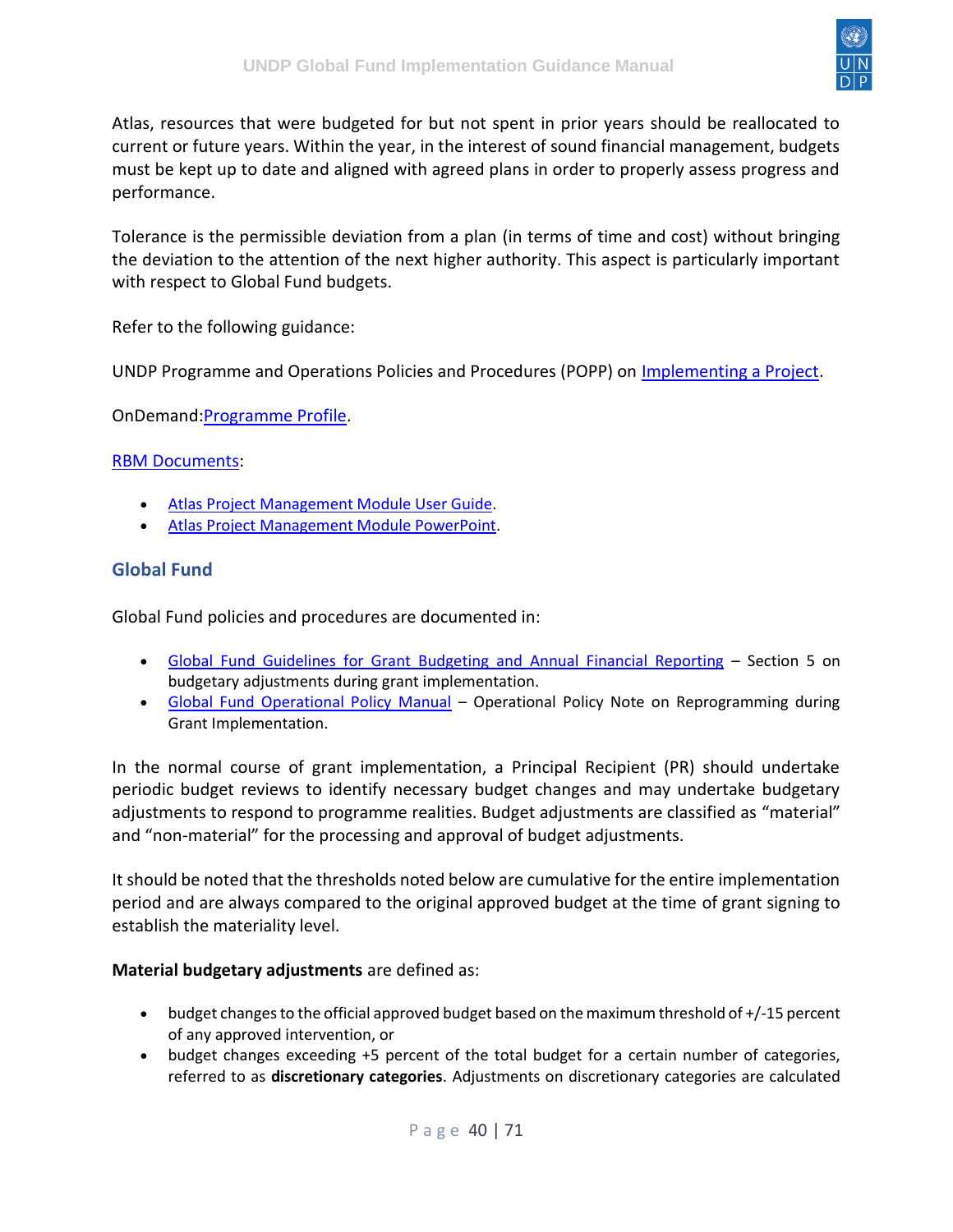

on the cost grouping budget for the full implementation period. It is not supposed to be calculated on the cost input budget of a given year.

The general definition for the Global Fund discretionary categories for a given grant includes:

- Human resources;
- Vehicles;
- Travel-related costs (per diems, etc.);and
- Indirect costs/overheads.

The discretionary categories may be predefined taking into account country context and grantassociated risks and may include any other predefined activities included in the approved budget. Grant-specific discretionary categories must be stipulated in the grant agreement or communicated to the PR through a performance letter or other official legal notifications.

All material adjustments for the grant should be submitted to the Country Team for pre-approval prior to the initiation of the activity and the related payment. The submission should be in the form of a revised detailed budget incorporating the proposed adjustments within the overall ceiling of the initial approved budget. Payment of expenditures by the PR with material variances without Global Fund pre-approval (through a revised detailed budget) is not permissible.

**Non-material budgetary adjustments** are defined as budget changes to the officially approved budget below the maximum threshold of +/-15 percent and below the threshold of the discretionary categories (or of any other threshold communicated by the Global Fund in the grant agreement or any other official legal notifications) of any approved intervention. These adjustments do not require pre-approval from the Global Fund.

# <span id="page-40-0"></span>**Reprogramming and Sub-recipient Budget Reallocations**

#### <span id="page-40-1"></span>**Reprogramming**

Reprogramming is the process of changing the scope and/or scale of goals and objectives and/or key interventions of a Global Fund supported program. These programmatic changes should be reflected in changes to the grant agreement, potentially including the performance indicators, targets and the budget.

Reprogramming may be initiated by either the Country Coordinating Mechanism (CCM) and/or Principal Recipient (PR), or suggested by the Global Fund Secretariat and managed in consultation with CCM, PR(s) and technical partners. All reprogramming requests shall be endorsed by the CCM and the Country Team may require Local Fund Agent (LFA) review of the request.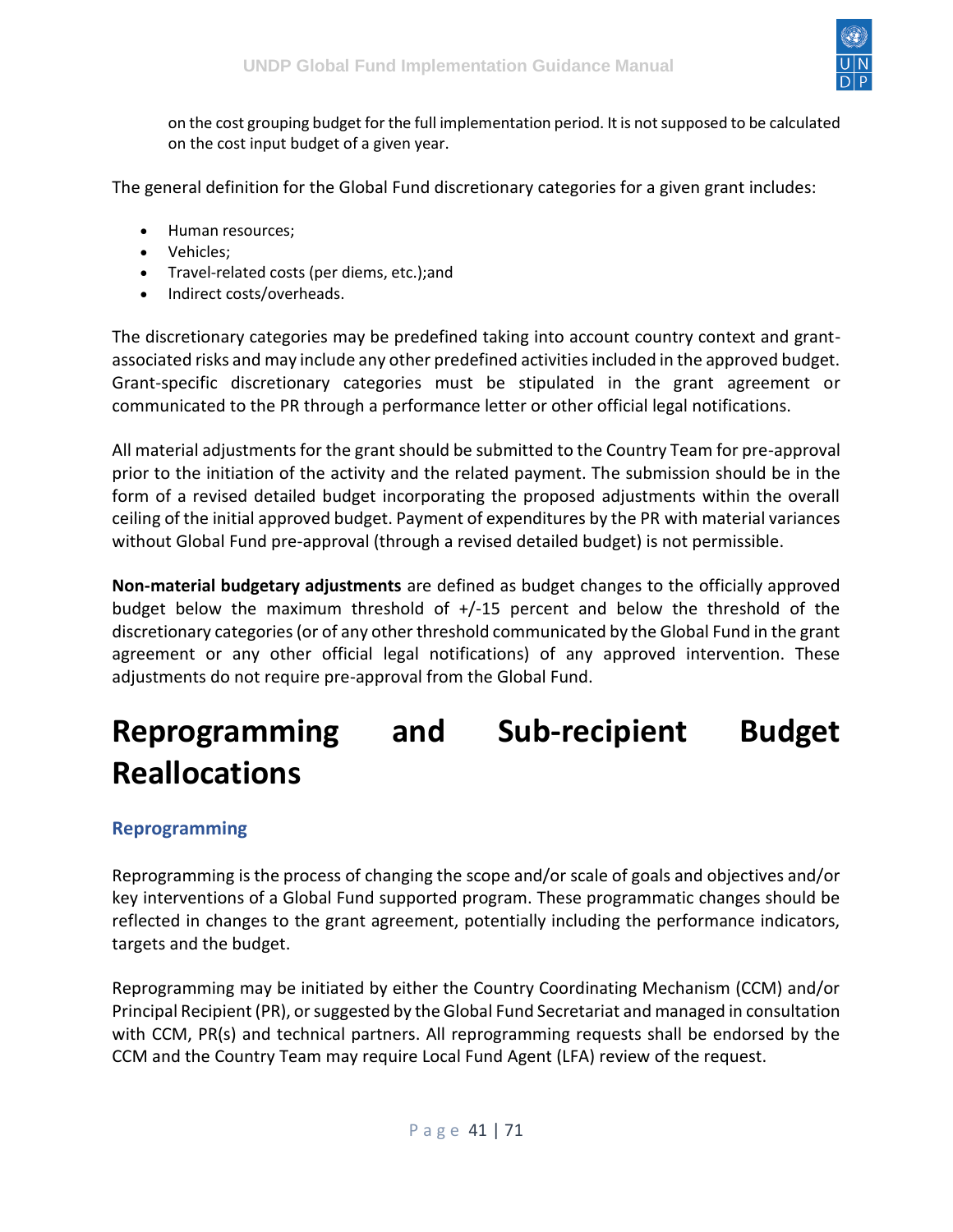

Reprogramming of a grant may be proposed at any time during the grant lifecycle, including a grant-making period, grant implementation, and grant renewals.

A reprogramming request is classified as either "material" or "non-material". A reprogramming is considered material and should be referred to the Technical Review Panel (TRP) for review when:

- It contradicts the TRP's original review and recommendation on the proposal (e.g. an intervention originally removed by the TRP is being reintroduced to the programme; there is a significant redesign or shift of balance of original proposal/programme i.e. a prevention programme is shifting to treatment; a key intervention is removed from the grant without evidence of alternative funding in the country); or
- An independent technical review of a reprogramming request is required to approve the case when there is a lack of agreement, significant gaps in evidence to support a reprogramming need, unexplained lack of impact, or difficult trade-offs in decision making; or
- In cases where additional Global Fund financing representing more than a 30 percent increase to the approved funding for the implementation period.

**Non-material** reprogramming requests fall outside the definition of materiality described above and are reviewed and approved by the Secretariat.

The materiality of a reprogramming request will be assessed at the disease or Health Systems Strengthening (HSS) programme level (supported by the Global Fund) and not at the individual grant level.

Any savings identified through a reprogramming may be reinvested and are not automatically deducted from the programme. Reinvestment must be analysed in the context of a programme's existing performance.

#### <span id="page-41-0"></span>**Sub-recipient budget Reallocations**

As indicated in UNDP's Global Fund Sub-Recipient (SR) agreement, the SR shall not commit or expend SR Funds in variance of more than 10 percent of any budget line item indicated in the annual work plan, unless approved in advance and in writing by UNDP. The SR shall indicate any expected variations in its quarterly reports delivered to UNDP.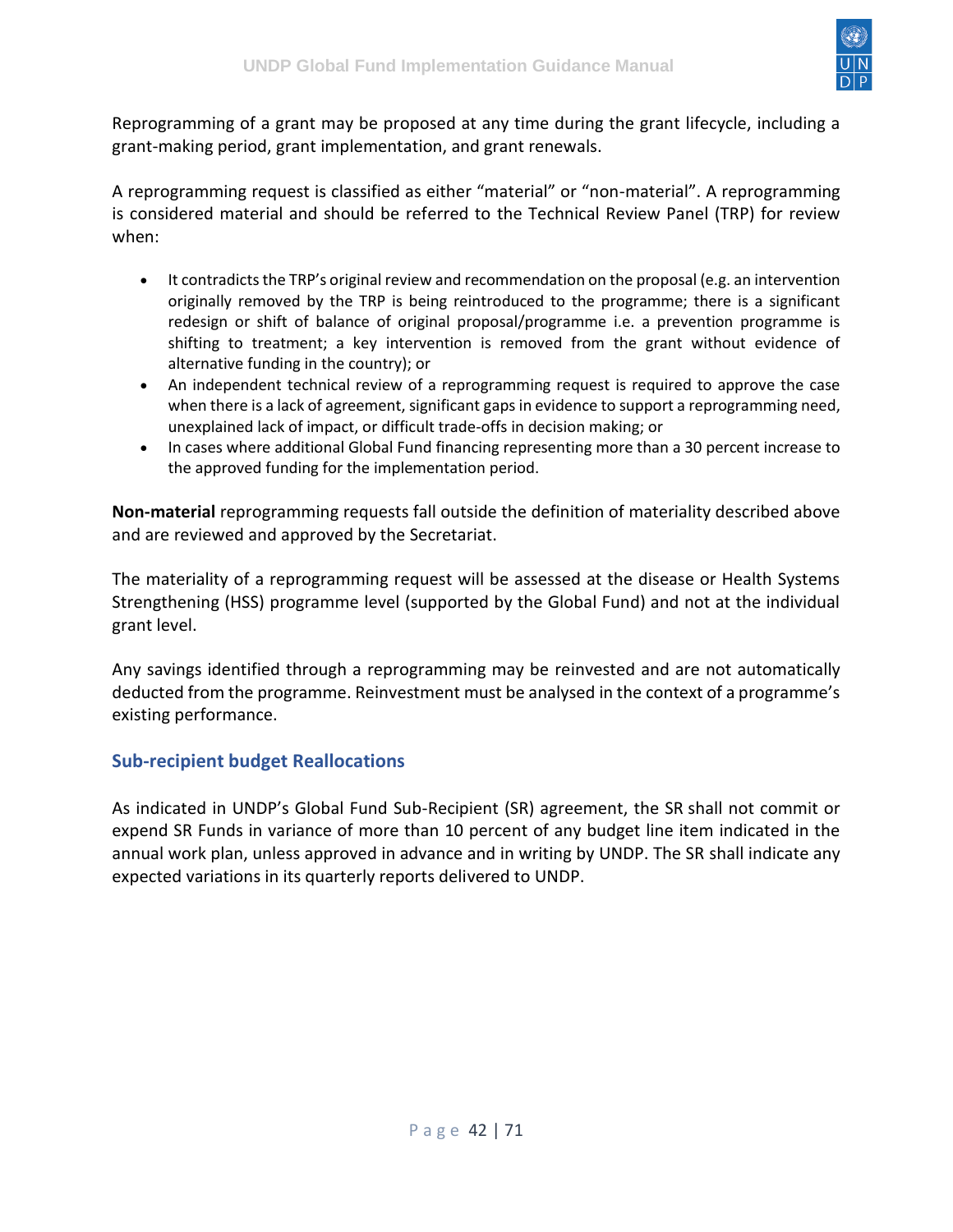

### <span id="page-42-0"></span>**Project Management and Update in Atlas**

UNDP Programme and Operations Policies and Procedures are followed for project management and project update in Atlas. Please refer to POPP on [Implementing a Project](https://popp.undp.org/SitePages/POPPSubject.aspx?SBJID=241) for further guidance.

Further resources:

OnDemand:

- [Programme Profile.](https://intranet.undp.org/unit/ohr/ondemand/SitePages/Programme%20Profile.aspx)
- [RBM Documents:](https://intranet.undp.org/unit/ohr/ondemand/RBM%20Documents/Forms/HomeView.aspx)
	- o [Atlas Project Management Module User Guide.](https://intranet.undp.org/unit/bom/User%20Guides/Atlas%20Project%20Management%20Module%20User%20Guide%20-%20Version%201.1%20Final.docx)
	- o [Atlas Project Management Module PowerPoint.](https://intranet.undp.org/unit/ohr/ondemand/RBM%20Documents/Atlas%20Project%20Management%20module.pptx)

Customized tools and reports have been developed in Atlas to facilitate project monitoring and donor reporting for Global Fund projects. Project management functionality is used for programmatic information, as well as programmatic and financial reporting for the required Global Fund Progress Update. Refer to [Project Management and Progress Update in Atlas](https://intranet.undp.org/unit/bpps/hhd/GFpartnership/UNDPasPR/Finance/Project%20Management%20and%20Progress%20Update%20in%20Atlas.pdf)  [\(UNDP\).](https://intranet.undp.org/unit/bpps/hhd/GFpartnership/UNDPasPR/Finance/Project%20Management%20and%20Progress%20Update%20in%20Atlas.pdf)

#### <span id="page-42-1"></span>**Import duties and VAT/sales tax**

UNDP is entitled to reimbursement of indirect taxes, such as sales tax and VAT, on important purchases. The policy of the United Nations, including UNDP, is that all purchases are "important", as they are recurring and necessary for UNDP to carry out its official activities. While governments in some countries have provided an outright exemption to indirect taxes, in most countries Country Offices (COs) may be required to pay taxes and seek reimbursement. COs should liaise with the Ministry of Foreign Affairs to ensure reimbursement. Any difficulties with respect to exemption from taxation or reimbursement of taxes should be addressed to the Director of the UNDP Legal Office (LO). Please refer to POPP [on Payment and Taxes](https://popp.undp.org/SitePages/POPPSubject.aspx?SBJID=236) for further guidance.

Article 4(a) of the UNDP-Global Fund [Grant Regulations](https://intranet.undp.org/unit/bpps/hhd/GFpartnership/UNDPasPR/Legal%20Framework%20for%20Global%20Fund%20Grant%20Implementati/UNDP%20Global%20Fund%20Framework%20Agreement%20(%20Searchable%20PDF).pdf) states that the Principal Recipient (PR) shall try to ensure through coordination with the Government of the Host Country and the Country Coordinating Mechanism (CCM) and otherwise that this Agreement and the assistance financed hereunder shall be free from taxes and duties imposed under law in effect in the Host Country. The PR shall assert all exemptions from taxes and duties to which it believes it, the Global Fund or the Grant is entitled.

CO/PRs should also support Sub-recipients (SRs) in requesting tax exemption from the respective Government authorities for goods and services procured with funds from the Global Fund and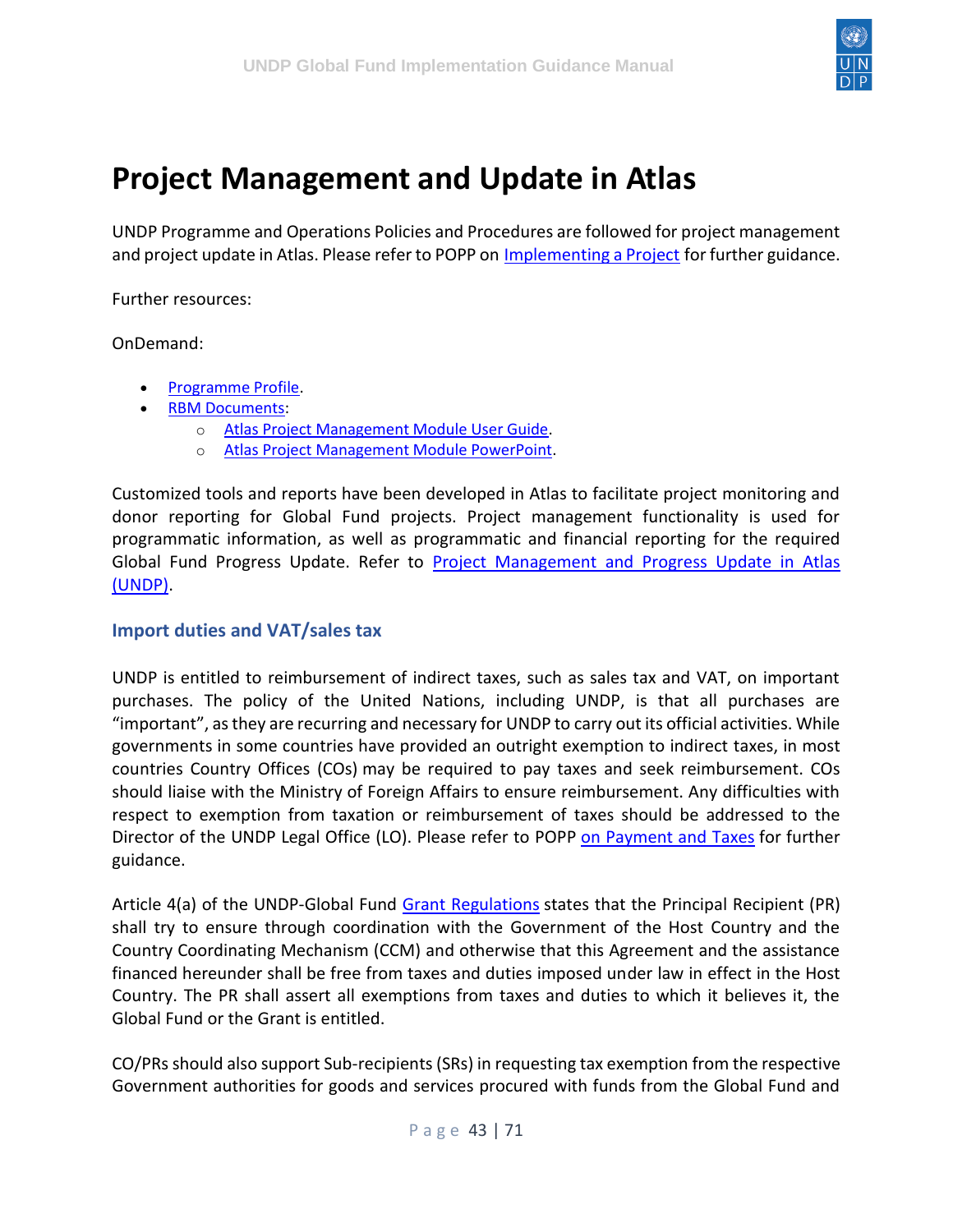

such documentation should be kept on file to prove that efforts were made to meet the provisions of this article and avoid liability for any import duties and VAT/sales tax not exempted or recovered from Government.

COs/PRs are required to maintain records throughout the year of any import duties and VAT/sales tax paid with grant funds and amounts recovered. Such records are necessary to support the annual grant tax reporting to the Global Fund and for audit purposes.

### <span id="page-43-0"></span>**Sub-recipient Management**

This section of the Manual focuses on financial and operational management of Sub-recipients (SRs), particularly regarding cash transfer modalities. Programmatic, legal and substantive guidance relating to SR management is detailed throughout the Manual but particularly in the following sections: **SR** management, [legal framework,](https://undphealthimplementation.org/functional-areas/legal-framework/overview/) procurement and supply [management](https://undphealthimplementation.org/functional-areas/procurement-and-supply-management/overview/) (PSM), [monitoring and evaluation](https://undphealthimplementation.org/functional-areas/monitoring-and-evaluation/overview/) (M&E), and [audit and investigations.](https://undphealthimplementation.org/functional-areas/audit-and-investigations/sub-recipient-audit/sub-recipient-audit-approach/)

UNDP as Principal Recipient (PR) for Global Fund grants assumes the role of Implementing Partner (IP) through Direct Implementation (DIM). DIM is the modality whereby UNDP as IP takes on full responsibility and accountability for the effective use of UNDP resources and the delivery of outputs, as set forth in the project document. UNDP may identify a Responsible Party (RP) to carry out activities within a DIM project (SR for Global Fund Grants).

A RP is defined as an entity selected to act on behalf of UNDP on the basis of a written agreement or contract to purchase goods or provide services using the project budget. In addition, the RP may manage the use of these goods and services to carry out project activities and produce outputs. All RPs are directly accountable to UNDP in accordance with the terms of their agreement or contract with UNDP.

The RP may follow its own procedures only to the extent that they do not contravene the principles of th[e Financial Regulations and Rules](https://intranet.undp.org/unit/ofrm/sitepages/Financial%20Regulations%20and%20Rules%20-%20POPP.aspx) (FRRs) of UNDP. Where the financial governance of the RP does not provide the required guidance to ensure best value for money, fairness, integrity, transparency, and effective international competition, that of UNDP shall apply. Please refer to Refer to the UNDP Programme and Operations Policies and Procedures (POPP) on [Direct](https://popp.undp.org/SitePages/POPPSubject.aspx?SBJID=12)  [Implementation.](https://popp.undp.org/SitePages/POPPSubject.aspx?SBJID=12)

The SR is contracted by the PR of the grant to assist in implementing programme activities. The PR is responsible for the oversight of implementation by the SR. SRs often play a pivotal role in the implementation of programme activities, the management of grant resources and the timely achievement of grant results. The SR's specific role in performance-based funding is that, for periodic disbursements, the SR provides the PR with progress updates on the implementation of those activities for which it is responsible. SRs serve as RPs (Implementing Agent code in Atlas) for the UNDP project/budget.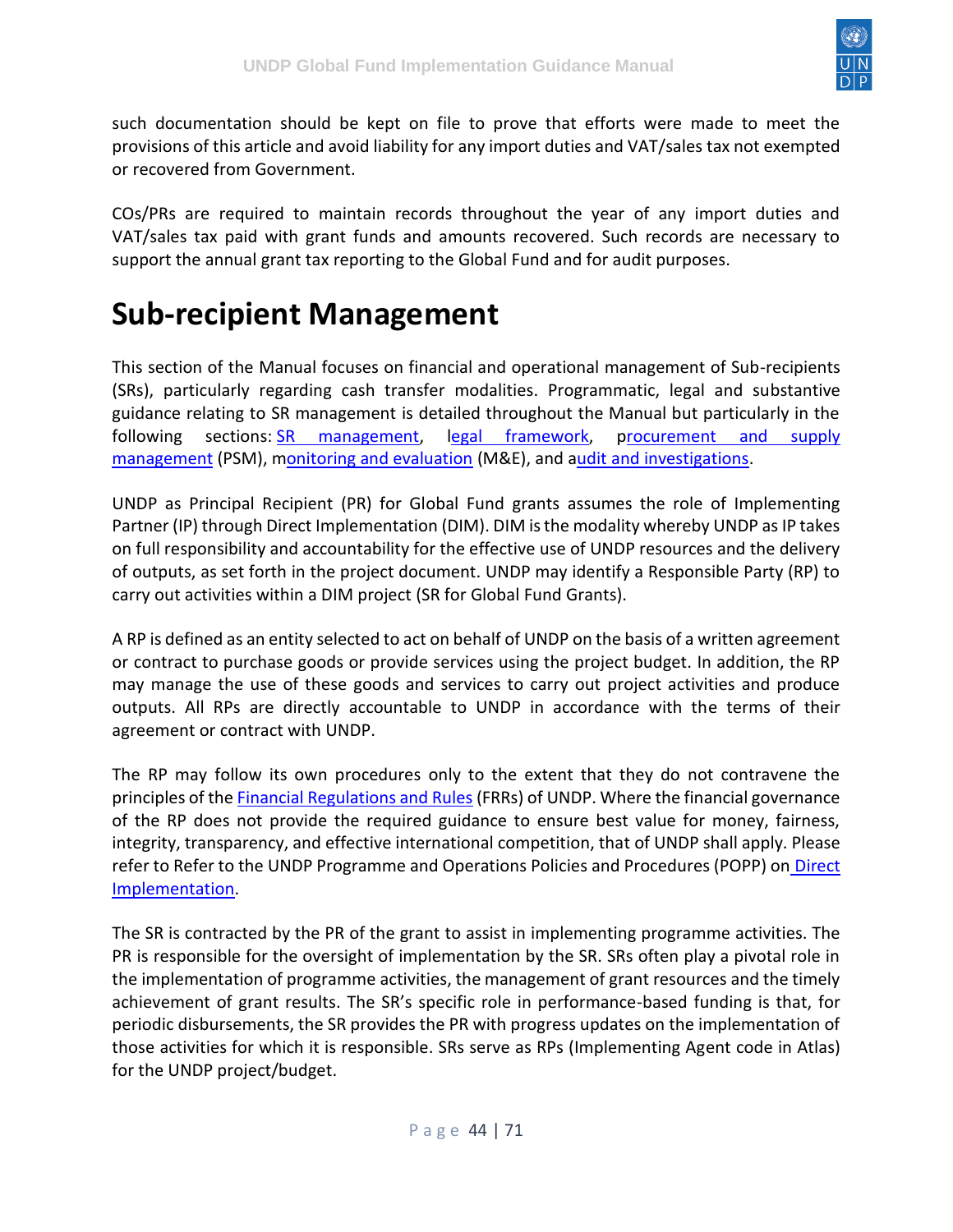

It is important to distinguish between SRs and other entities that provide services for a project. The Global Fund provides the following guidance on this issue: An SR is a recipient of grant funds that performs any programme activities that would otherwise be expected to be directly undertaken by the PR within the scope of its responsibilities as implementer of the programme. Entities contracted by the PR to serve as manufacturers, procurement agents for certain tasks, or certain service providers should not be treated as SRs.

UNDP's SR agreements set out three modalities for financing SR activities:

- Advance disbursement (Direct Cash Transfers) used when an SR has sufficient capacity to manage funds;
- Cost reimbursement used when an SR has sufficient resources to pre-finance activities; and
- Direct payment used when an SR has little capacity to manage funds or country-specific banking regulations prevent or complicate any other modality—in which case, UNDP pays directly to vendors and SR personnel.

In addition to being a stand-alone financing modality, direct payment is also built into the advance disbursements and cost reimbursement modalities. This gives the Country Office (CO) the flexibility to decide whether a portion of funding should be advanced and a portion directly paid to vendors and SR personnel. Such flexibility allows UNDP to manage the risk accompanying advance disbursements while building SR capacity to manage funds.

The work plan must detail the financing modality that will be used to fund the SR activities.

UNDP has a responsibility to accept appropriate cash advance requests, reported expenses or direct payments that are consistent with the annual work plan (AWP) and UNDP's FRRs and, therefore, to reject improper advance requests, expenses, or requests for direct payments. If subsequent information becomes available that questions the appropriateness of expenses recorded or direct payments already made, these should be rejected.

Practice **Pointer** 

**Sub-sub-recipients (SSRs)** are SRs of SRs. Engagement of SSRs carries high risks for UNDP, primarily because UNDP remains as fully accountable to the Global Fund for SSR activities as it is for SR activities, while having less control and oversight over them. To minimize these risks, it is recommended that SSRs be engaged only in exceptional circumstances and grant implementation activities carried out directly by SRs or UNDP.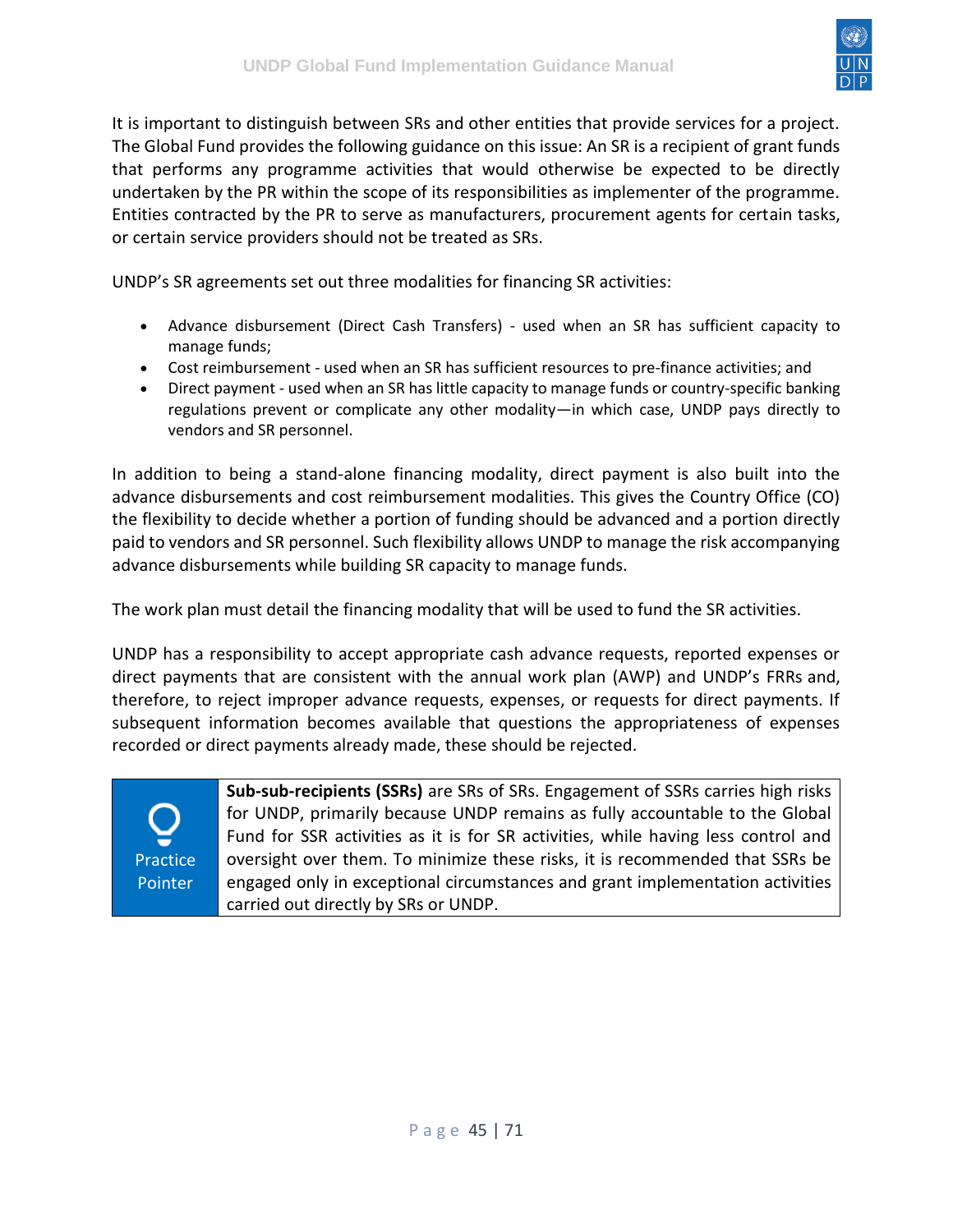

# <span id="page-45-0"></span>**HACT**

The Harmonized Approach to Cash Transfer (HACT) dictates policies and procedures for capacity assessment, cash transfer modality, audit, assurance and monitoring. HACT applies to government and civil society organization/non-governmental organization (CSO/NGO) participation in UNDP projects. At this time, UNDP-managed Global Fund projects are exempt from HACT.

Before an entity can be engaged as an Implementing Partner (IP) or Responsible Party (RP) on a UNDP project, a **capacity assessment** of that entity is performed. The following are key considerations for capacity assessment:

- Technical capacity- ability to monitor the technical aspects of the project;
- Managerial capacity– ability to plan, monitor and coordinate activities;
- Administrative capacity– ability to:
	- $\circ$  Procure goods, services and works on a transparent and competitive basis
	- $\circ$  Recruit and manage the best qualified personnel on a transparent and competitive basis
	- o Prepare and sign contracts
	- o Manage and maintain equipment; and
- Financial capacity– ability to:
	- o Produce project budgets
	- o Ensure physical security of advances, cash and records,
	- o Disburse funds in a timely, proper and effective manner
	- o Ensure financial recording and reporting
	- o Prepare, authorize and adjust commitments and expenses

The partner's technical, managerial, administrative and financial capacities should be reassessed throughout the life of the project (preferably on an annual basis).

The HACT macro- and micro-assessments are the basis for selection of the cash transfer modality used for each IP or RP and the level of assurance activities used. The level of risk can differ from institution to institution, and the UNDP office should effectively and efficiently manage this risk for each national institution by:

- Assessing the institution's financial management capacity throughout the life of the project;
- Applying appropriate procedures for the provision of cash transfers to the institution; and
- Maintaining adequate awareness of the institution's internal controls for cash transfers through assurance activities.

For each institution the level of risk may change over time, and this may require appropriate changes in options for cash transfer modality, and audit and monitoring procedures.

Sub-recipient (SR) capacity assessment is addressed in detail in the SR [management section](https://undphealthimplementation.org/functional-areas/sub-recipient-management/capacity-assessment-and-approval-process/assessing-sub-recipient-capacity/) of the Manual.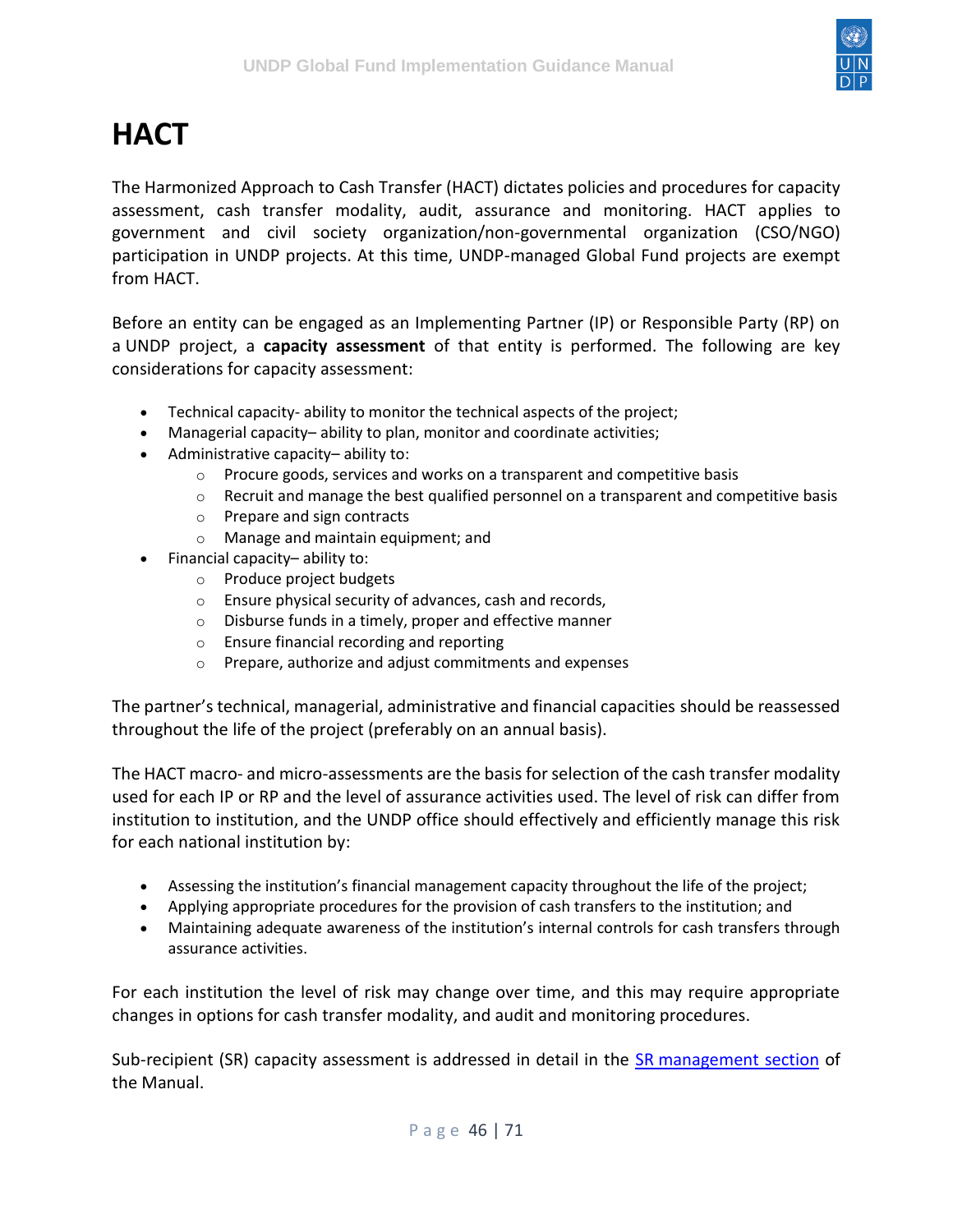

#### HACT offers three **cash transfer modalities**:

- **Direct cash transfer** UNDP advances cash funds on a quarterly basis (based on agreed work plan) to the IP or RP, who in turn reports back expense through Funding Authorization and Certification [of Expenditures](https://undg.org/document/revised-funding-authorization-and-certificate-of-expenditures-form/) (FACE) forms. Note that the recording of expenses, from requisition through to disbursement, occurs in the books of the IP or RP. UNDP is pre-funding the activities with advances of cash. Please refer to UNDP Programme and Operations Policies and Procedures (POPP) on [Direct Cash Transfers and Reimbursements\)](https://popp.undp.org/SitePages/POPPSubject.aspx?SBJID=156).
- **Direct payment** The IP or RP carries out the procurement activity but requests UNDP to make the disbursement directly to vendors through FACE. In this arrangement, UNDP is undertaking only the fiduciary function (accounting and banking services, and the disbursement function) on behalf of the IP or RP. Please Refer to POPP on [Direct Payments.](https://popp.undp.org/SitePages/POPPSubject.aspx?SBJID=13)
- **Reimbursement** Unlike direct cash transfer, a reimbursement arrangement is where UNDP pays the IP or RP after it has made a disbursement based on the annual work plan. The IP or RP needs prior consultation with UNDP before embarking on the pre-financing arrangement. Please refer to POPP on [Direct Cash Transfers and Reimbursements.](https://popp.undp.org/SitePages/POPPSubject.aspx?SBJID=156)

It is possible to use all modalities in the same project, for different activities and/or inputs. However, this is not recommended due to this approach's inherent complexity.

Please refer to POPP on [HACT.](https://popp.undp.org/UNDP_POPP_DOCUMENT_LIBRARY/Public/FRM_Financial%20Management%20and%20Implementation%20Modalities%20_Harmonized%20Approach%20to%20Cash%20Transfers%20(HACT).docx)

### <span id="page-46-0"></span>**Direct Cash Transfers**

The [FACE form](https://intranet.undp.org/unit/bpps/hhd/GFpartnership/UNDPasPR/Finance/FACE%20Form%20UNDP%20Global%20Fund%20Projects.xlsx) supports several important functions:

- Request for funding authorization: The section "Requests/Authorizations" will be used by the Implementing Partner (IP)/Responsible Party (RP) to enter the amount of funds to be disbursed for use in the new reporting period. UNDP can accept, reject or modify the amount approved.
- Reporting of expenses: The section "Reporting" will be used by the IP/RP to report to UNDP on the expenses incurred in the reporting period. UNDP can accept, reject or request an amendment to the expenses reported.
- Certification of expenses: The section "Certification" will be used by the designated official from the IP/RP to certify the accuracy of the data and information provided.

Please refer to the UNDP Programme and Operations Policies and Procedures (POPP) on [Direct](https://popp.undp.org/SitePages/POPPSubject.aspx?SBJID=156)  [Cash Transfers and Reimbursements.](https://popp.undp.org/SitePages/POPPSubject.aspx?SBJID=156)

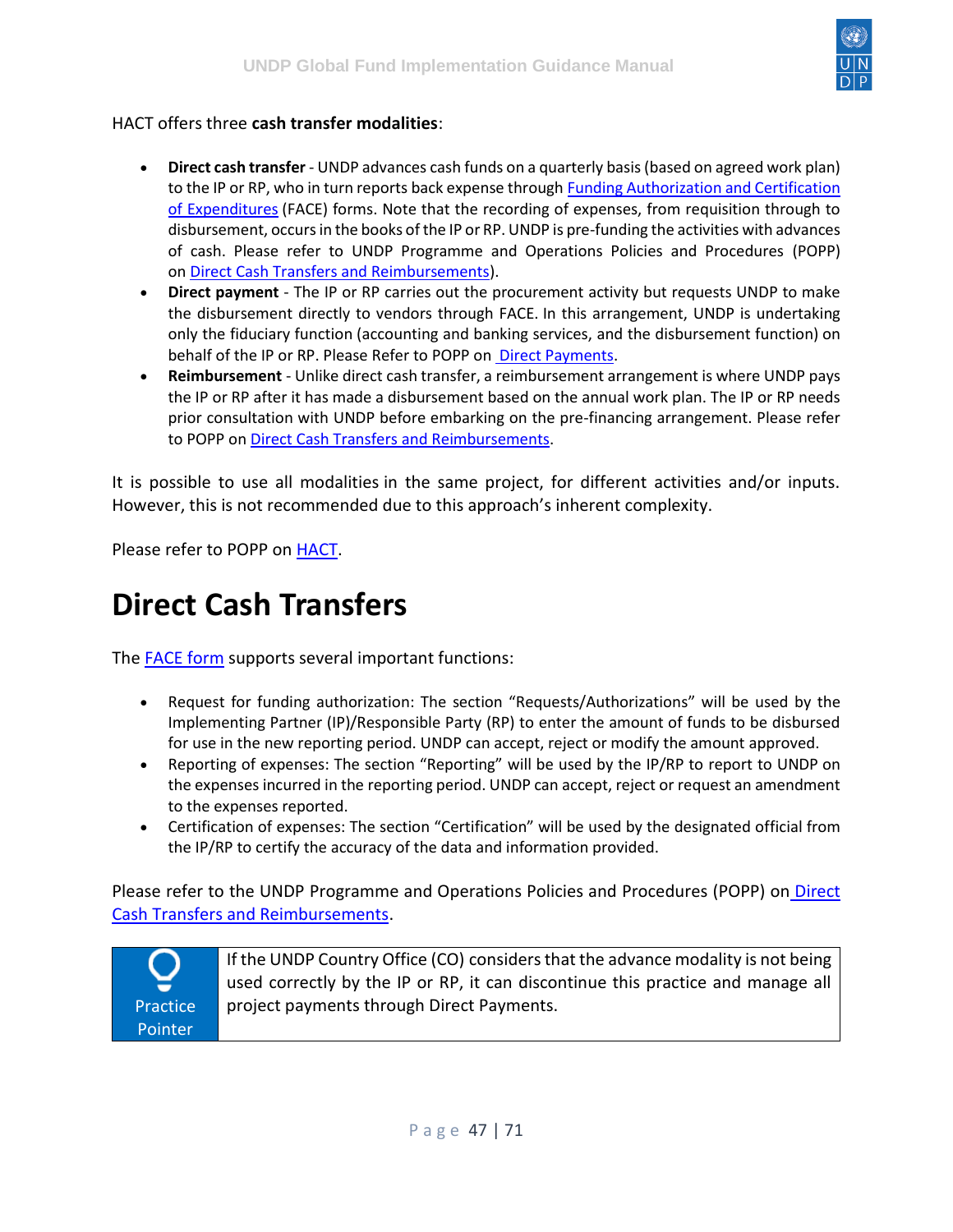

#### <span id="page-47-0"></span>**Procedures for advances to government or civil society organization (CSO) Subrecipients (SRs)**

- The SR must have a good financial system of recording accounting transactions with appropriate filing of financial documentation on the project.
- The SR should open a separate bank account (with no access to credit, and not used for investments) for the Global Fund project at central and provincial levels. (An existing bank account under the name of the SR may be used only with approval of the UNDP Project Manager.)
	- $\circ$  Signatory Authority forms along with new bank account details to be submitted to UNDP prior to SR agreement signing. Bank account to operate with double signatures.
	- $\circ$  Strict control on the account, including monthly/quarterly bank reconciliation.
	- $\circ$  After the completion of the project, the account is closed and remaining funds reimbursed to UNDP.
- As per signed SR agreements, SRs must provide quarterly financial (FACE) and programmatic reports within 15 days after the end of each quarter. SRs should also submit a copy of the bank statement showing the closing cash balance for the relevant quarter. A reconciliation to the balance of cash funds available as shown in the FACE should also be attached.
- FACE verification is conducted by the CO. Detailed verification steps are outlined below.
- The funds advanced must be used only for the activities and inputs stated in the annual work plan, and should follow UNDP's policies and procedures as referred to in the project document and SR agreement. UNDP allows for variations of not more than 10 percent of any budget line item, provided that the total budget is not exceeded.
- Advances to SRs shall only be made in local currency.
- Advances to SRs should be issued on a quarterly basis for no more than three months of the approved budget (initial advance to cover project set-up cost). This modality requires close monitoring by the CO to verify the correct use of the advanced funds for achieving the work plan targets.
- An SR's request for an advance for a project can be approved if at least 80 percent of the previous advance given and 100 percent of all earlier advances have been liquidated. SRs can request an advance as soon as 80 percent of a previous disbursement and 100 percent of all earlier disbursements are liquidated, even if that happens well before the end of the quarter. Reporting requirements remain the same, whether at quarter end or an earlier date.
- Should an SR have outstanding advances over one year old, no new advances should be given to that SR for ANY projects it is implementing until the advance in question is liquidated.
	- Based on the review/verification of the FACE report, UNDP will either:
		- 1. Accept: sign and approve the FACE;
		- 2. Request amendment to the FACE from the SR; or
		- 3. Reject the FACE, keeping a copy on file, returning it to SR, giving reasons for rejection.

**Practice** Pointer UNDP has a responsibility to accept appropriate cash advance requests and reported expenses that are consistent with the annual work plan (AWP) and UNDP's Financial Regulations and Rules [\(FRRs\)](https://intranet.undp.org/unit/ofrm/sitepages/Financial%20Regulations%20and%20Rules%20-%20POPP.aspx) and, therefore, to reject improper advance requests or expenses. If subsequent information becomes available that questions the appropriateness of expenses recorded, these too should be rejected. Refer to POPP on [Direct Cash Transfers and Reimbursements](https://popp.undp.org/SitePages/POPPSubject.aspx?SBJID=156) - Rejection of Advance Requests or Expenses.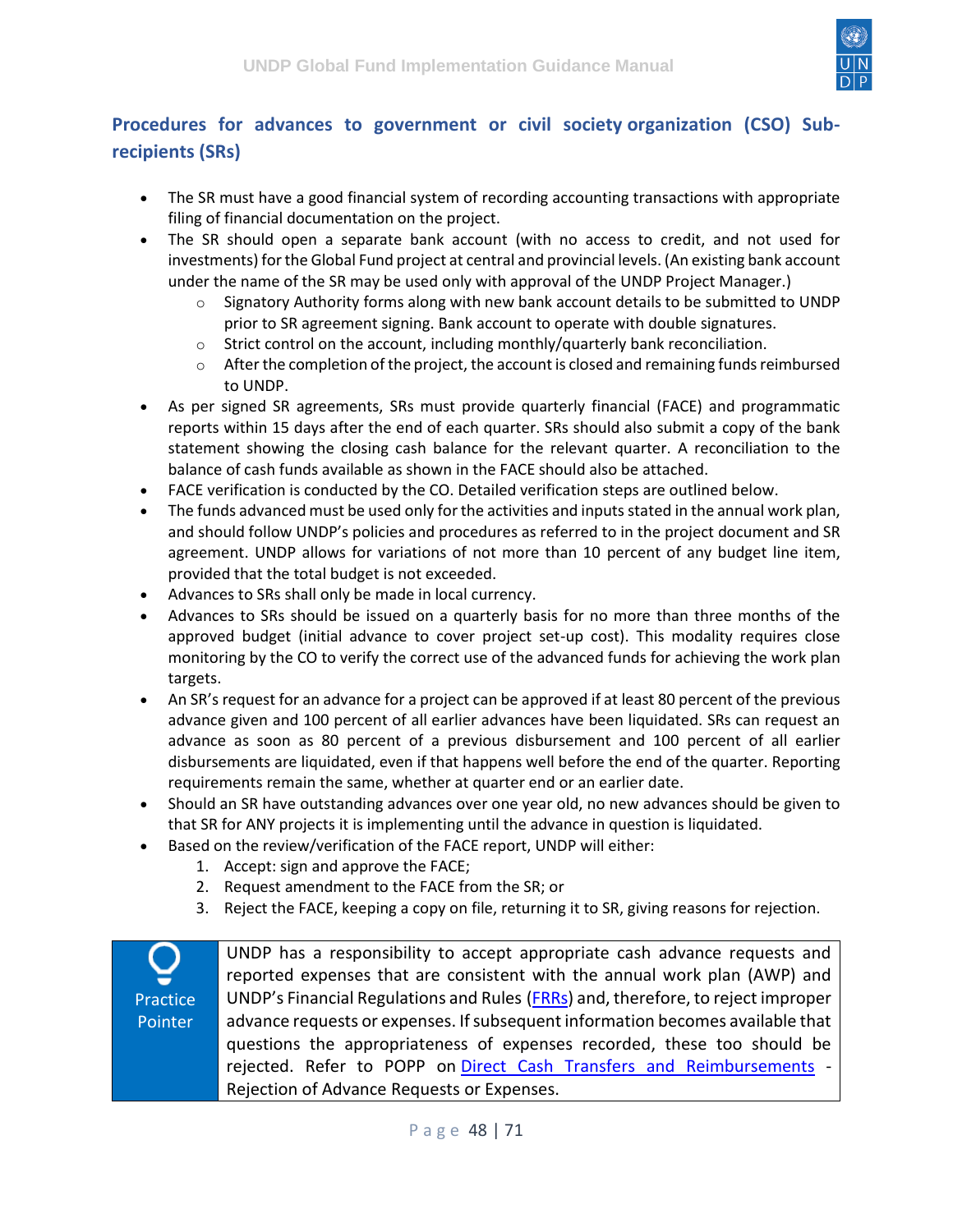

- After FACE verification and approval, advances should be issued to Govt/CSO SRs charging account 16005 and the corresponding chartfield combination (Operating Unit – Fund – Department – Implementing Agent – Donor - Expense Account) in the same currency as the initial advance. Advances will be recorded in Atlas through an Accounts Payable (AP) voucher (non-purchase order (PO)) that reserves the funds advanced to the project. (The payee is the SR, never an SR employee).
- After FACE verification and approval, expenses are recorded through an accounts payable journal voucher form (APJV), crediting the advances to account 16005 and debiting expense accounts in line with the Atlas budget and signed AWP, using the Donor/Fund combination for each portion of the advance requested. Expenses must be recorded in the currency in which they were advanced.

APJVs have a zero net amount and are not paid.

The accounting and budget date must be the same (i.e. if 4th quarter FACE recorded in January – date is 4th quarter; if 4th quarter FACE is recorded in June, date is current year).

The invoice date should be the same as the end of the reporting period for FACE.

Please refer to:

**Practice** Pointer

- [POPP on Accounts Payable](https://popp.undp.org/SitePages/POPPSubject.aspx?SBJID=39) for guidance on AP vouchers and APJVs.
- [POPP on Direct Cash Transfers and Reimbursements.](https://popp.undp.org/SitePages/POPPSubject.aspx?SBJID=156)
- [OnDemand: Accounts Payable advances and Management of Advances.](https://intranet.undp.org/unit/ohr/ondemand/SitePages/Finance%20Profile.aspx)

# <span id="page-48-0"></span>**Detailed Steps in Verification and Monitoring of SR Financial Reports and Records**

Sub-recipient (SR) funding is provided on the basis of performance, which includes project management and financial performance. SRs must keep up-to-date and accurate records and documents supporting expenses made within the SR agreement, and the approved work plan and budget.

- Original documents must be kept and provided to UNDP upon request
- UNDP will conduct verification missions to verify submitted financial report supporting documents
- As per SR agreement requirements, UNDP will hire an external auditor for auditing SR activity in relation to signed SR agreements
- The Local Fund Agent (LFA) review may involve site visits to the SR

Common errors in SR reporting include: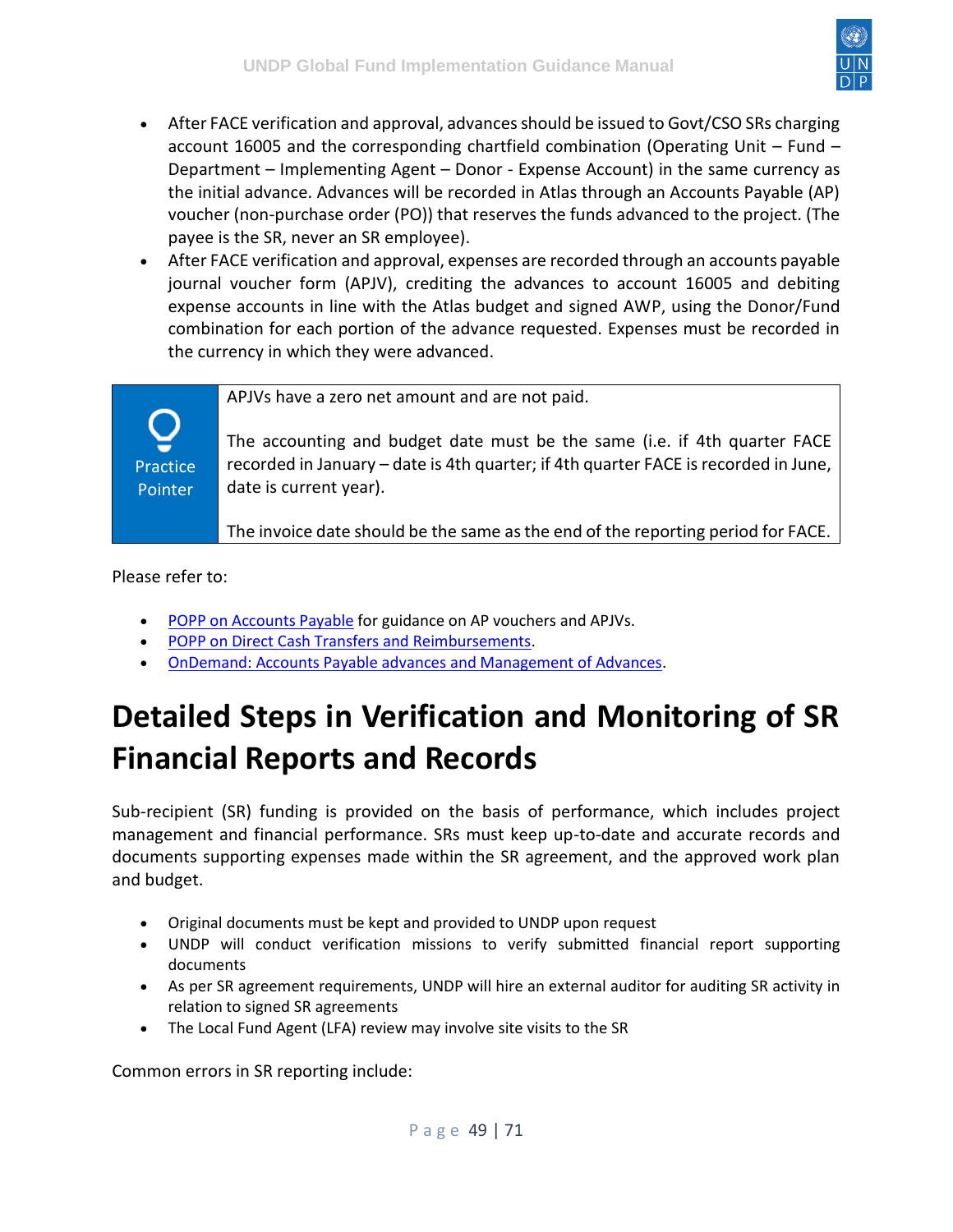

- FACE not signed (or signed by someone not included in signatory authority forms)
- Sufficient supporting documents (as per the Monthly Financial Data Verification Of SR/SSRs [checklist\)](https://intranet.undp.org/unit/bpps/hhd/GFpartnership/UNDPasPR/Finance/MONTHLY%20FINANCIAL%20DATA%20VERIFICATION%20OF%20SR.docx) for each financial transaction not attached
- Inaccurate financial reconciliation
- Incomplete variance explanation on budget versus actual expenditure sheet
- Incorrect UNDP Chart of Accounts or budget lines used for financial transactions
- Arithmetic errors
- Accrual base accounting used instead of cash-based accounting
- Bases for apportioned overhead costs of HQ not explained (i.e. rent or utilities sharing)

Eligible expenses are:

- Validated based on documentary evidence
- In line with the approved budget
- Used solely for programme purposes
- Consistent with terms and agreement of the SR agreement
- Incurred during the implementation period as set in SR agreement
- Pre-approved in writing by UNDP
- Compliant with competitive procurement processes and relevant financial and procurement procedures of the implementer

Ineligible expenses include goods and services that are:

- Not included in the approved detailed budget
- Incurred outside of the project implementation period
- Not duly authorized by UNDP
- In excess of the prevailing market prices without proper rationale/justification (if local procurement is included into SR budget);
- For which a report is expected but not received

Financial reporting (FACE) will include the following:

- Detailed financial activity during the period (and cumulative from the beginning)
- Budget versus actual expenses analysis and explanations for variances
- Reconciliation of outstanding advances
- A bank statement reflecting expenses with closing balance as of reporting date and bank reconciliation
- A cash forecast for next quarter
- A copy of financial supporting documents against each transaction provided to UNDP along with the quarterly financial report
- A request for quarterly advance/disbursement

Minimum supporting documents for workshop/training include:

- Workshop agenda
- Signed & certified attendance sheet of participants
- Travel authorization form or travel itinerary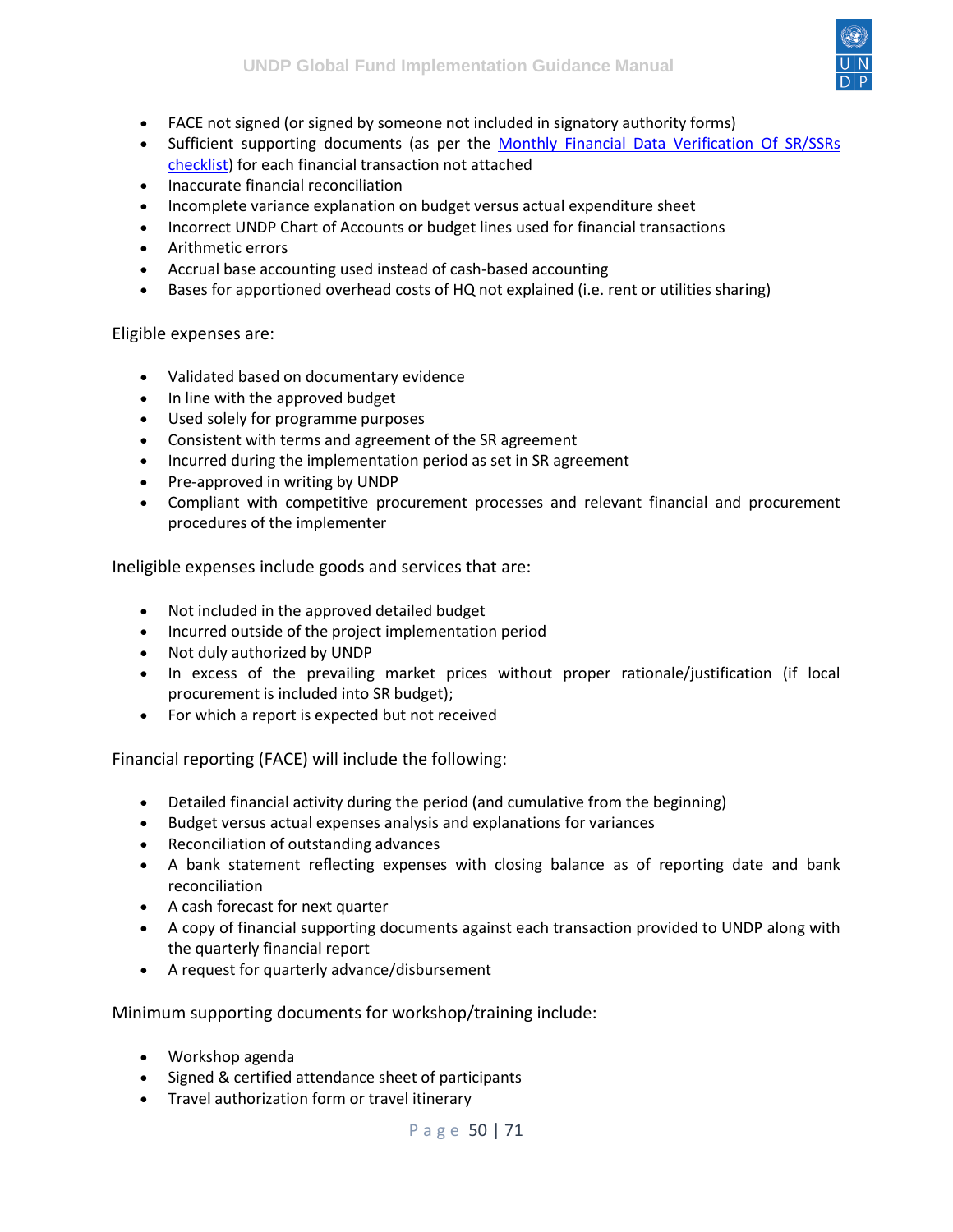

- Travel documents; boarding pass, air ticket, taxi bill
- Daily subsistence allowance (DSA) or per diem form
- If DSA and transportation costs of participants are paid in cash rather than through bank transfer as recommended, proper receipts from participants

Minimum supporting documents for M&E visits:

- travel authorization form or travel itinerary
- travel documents: boarding pass; air tickets, taxi bills
- mission plan
- mission report
- DSA or per diem form
- If DSA and transportation costs of participants are paid in cash rather than through bank transfer as recommended, proper receipts from participants

Minimum supporting documents for salary payments:

- attendance sheet, attendance report, individual staff time sheet
- Staff contracts
- Master payroll sheet
- Bank account copies
- Leave forms
- Payroll as per approved HR budget

Minimum supporting documents for local procurement:

- Approved purchase/service request form
- Assigned purchase committee form
- At least three quotations from market
- Bid-comparison statement
- Valid invoice
- Goods/service received note
- If payments to supplier are paid in cash rather than through bank transfer as recommended, proper receipts from supplier

The [Monthly Financial Data Verification Of SR/SSRs checklist](https://intranet.undp.org/unit/bpps/hhd/GFpartnership/UNDPasPR/Finance/MONTHLY%20FINANCIAL%20DATA%20VERIFICATION%20OF%20SR.docx) should be completed and signed in all instances.

In situations of extreme volatility or exceptional local market conditions, Country Offices (COs) should ask UNDP for Treasury-specific advice on risk mitigation measures for a particular operating environment. Procedures should include:

- Use of the direct payment modality to minimize currency risk associated with disbursing advances to SRs/Implementing Partners (IPs) in local currency.
- Monthly advances (rather than quarterly) to reduce the exposure between the time the advance is issued and the date the SR/IP spends the funds. As the local currency loses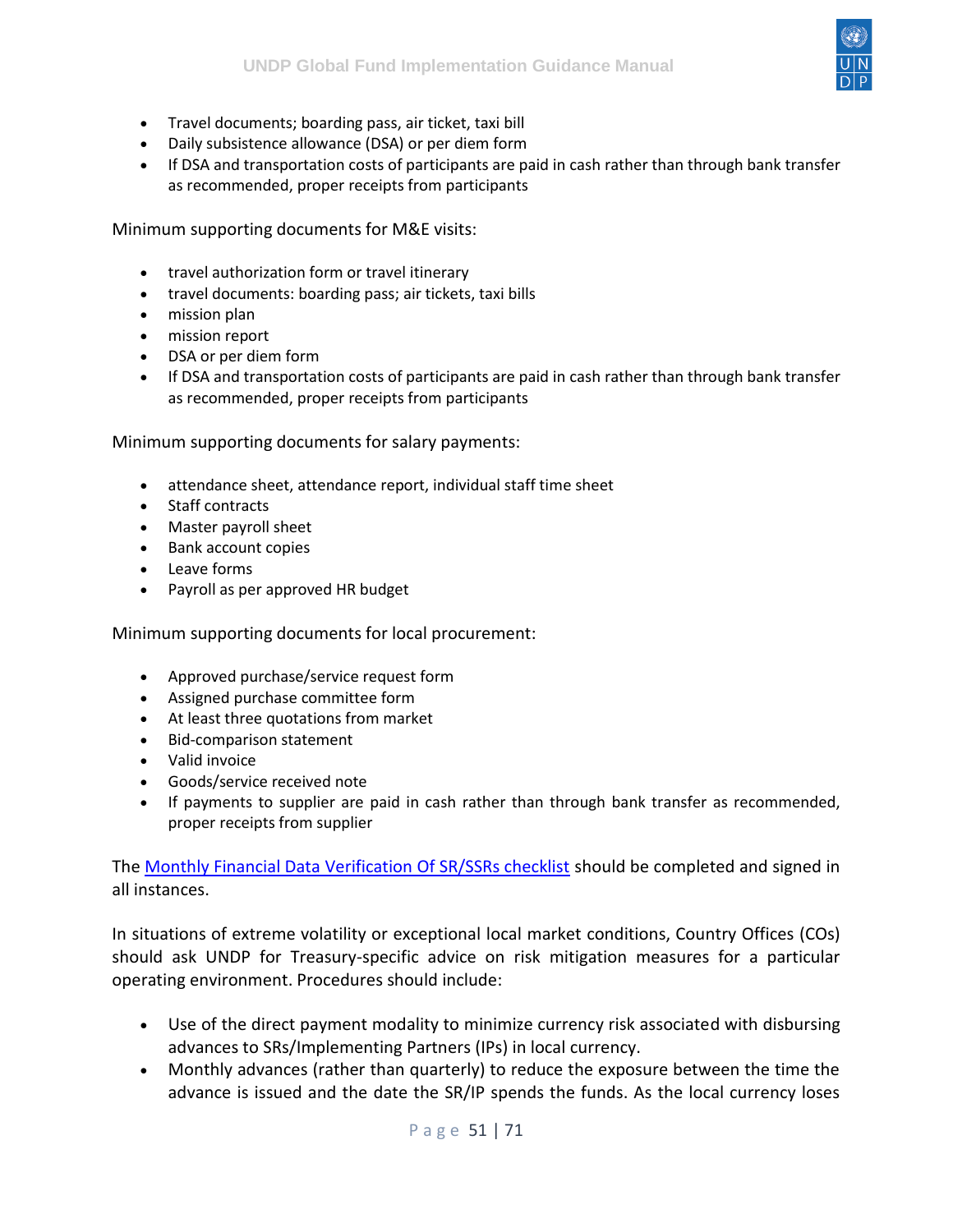

value at a high rate, funds disbursed at the beginning of the quarter would lose value before they could be used in the second and third month, negatively impacting the SR/IPs in meeting their targets.

• The SR advance balances should be kept minimal and the recording of the SR/IP FACE should be done using the monthly UN Operational Rate of Exchange (UNORE) (as opposed to the UNORE at the end of the quarter) to minimize unrealized exchange losses incurred on revaluation of SR advance balances.

Disbursement of SR advances in hard currency requires prior approval from the UNDP Treasurer.

### <span id="page-51-0"></span>**Reimbursements**

This modality may be agreed to in cases where the Sub-recipient (SR) has sufficient resources to pre-finance activities.

In addition, should the balance of a quarterly advance given to a SR be insufficient to meet urgent commitments and expenses in support of activities agreed in the annual work plan, the SR can proceed with such payments with its own funds upon consultation with UNDP, and subsequently request UNDP for reimbursement.

The request for reimbursement can be made:

- In the next request for advance (FACE), reporting the expenses already made, requesting any reimbursement for such expenses and a new advance of funds for new expenses; and
- On an ad hoc basis, in exceptional cases, submitting to UNDP all documentation supporting the payments made. In this last scenario, the reimbursement will be recorded in Atlas as expense and not as an advance.

#### **Procedures**:

- SR submits signed Disbursement Request (DR) and FACE to UNDP.
- UNDP verifies and approves DR and FACE, and makes disbursement to the SR.
- Documents to be submitted by SR to UNDP, or Sub-sub-recipient (SSR), supporting the DR:
	- $\circ$  Official letter (Cover Letter) duly stamped and officially signed (usually the same signatory as the SR/SSR agreement or officially delegated officer, if any) and addressed to the UNDP Country Director;
	- o DR template duly stamped and officially signed; and
	- $\circ$  Activity plan/budget for the period that supports the amount requested in DR template.

#### Please refer to:

- UNDP Programme and Operations Policies and Procedures (POPP) on [Direct Cash Transfers and](https://popp.undp.org/SitePages/POPPSubject.aspx?SBJID=156)  [Reimbursements.](https://popp.undp.org/SitePages/POPPSubject.aspx?SBJID=156)
- [FACE workbook/template.](https://intranet.undp.org/unit/bpps/hhd/GFpartnership/UNDPasPR/Finance/FACE%20Form%20UNDP%20Global%20Fund%20Projects.xlsx)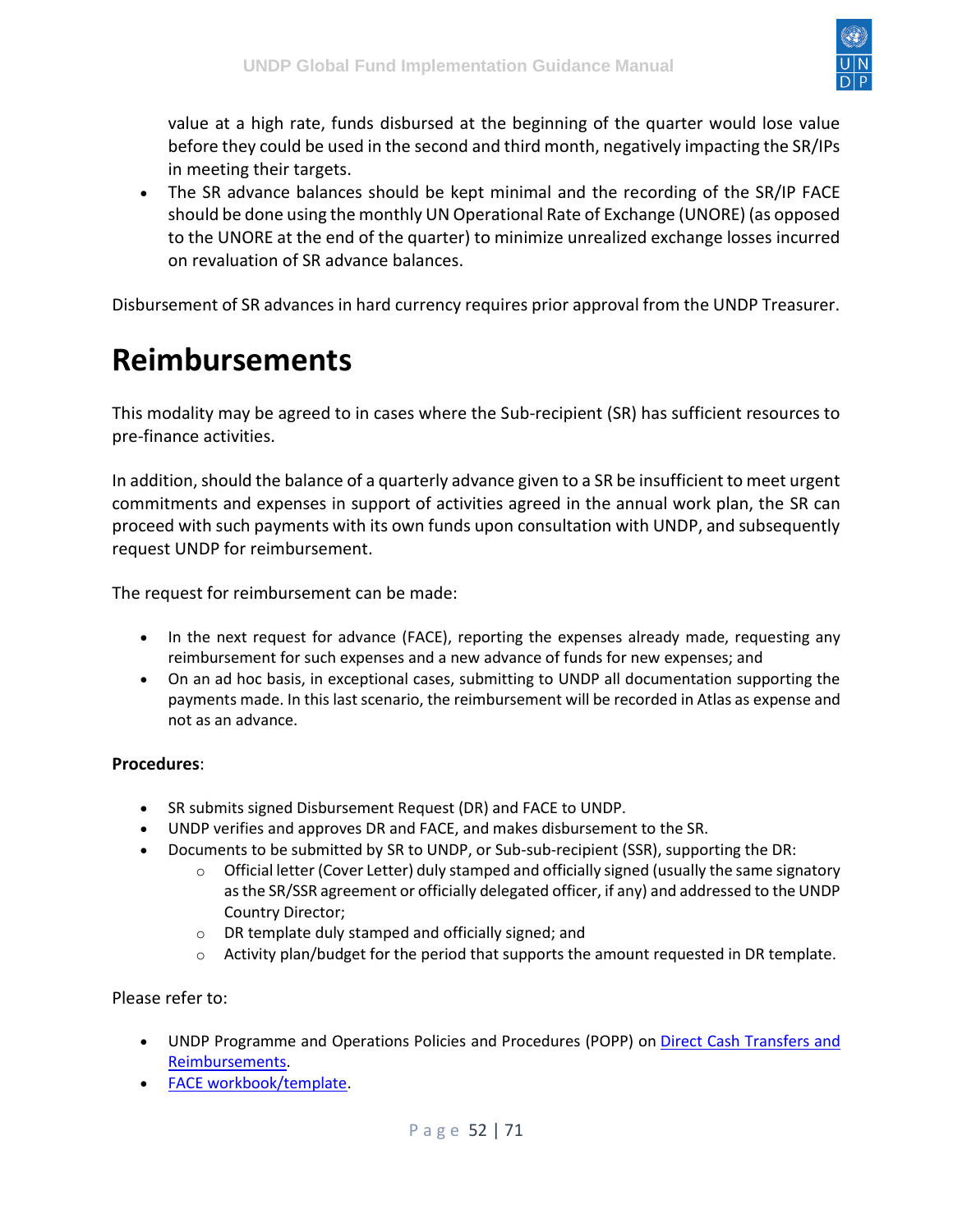

## <span id="page-52-0"></span>**Direct Payments**

Under the direct payment modality, the Sub-recipient (SR) or Sub-sub-recipient (SSR) is solely responsible for procurement but requests UNDP through FACE to make the disbursement directly to vendors. In this arrangement, UNDP is undertaking only the fiduciary function (accounting and banking services, and the disbursement function) on behalf of the SR/SRR. Nevertheless, in conducting its micro-assessment and other assurance activities, the UNDP office should ensure it has reasonable confidence that the SR/SSR is conducting procurement to standards compatible with UNDP's own. The SR/SSR's technical, managerial, administrative and financial capacities should be reassessed throughout the life of the project (preferably on an annual basis).

If UNDP deems that a greater level of oversight is necessary and wishes to monitor project activities on a transactional basis, backing documentation (i.e. copies of invoices, purchase orders (POs), quotations and goods received notes) should be requested from the SR/SSR for submission with the FACE form.

UNDP has a responsibility to accept appropriate requests for direct payments that are consistent with the annual work plan (AWP) and UNDP's **[Financial Regulations and Rules \(FRRs\)](https://intranet.undp.org/unit/ofrm/sitepages/Financial%20Regulations%20and%20Rules%20-%20POPP.aspx)** and, therefore, to reject requests for improper direct payments. If subsequent information becomes available that questions the appropriateness of direct payments already made, these too should be rejected. Please refer to UNDP Programme and Operations Policies and Procedures (POPP) on [Direct Payments.](https://popp.undp.org/SitePages/POPPSubject.aspx?SBJID=13)

#### **Procedures**:

- **Direct Payments to SR**:
	- o SR submits signed Disbursement Request (DR) and FACE to UNDP, with copies of supporting documents as necessary. The SR maintains all original supporting documentation.
	- o UNDP verifies and approves DR and FACE, and makes disbursement to the SR.
- **Direct Payments to SSR**:
	- o SSR submits DR to their SR for approval.
	- $\circ$  SR reviews and approves DR, and requests UNDP for direct payment to SSR by submitting signed DR and FACE, with copies of supporting documents as necessary.
	- $\circ$  UNDP verifies and approves DR and FACE, and makes direct disbursement to SSR.
- **Documents to be submitted by SR to UNDP, or SSR to SR, supporting the DR and FACE**:
	- $\circ$  Official letter (Cover Letter) duly stamped and officially signed (usually the same signatory as the SR/SSR agreement or officially delegated officer (if any)) and addressed to the UNDP Country Director.
	- o Disbursement Request template duly stamped and officially signed.
	- $\circ$  Activity plan/budget for the period that supports the amount requested in DR template.

Please refer to POPP on [Direct Payments.](https://popp.undp.org/SitePages/POPPSubject.aspx?SBJID=13)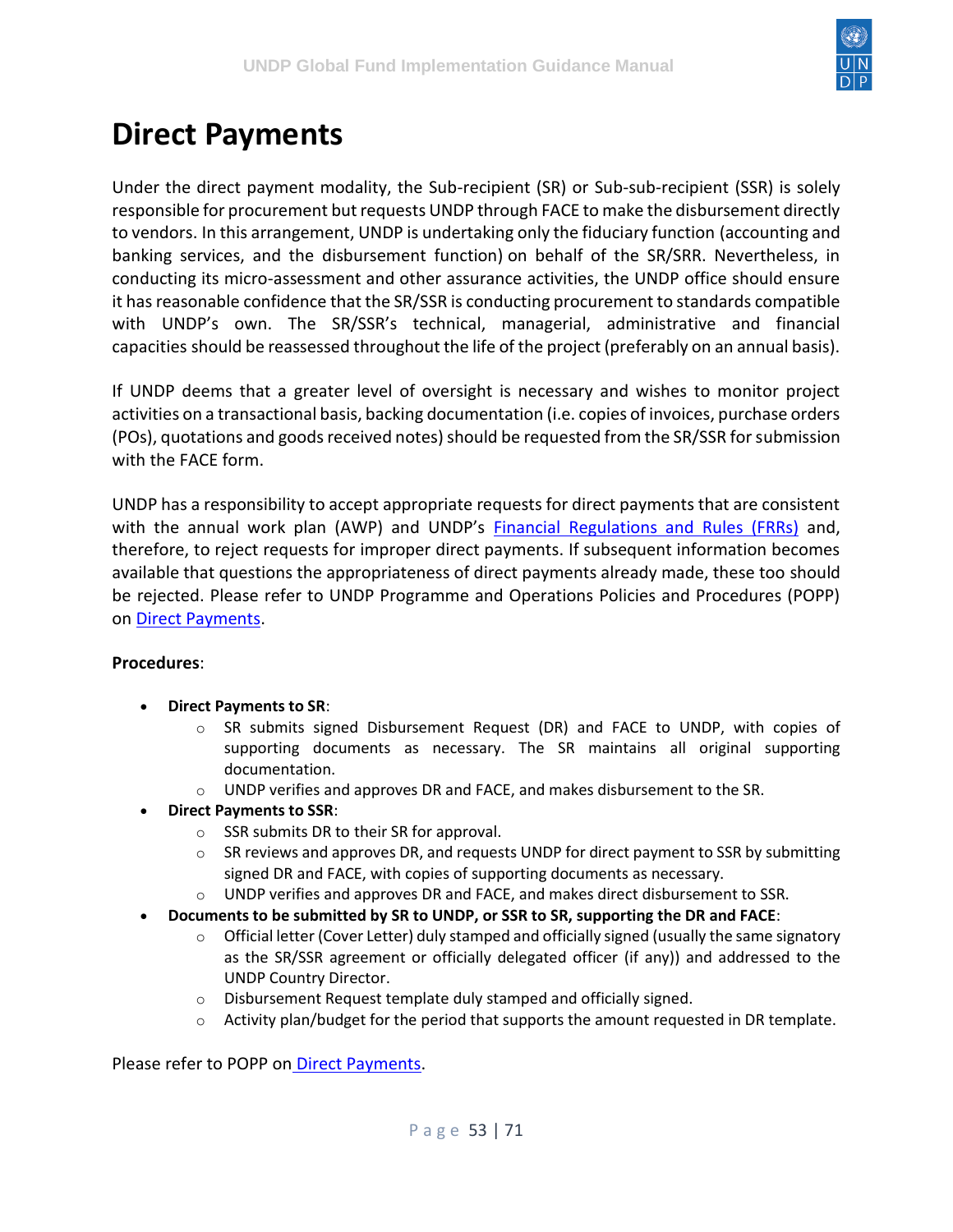

### <span id="page-53-0"></span>**UN Agencies**

When a UN agency undertakes project activities as either Implementing Partner (IP) or Responsible Party (RP), the Office of Financial Resources Management (OFRM)/Treasury prefunds these activities directly to the agency, in accordance with the schedule of advances in the letter of agreement with the UN agency. This funding is recorded as an advance in UNDP's accounts (account 16015). UN agencies report their project expenses on quarterly Project Delivery Reports (PDRs). Advances provided to UN agencies and expenses reported on the PDR are recorded in a Project Clearing Account (PCA). This forms the basis of the inter-agency balance due to/from the UN agency in respect of UNDP projects. The Harmonized Approach to Cash Transfers (HACT) framework does not apply to cash transfers under agency implementation.

#### <span id="page-53-1"></span>**PDR system**

#### Advances:

- 1. World Health Organization (WHO) local office sends its quarterly report and disbursement request to UNDP Country Office (CO).
- 2. UNDP CO reviews and clears the amount in the disbursement request.
- 3. WHO focal point in charge of GF projects should request advances from UNDP/HQ through WHO's Headquarters (HQ focal person Ms. Aster Tewabe [<tewabea@who.int>](mailto:tewabea@who.int)).
- 4. The practice is that WHO HQ collates requests for advances (for the quarter) from their focal persons and sends the consolidated request to UNDP HQ Finance (OFRM) prior to the beginning of the quarter. Upon receipt of the request, it takes about two working days for UNDP HQ to process and remit the funds to WHO HQ. Once advances are received from OFRM, WHO Treasury will allocate the required amount against the individual project and advise their respective colleagues of the availability of funds and to proceed with the implementation of the activities.
- 5. For the first disbursement request, the CO should also contact the Global Shared Service Centre (GSSC) with their request for the transfer of funds to WHO and share the signed Sub-recipient (SR) agreement.
- 6. GSSC will raise a voucher using account 16015 for advances issued centrally and this is charged at the Fund level.

#### Reporting:

- 1. WHO will report expenses via Project Delivery Reports (PDRs). This is in addition to providing UNDP CO with the financial report and transaction details. To settle the advances and book the expenditures in the projects, the WHO local office focal point should contact Ms. Aster Tewabe [<tewabea@who.int>](mailto:tewabea@who.int) (WHO/HQ), who will coordinate all PDRs reporting to UNDP HQ. WHO HQ is required to submit the PDRs to UNDP HQ no later than 15 days after the closure of the quarter.
- 2. OFRM will be in charge of the settlement of advances. Advances will be liquidated upon recognition of expenditure after the PDRs are successfully posted in ATLAS. The CO is required to review and validate the expenditures submitted by WHO in UNEX [\(http://unex.undp.org\)](http://unex.undp.org/)prior to OFRM posting to ATLAS.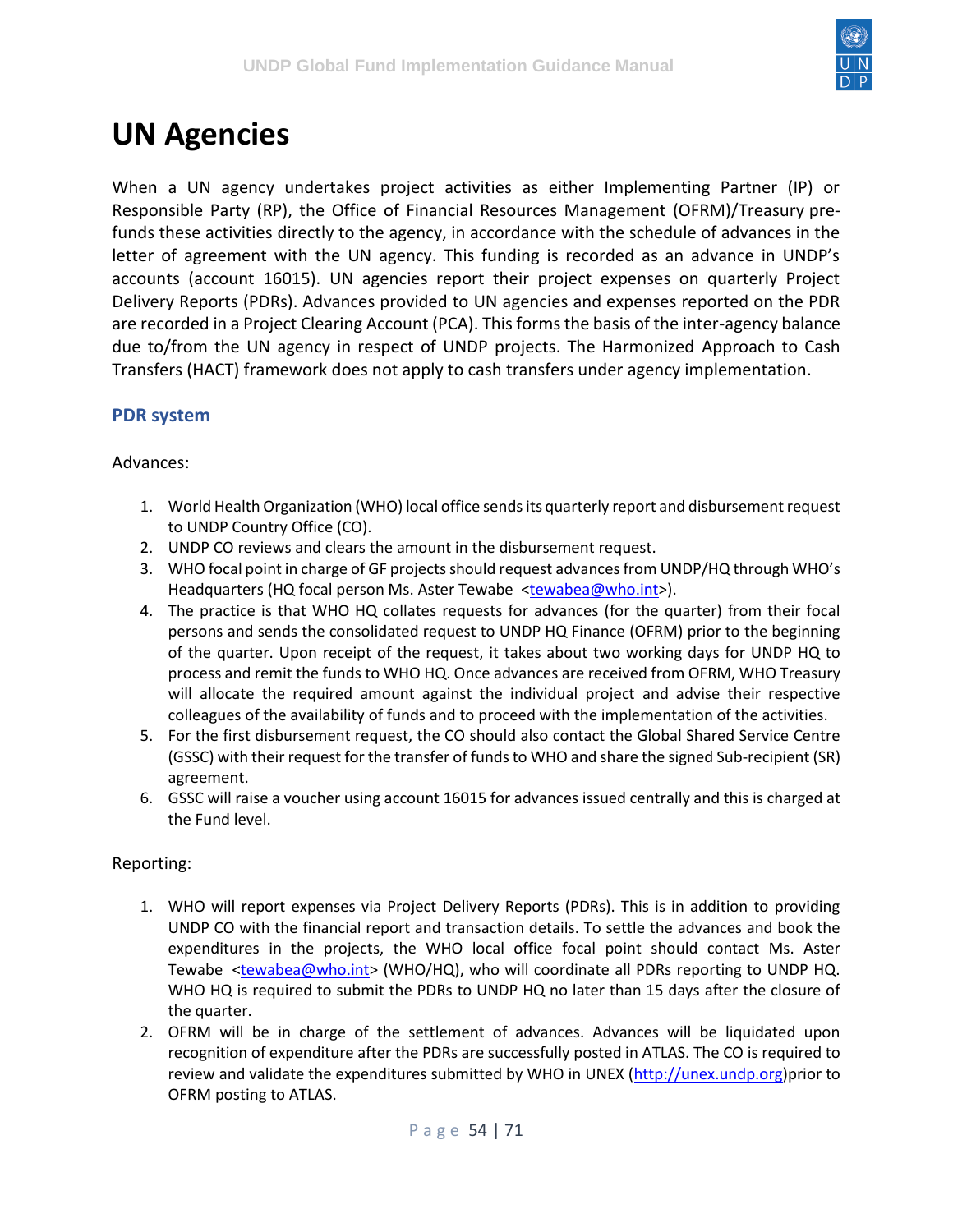

- 3. Programme Officers are responsible for all expenses in respect of their project portfolios, including the monitoring of project expenses in UNEX.
- 4. PDR expenses may be rejected at any time if subsequent information becomes available that questions the appropriateness of expenses previously accepted and recorded in Atlas.

For more information on reporting through the PDR, please refer to POPP Agency [Implementation.](https://popp.undp.org/SitePages/POPPSubject.aspx?SBJID=11)

Where a UN agency serves as SR and does not use the PDR system:

- The UN agency submits a request for advance of funds and reports on the utilization of the advance on a quarterly basis.
- The CO ensures that the requested advance is consistent with the AWP, project budget and project plan.
- The CO issues the advance locally, charges account 16010 and notifies the GSSC of the advance.
- Expenditure is recorded by the CO upon receipt of the financial report from the UN agency using General Ledger Journal Entry (GLJE), changing source from "ONL" to "PDE" and using analysis type "PDE", so that expense is reported in the UN Agencies Expenses column of the Combined Delivery Report (CDR).

UN entities serving as SRs can request a further advance upon commitment of 80 percent of the previous advance. Commitments are confirmed by open Purchase Orders (PO) for which delivery of the goods/services is to be made in the near future. UNDP should consider the following criteria for commitments when deciding on further advances:

- 1. The commitment should be supported by a valid contract;
- 2. Contracts for goods and services should be included in commitments only when delivery is expected within the period for which an advance is being requested; and
- 3. The timeframe for delivery of goods and services to be provided should be reasonable.

#### <span id="page-54-0"></span>**Documentation that can be shared with the Local Fund Agent (LFA)**

With respect to cash transfer modalities, the following documents can be shared with the LFA:

- UNDP reports (Atlas or other)
- FACE forms and Disbursement Requests
- Non-UN SR documents supporting expenditure, including payment vouchers and supplier invoices, and acknowledging receipt of funds from UNDP.

It is NOT permissible to share support documentation for UNDP or other UN financial information, including: invoices paid by UNDP or any other UN agency; cost estimates; quotations; contracts of employment and résumés/CVs; contracts for goods and services; delivery notes signed with a UN agency, clearing documents and bills of lading; an attendance list where workshop/training participants have signed for attendance allowance or per diems (paid by UN); or payment vouchers or supplier invoices for UN. Where UNDP has undertaken the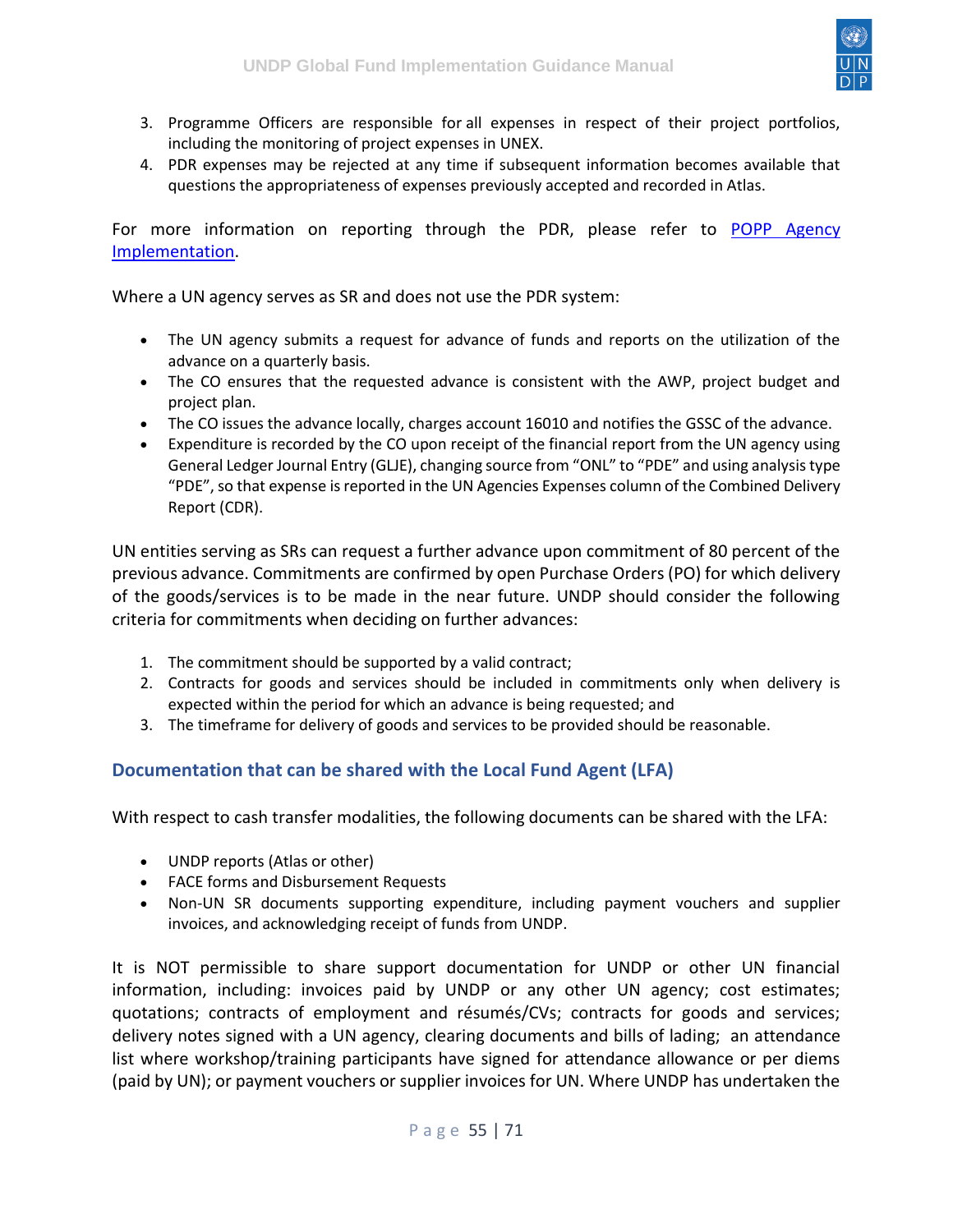

procurement of health products, no final invoice or delivery notes may be provided as supporting documentation.

## <span id="page-55-0"></span>**Grant Reporting**

The Principal Recipient (PR) is required to provide the Global Fund with periodic reports concerning all funds and activities financed by the grant. Reports should be channelled through the Local Fund Agent (LFA), and copies given to the Country Coordinating Mechanism (CCM) (with the exception of the Cash Balance Report (CBR)); see below). This section of the Manual will focus on financial reporting. Guidance on overall grant reporting, including programmatic reporting is available in the [reporting section](https://undphealthimplementation.org/functional-areas/reporting/overview/) of the Manual.

#### <span id="page-55-1"></span>**Global Fund policy**

#### <span id="page-55-2"></span>Exchange rate

The exchange rate to be used to report expenditures in annual financial reporting should ideally be actual exchange rates applicable on the date of payments of expenditure if known and practical, or the annual/period average exchange rate, using an official or published verifiable rate consistent with the budgeting approach and country norms.

The UN Operational Rate of Exchange (UNORE) as captured in Atlas fulfils Global Fund requirements. For grants that are denominated in Euros, the expenditures in Atlas in US dollars (\$) should be translated into the reporting currency using the UNORE prevailing as of the accounting date. Assets and liabilities (cash balances and advance balances) should be translated into reporting currency using the UNORE as of reporting date.

#### <span id="page-55-3"></span>Eligible and ineligible expenditures

Under Global Fund grants, expenditures incurred by implementers are classified as "eligible" or "ineligible". The initial classification is usually done by the LFA and/or assurance providers (i.e. the Office of the Inspector General (OIG), internal and external auditors, country teams), with the final classification of the expenditure confirmed by the Global Fund.

Eligible expenditures are those that have been validated by the Global Fund Secretariat and/or assurance providers based on credible documentary evidence that they were in line with the Global Fund-approved budget and used solely for programme purposes consistent with the terms and conditions of the grant agreement. Eligible expenditures are:

- 1. incurred during the implementation period as stipulated in the grant agreement;
- 2. in line with the Global Fund-approved detailed budget; and/or
- 3. pre-approved in writing by the Global Fund prior to the expenditure being incurred.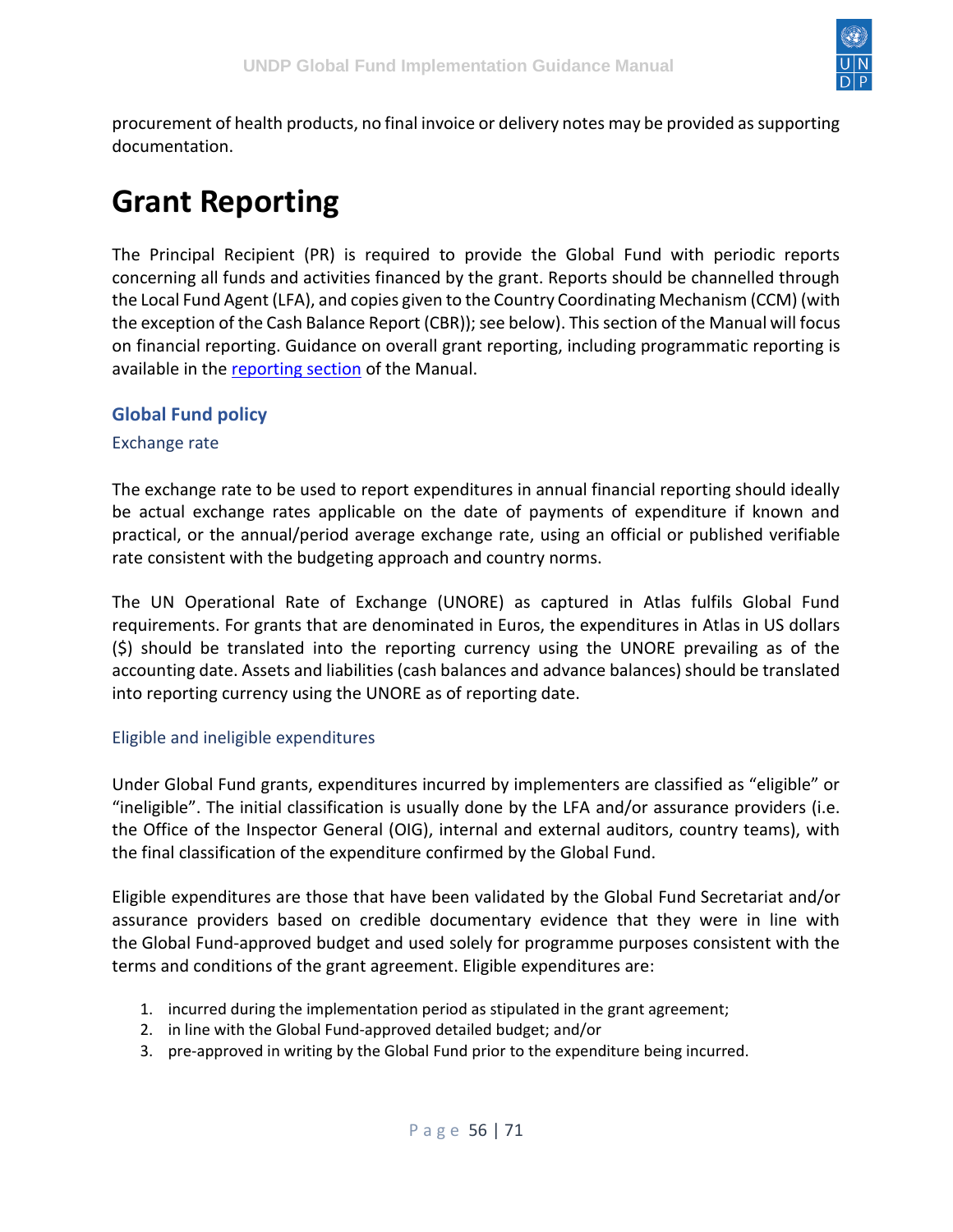

They should comply with competitive and transparent procurement/tendering processes and the appropriate application of the relevant financial and procurement procedures. Expenditures incurred as part of approved close-out plans are considered eligible subject to the application of the grant regulations and the relevant financial/procurement procedures.

Ineligible expenditures are those expenses incurred which have been found not compliant with the signed grant agreement and/or the appropriate financial and procurement procedures of the implementer/grant. The non-exhaustive list of expenditures that could potentially be classified as ineligible by the Global Fund may include:

- expenditures for goods and services not included in the approved detailed budget;
- expenditures incurred outside of the grant implementation period, close-out period, and/or not included in an approved close-out budget;
- expenditures not duly authorized by the appropriate authority as stipulated in the Manual of Procedures and/or signature authority and approval procedure of the implementer (i.e. missing and/or wrong signatory on the payment voucher or instruction to the bank);
- prices in excess of the prevailing market prices for goods and services without proper rationale/justification;
- expenditures on services for which a report is expected but not received (e.g. headquarters' fees, consultancies);
- fraudulent expenditures (as verified by Global Fund assurance providers), such as expenditures with falsified/fake receipts, contracts with fictitious suppliers, contracts involving collusion or nepotism between implementer and suppliers, and other procurement irregularities;
- recoverable taxes not recovered by the implementer within a reasonable period of time (six to nine months after incurring the actual expenditure); and
- use of interest income and/or other revenues (such as those from income-generating projects) by implementers to incur expenditures without the prior approval of the Global Fund.

When expenditures are initially classified as ineligible by the LFA and/or assurance providers, the Global Fund at its discretion may request additional justification from the PR and/or directly seek reimbursement from the PR. In the event the Global Fund decides to seek additional justification on ineligible expenditures, the PR has 30 days from the date of the official notification by the Global Fund (through a performance letter or a notification letter) to provide the relevant justification with appropriate supporting documents for review by the Global Fund (copying the LFA).

Upon receipt and review of the additional justification and supporting documentation, the Global Fund may fully or partially reclassify the expenditure as eligible for funding, or may confirm ineligibility. If the expenditure is confirmed as ineligible, a refund request will be communicated for the amount considered as ineligible in the grant currency, using the exchange rate applicable on the date of the original expenditure transaction or the date of first notification of ineligibility. The amount should be fully refunded by the PR directly to the grant bank account (unless specified otherwise by the Global Fund) within 60 days of notification of the reimbursement request.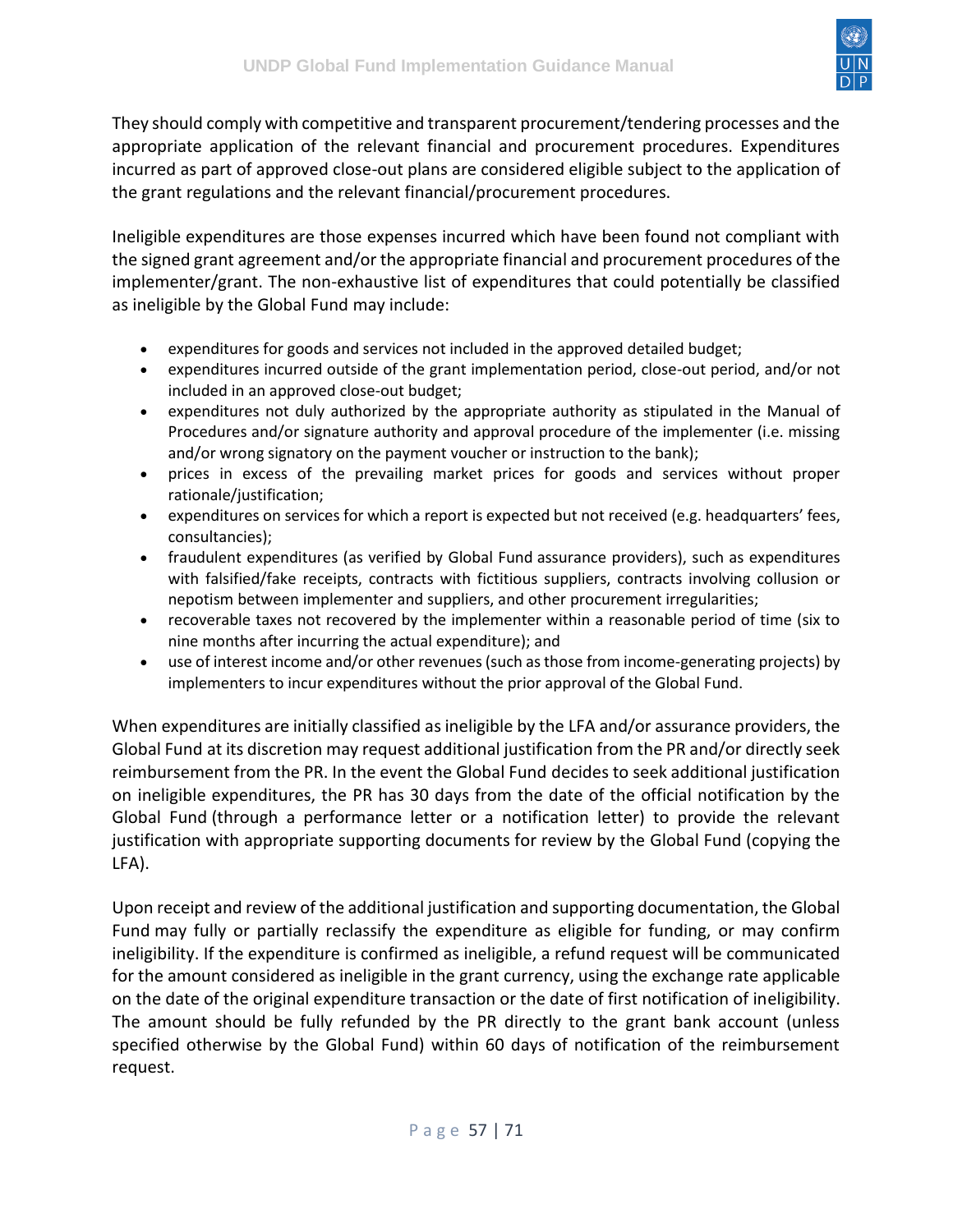

#### <span id="page-57-0"></span>**Financial reporting**

There are 5 main financial reports:

Annual reporting:

- [Progress Update and Disbursement Request \(PU/DR\)](https://undphealthimplementation.org/functional-areas/financial-management/grant-reporting/progress-updatedisbursement-request/) (including Annual Financial Report)
- [Tax Status Form](https://undphealthimplementation.org/functional-areas/financial-management/grant-reporting/tax-status-form/)
- Certified Financial Reports produced and certified by the Office of Financial Resources Management (OFRM)

Quarterly reporting:

- [Cash Balance Report](https://undphealthimplementation.org/functional-areas/financial-management/grant-reporting/cash-balance-report/)
- [Quarterly Expenditures Report](https://undphealthimplementation.org/functional-areas/financial-management/grant-reporting/quarterly-expenditure-report/)

Financial reporting timelines are based on country classification – Tier 1, Tier 2 or Tier 3.

### <span id="page-57-1"></span>**Annual Reporting**

[Global Fund Guidelines for Grant Budgeting and Annual Financial Reporting](https://www.theglobalfund.org/media/3261/core_budgetinginglobalfundgrants_guideline_en.pdf) (4. Financial Reporting) and the [Global Fund Operational Policy Manual](https://www.theglobalfund.org/media/3266/core_operationalpolicy_manual_en.pdf) (2.4. Operational Policy Note: Enhanced Financial Reporting) specify the principles for Global Fund financial reporting.

The Global Fund does not require reporting of activity-level details. At the time of reporting, based on expenditure entry and classifications, implementers should be able to consolidate and report expenditure as per the Global Fund's classifications for interventions and cost grouping/cost inputs.

In order to align the grant start dates with the selected annual reporting cycle, the first and last reporting periods of the grant could be longer or shorter than 12 months. The first period of the grant can be as short as six months or as long as 18 months. The Global Fund, at its discretion, may allow Principal Recipients (PRs) to combine the first and second period annual reports when the first period in shorter than 6 months.

The report covers in-country expenditures and variance analysis against the approved activity plan and funding for PRs and Sub-recipients (SRs). The figures in the annual financial reporting must be fully aligned and reconciled to the PR's financial statements.

The financial information reported should include the approved budgets, expenditures and variance analysis by (a) modules and interventions; (b) cost grouping and cost inputs; and (c) implementers (PRs and SRs). The total budget and expenditure amounts across all three breakdowns should be the same.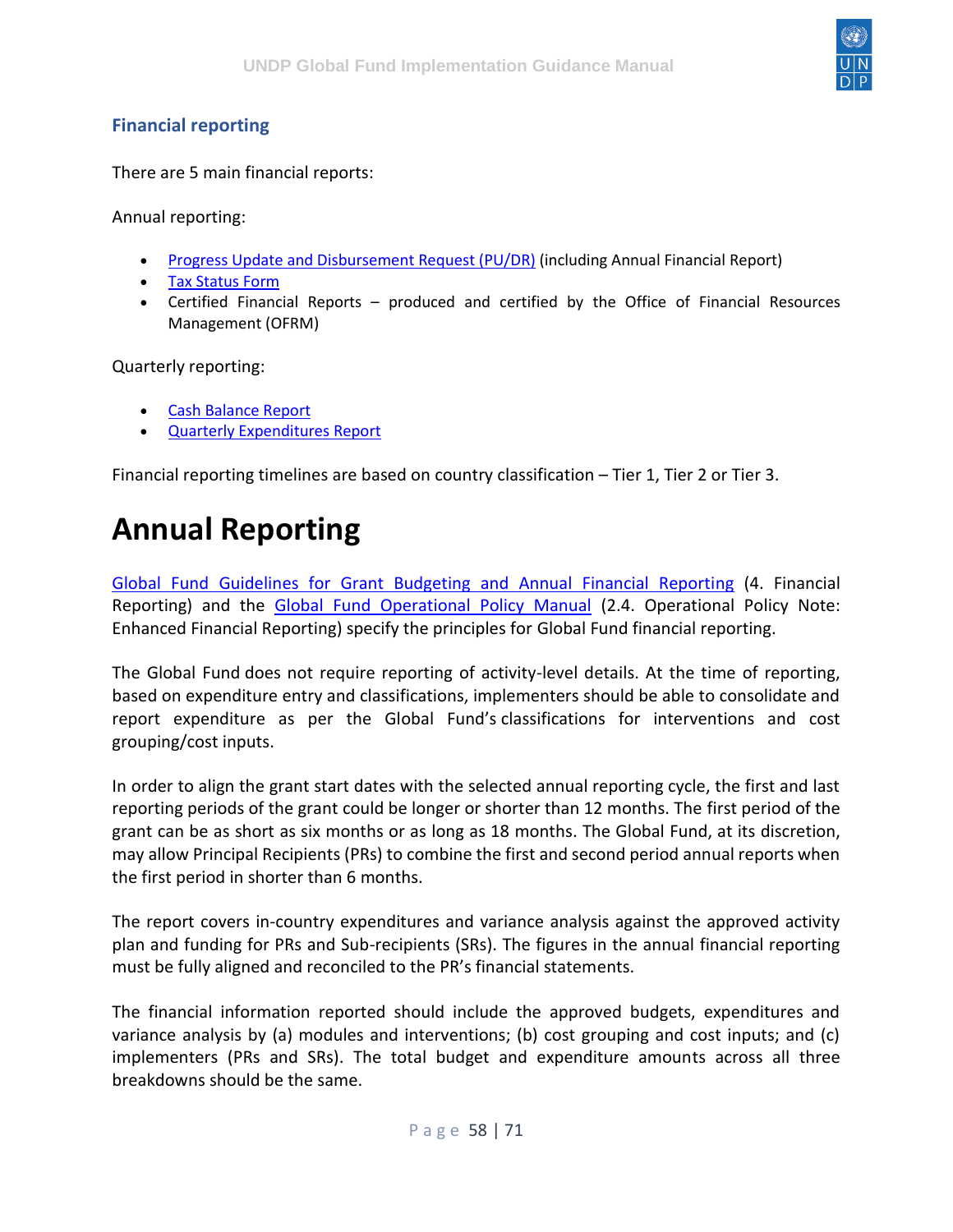

The reporting by costing dimension grouping is based on the new cost grouping and cost inputs. The reporting by implementing entity should include both the name and the type of implementing entity. This reporting should be done on the PR and SR levels (it is not necessary to report on the Sub-sub-recipient (SSR) level).

Financial information should be reported for the current grant cycle year and cumulatively from the beginning of the implementation period. Reporting should cover the entire grant implementation period budget and expenditure information.

The annual financial reporting will be used to explain all variances from the most recent approved budget for each module/intervention and cost grouping/cost input. Detailed variance analysis for expenditures is required for variances that are +/-5 percent (below 95 percent and above 105 percent) of the official approved budget for the specific intervention, or the agreed granularity of reporting using the modular approach costing dimension under the differentiated reporting requirement.

All adjustments to PR and SR expenditures in annual financial reports that have already been reported and approved (prior period annual financial reporting) should be made in the current reporting period and explained in the variance analysis of the most current reporting cycle.

## <span id="page-58-0"></span>**Progress Update/Disbursement Request**

The Progress Update/Disbursement Request (PU/DR) provides the following:

- An update on the programmatic and financial progress of a Global Fund-supported grant
- Request for funds for the next/following execution and buffer period
- An update on fulfilment of conditions, management actions and other requirements
- The basis for the Global Fund's annual funding decision by linking historical and expected programme performance with the level of financing to be provided to the Principal Recipient (PR)

In preparation for each reporting cycle, the Global Fund directly shares with each PR a prepopulated PU/DR template.

The prepopulated templates should include the following financial sections:

- PR Cash Reconciliation\_2A, B, C, D
- Commitments\_Obligations
- SR\_Cash Reconciliation\_2E
- Budget Variance\_2F
- PR\_Expenditure\_7A
- Cash Forecast\_8A
- Request and Recommendation\_8B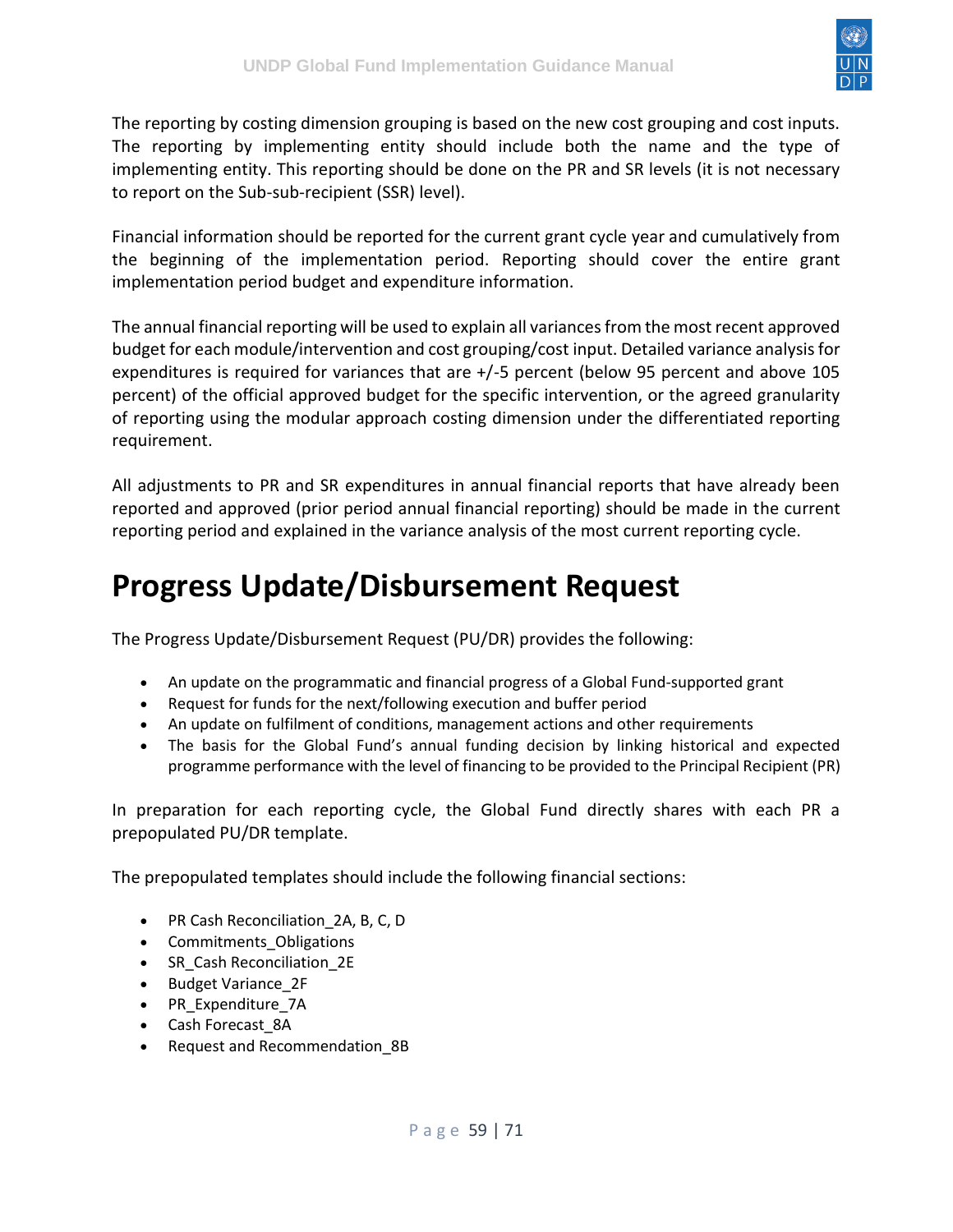

The PR should check the completeness of the prepopulated financial information. Special attention should be given to the following: budget amounts for the reporting, cumulative and forecasting periods indicated in PUDR sections "Budget Variance\_2F", "PR\_Expenditure\_7A", and "Cash Forecast\_8A".

The budget amounts in the prepopulated template should correspond to the latest Global Fund Detailed Summary Budget officially approved through the Implementation Letter (IL) (or as per Grant Agreement if the Global Fund Detailed Budget has not been officially updated through IL). In addition, it is important to note that Breakdown A of the AFR report (section "PR\_Expenditure\_7A") could be prepopulated by the Global Fund by Cost Groupings or by Cost Inputs.

For detailed guidance on completing the financial sections of the PU/DR, please refer to the following:

- [Annotated Core PU/DR Guidelines](https://intranet.undp.org/unit/bpps/hhd/GFpartnership/UNDPasPR/Finance/Annotated_Core_PUDR_Guidelines_31%20March%202016.docx)
- [Global Fund Guidelines on PR Progress Update and Disbursement Request](https://www.theglobalfund.org/media/6156/core_pudr_guidelines_en.pdf) and the [Addendum,](https://intranet.undp.org/unit/bpps/hhd/GFpartnership/UNDPasPR/Finance/PUDR%20Guidelines%20Addendum.docx) which provides the latest guidelines for the "SR\_Cash Reconciliation\_2E" and "Commitments\_Obligations" sections of the PUDR
- [Cash Forecasting Tool template](https://intranet.undp.org/unit/bpps/hhd/GFpartnership/UNDPasPR/Finance/PUDR%20Guidelines%20Addendum.docx) to be completed to support the Disbursement Request
- [Information Note on Budget and Expenditure Variance Analysis](https://intranet.undp.org/unit/bpps/hhd/GFpartnership/UNDPasPR/Grant%20Reporting/Information%20Note%20on%20Budget%20and%20Expenditure%20Variance%20Analysis%20-%20Finance%20Clinic%2010.pdf)

## <span id="page-59-0"></span>**Tax Status Form**

The Global Fund requires a mandatory tax exemption in countries where it supports programmes, so that expenditures within grants are made free of any country taxes or tariffs. All grant agreements include a mandatory tax exemption provision. If taxes are levied or paid, host countries are required to refund such tax amounts. In this regard, the Global Fund requires annual tax reporting by Principal Recipients (PRs) and provides a reporting template to be completed and submitted by Country Offices (COs) within the prescribed deadline.

The template captures total grant expenditure, total taxes paid, and total taxes recovered by PR and Sub-recipient (SR). Additional information, including additional recoveries expected, is also required.

Although the Tax Status Form is submitted on an annual basis, the report is included in the Global Fund's [Quarterly Financial Reporting template.](https://intranet.undp.org/unit/bpps/hhd/GFpartnership/UNDPasPR/Finance/Quarterly%20Financial%20report%20Template.xlsm) For detailed instructions, refer to section three of the [Global Fund Guidelines for the Quarterly Financial Reporting.](https://intranet.undp.org/unit/bpps/hhd/GFpartnership/UNDPasPR/Finance/Global%20Fund%20Guidelines%20for%20the%20Quarterly%20Financial%20Reporting.pdf)

# <span id="page-59-1"></span>**Quarterly Reporting**

The Global Fund Quarterly Financial Reporting form contains three reports: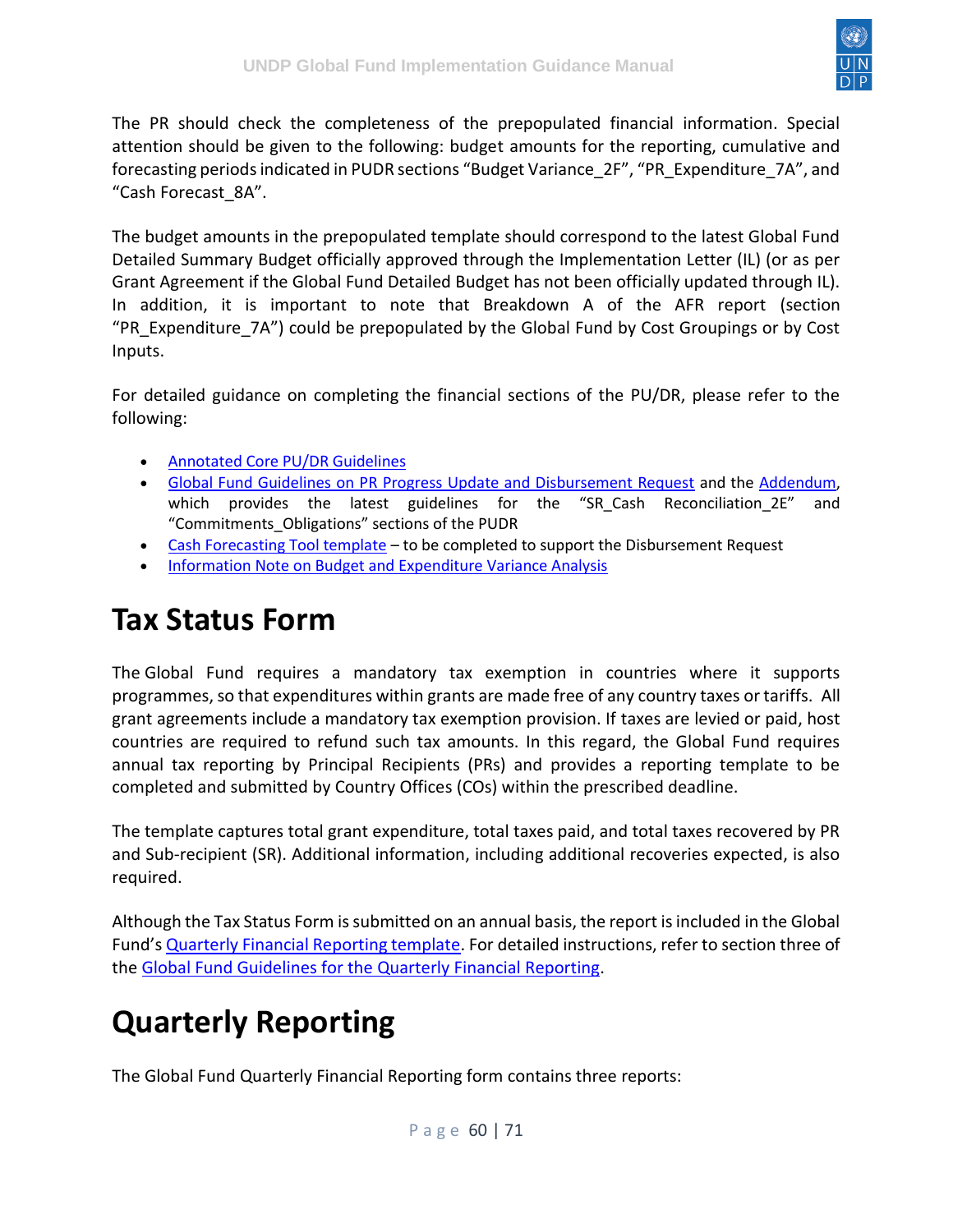

- [Cash Balance Report](https://undphealthimplementation.org/functional-areas/financial-management/grant-reporting/cash-balance-report/) (CBR);
- [Quarterly Expenditure Report;](https://undphealthimplementation.org/functional-areas/financial-management/grant-reporting/quarterly-expenditure-report/) and
- [Tax Report \(Tax Status Form](https://undphealthimplementation.org/functional-areas/financial-management/grant-reporting/tax-status-form/)  required annually).

The purpose of the Quarterly Financial Report is to provide the updated in-country cash balance for pre-selected country portfolios and supply information for the decision on the release of funds by the Global Fund. The regular information to be collected includes the:

- The Principal Recipient (PR) cash balances as per the CBR; and
- open advances at sub-recipient/procurement agent level as per the PR's accounting records.

This form is mandatory for pre-selected countries and organizations and at the discretion of the Global Fund for all other countries. For pre-selected countries, the form needs to be submitted no later than 30 days after the end of the Global Fund fiscal quarter cycle (e.g. if 31 March, the Quarterly Financial Reporting would be due on 30 April; if 30 June, it would be due on 31 July).

### <span id="page-60-0"></span>**Cash Balance Report**

The purpose of the Cash Balance Report (CBR) is to provide the in-country cash balance and inform the decision on the release of funds by the Global Fund. The standard information to be collected includes:

- The Principal Recipient (PR) cash balance as per the Cash Balance Report;
- Open advances at Sub-recipient (SR) level as per the PR's accounting records; and
- PR's open obligations.

The CBR is prepared for each quarter (Q1- Q4) and is submitted by all countries no later than 30 days after the end of the quarter.

The CBR is generated directly from [Atlas](https://finance.partneragencies.org/psp/UNDPP1FS/EMPLOYEE/ERP/c/UN_REPORTS.UN_RUN_CDR_GF.GBL?PORTALPARAM_PTCNAV=UN_RUN_CDR_GF_GBL&EOPP.SCNode=ERP&EOPP.SCPortal=EMPLOYEE&EOPP.SCName=UN_REPORTS&EOPP.SCLabel=Global%20Fund%20Reports&EOPP.SCFName=GLOBAL_FUND_REPORTS&EOPP.SCSecondary=true&EOPP.SCPTfname=GLOBAL_FUND_REPORTS&FolderPath=PORTAL_ROOT_OBJECT.UN_REPORTS.IPSAS_REPORTS.GLOBAL_FUND_REPORTS.UN_RUN_CDR_GF_GBL&IsFolder=false) (UN Reports>IPSAS Reports>Global Fund Reports>Cash Balance Report). The main purposes of the reports are as follows:

- To fulfil the Global Fund's quarterly cash balance reporting requirement;
- To support Global Fund projects to substantiate the uncommitted and Progress Update/Disbursement Request (PU/DR) closing cash balances when reporting to the Global Fund; and
- To monitor cash balances.

With respect to the Global Fund reporting requirement, the CBR is generated by the UNDP Global Fund/Health Implementation Support Team. Country Offices (COs) confirm data and provide quarterly cash forecasts. The quarter is not financially closed at the time of submission to the Global Fund.

For internal UNDP use of the CBR, the following should be noted: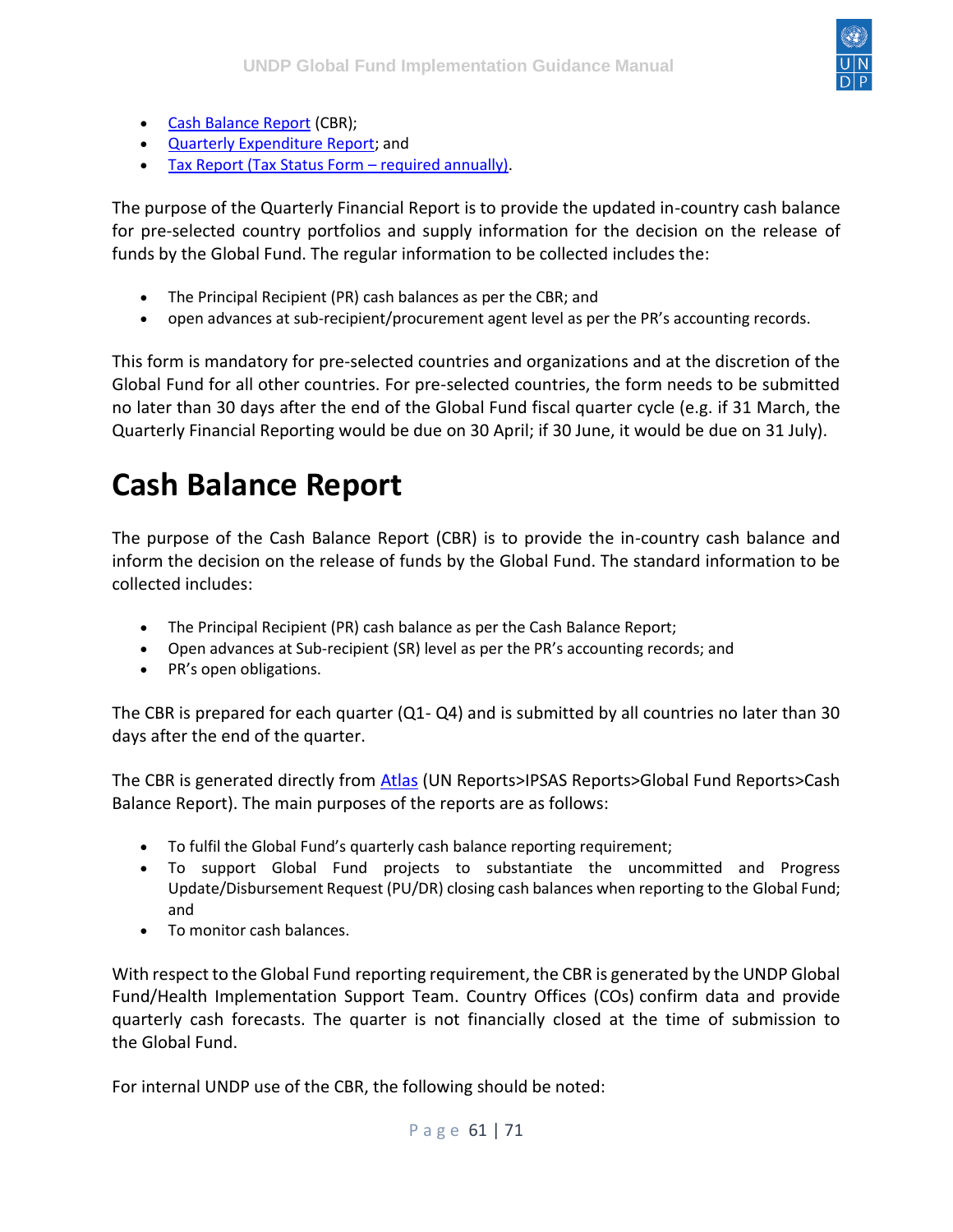

- The CBR is a modification of the Atlas Cost Sharing Deficit query.
- It is best used for closed periods. If a user is running the CBR for an open period, they should note that the commitments will not be reflected accurately. If a period is not yet closed, the CBR may not reflect all the transactions, and hence the cash balance is not final.
- The expenses and fund utilization sections of the CBR will reconcile with the amounts in the Global Fund Financial Report (GFFR) or International Public Sector Accounting Standards Combined Delivery Report (IPSAS CDR).

For detailed instructions, refer to:

- [Global Fund Guidelines for the Quarterly Financial Reporting](https://intranet.undp.org/unit/bpps/hhd/GFpartnership/UNDPasPR/Finance/Global%20Fund%20Guidelines%20for%20the%20Quarterly%20Financial%20Reporting.pdf) I. Cash Balance Reporting
- [Quarterly Financial Report template](https://intranet.undp.org/unit/bpps/hhd/GFpartnership/UNDPasPR/Finance/Quarterly%20Financial%20report%20Template.xlsm)
- [Global Fund Quarterly Cash Balance Report \(CBR\) instruction note.](https://intranet.undp.org/unit/bpps/hhd/GFpartnership/UNDPasPR/Finance/Quarterly%20Cash%20Balance%20Reporting%20for%20GF.pdf)
- [Quarterly Cash Forecasting tool](https://intranet.undp.org/unit/bpps/hhd/GFpartnership/UNDPasPR/Finance/Forecasting%20tool%20template_March%202016.xlsx)

### <span id="page-61-0"></span>**Quarterly Expenditure Report**

The Quarterly Expenditure Report covers in-country expenditures and variance analysis against the approved activity plan and funding for Principal Recipients (PRs). The financial information reported should include the approved budget, expenditures and variance analysis by (a) cost grouping; (b) modules -interventions. The total budget and expenditure amounts across the two breakdowns should be the same.

The Quarterly Expenditure Report is mandatory for pre-selected countries and will apply to only three UNDP Country Offices (COs) that have active grants (Chad, Mali and South Sudan). The purpose of the quarterly expenditure reporting is to facilitate the analysis of the underlying issues for low absorption. The report is submitted for the first three quarters of the year  $(Q1 - Q3)$ .

The expenditure report is structured similar to the Annual Financial Report (AFR)/Enhanced Financial Report (EFR) and requires reporting on the "Year to Date" approved budget, expenditures and variance analysis by cost grouping and modules. The report also includes a section to provide the cash forecasts for the next quarter and the remainder of the year. Each year, three quarterly expenditure reports are prepared by pre-selected countries. For the fourth quarter, a Progress Update/Disbursement Request (PU/DR) is completed instead. COs should submit the Quarterly Expenditure Report directly to the Global Fund and copy the UNDP Global Fund/Health Implementation Support Team.

For detailed instructions, refer to:

- [Global Fund Guidelines for the Quarterly Financial Reporting](http://theglobalfund.org/en/search/?q=Global+Fund+Guidelines+for+the+Quarterly+Financial+Reporting) II. Quarterly Expenditure Reporting
- [Quarterly Financial Report template](https://intranet.undp.org/unit/bpps/hhd/GFpartnership/UNDPasPR/Finance/Quarterly%20Financial%20report%20Template.xlsm)
- [Global Fund Quarterly Expenditure Reporting instruction note](https://intranet.undp.org/unit/bpps/hhd/GFpartnership/UNDPasPR/Finance/GF%20Quarterly%20Expenditure%20Reporting%20Instruction%20Note.pdf)
- [Quarterly Expenditure Reporting template](https://intranet.undp.org/unit/bpps/hhd/GFpartnership/UNDPasPR/Finance/Quarterly%20Financial%20report%20Template.xlsm)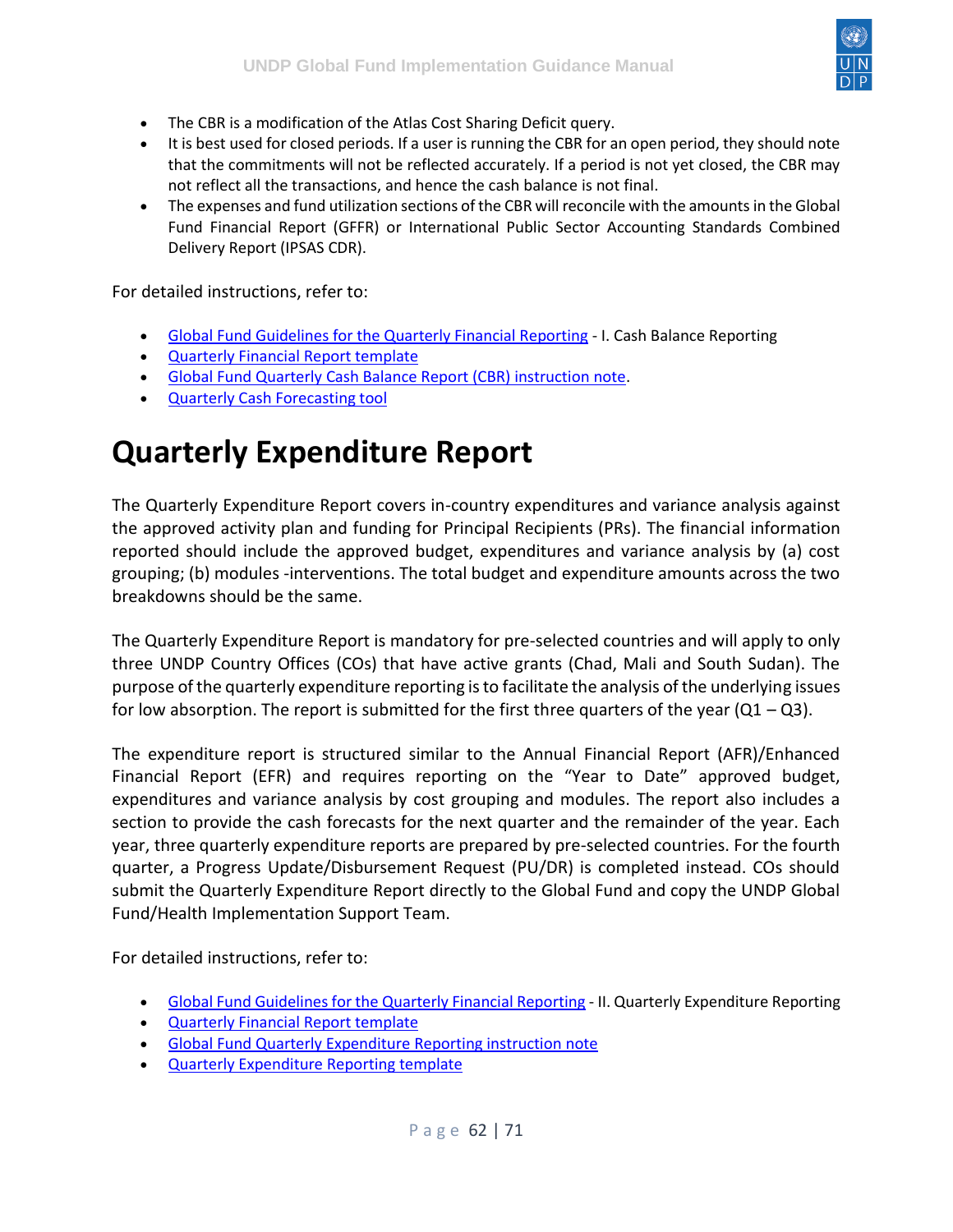

## <span id="page-62-0"></span>**Grant Closure**

Complete guidance for Global Fund grant closure, where UNDP is acting as Principal Recipient (PR), can be found in the [grant closure section](https://undphealthimplementation.org/functional-areas/grant-closure/overview/) of this Manual. Reference should also be made to:

- [Global Fund Operational Policy Manual](https://www.theglobalfund.org/media/3266/core_operationalpolicy_manual_en.pdf) (Operational Policy Note on Grant Closure)
- [POPP Financial Closure of Development Projects](https://popp.undp.org/SitePages/POPPSubject.aspx?SBJID=125)
- [POPP Programmes and Projects Closing a Project](https://popp.undp.org/SitePages/POPPSubject.aspx?SBJID=248)
- [OnDemand Programme Profile Closing a Project](https://intranet.undp.org/unit/ohr/ondemand/SitePages/Programme%20Profile.aspx)

This section deals with the financial elements of Global Fund grant and UNDP project closure.

In summary, the grant closure process begins six months before the end of the implementation period, with the submission of a close-out plan and budget by the PR. The grant's final funding decision is approved by the Global Fund at the same time as the close-out plan. Following the last disbursement, the grant is placed in Global Fund financial closure. Once all closure documentation has been submitted, the grant is placed in final administrative closure and is deactivated from all Global Fund systems.

Global Fund Grant Closure follows one of three cases:

- 1. Closure due to consolidation;
- 2. Closure due to a change in PR; or
- 3. Closure due to "transition" from Global Fund financing (Global Fund funding is discontinued).

The Country Teams and the PR can discuss whether the grant merits a *full* or a *differentiated* approach to closure.

## <span id="page-62-1"></span>**Step-by-step Process for Grant Closure (Consolidation)**

The steps below detail the process for grant closure due to consolidation:

- 1. Closure of existing grants should be planned as a part of grant-making. No separate closure plan and budget is required. Once the new grant agreement is signed, the old grant is considered financially closed.
- 2. The Principal Recipient (PR) should complete an inventory of non-cash assets under the closing grant that are not consumed as of the grant end date and will be transferred into the new grant. In these instances, the PR shall maintain ownership over the assets, but in conducting the inventory, will have clear documentation of the assets to be managed under the new grant. The timing for completion of this activity should be discussed and agreed between the Country Team and the PR.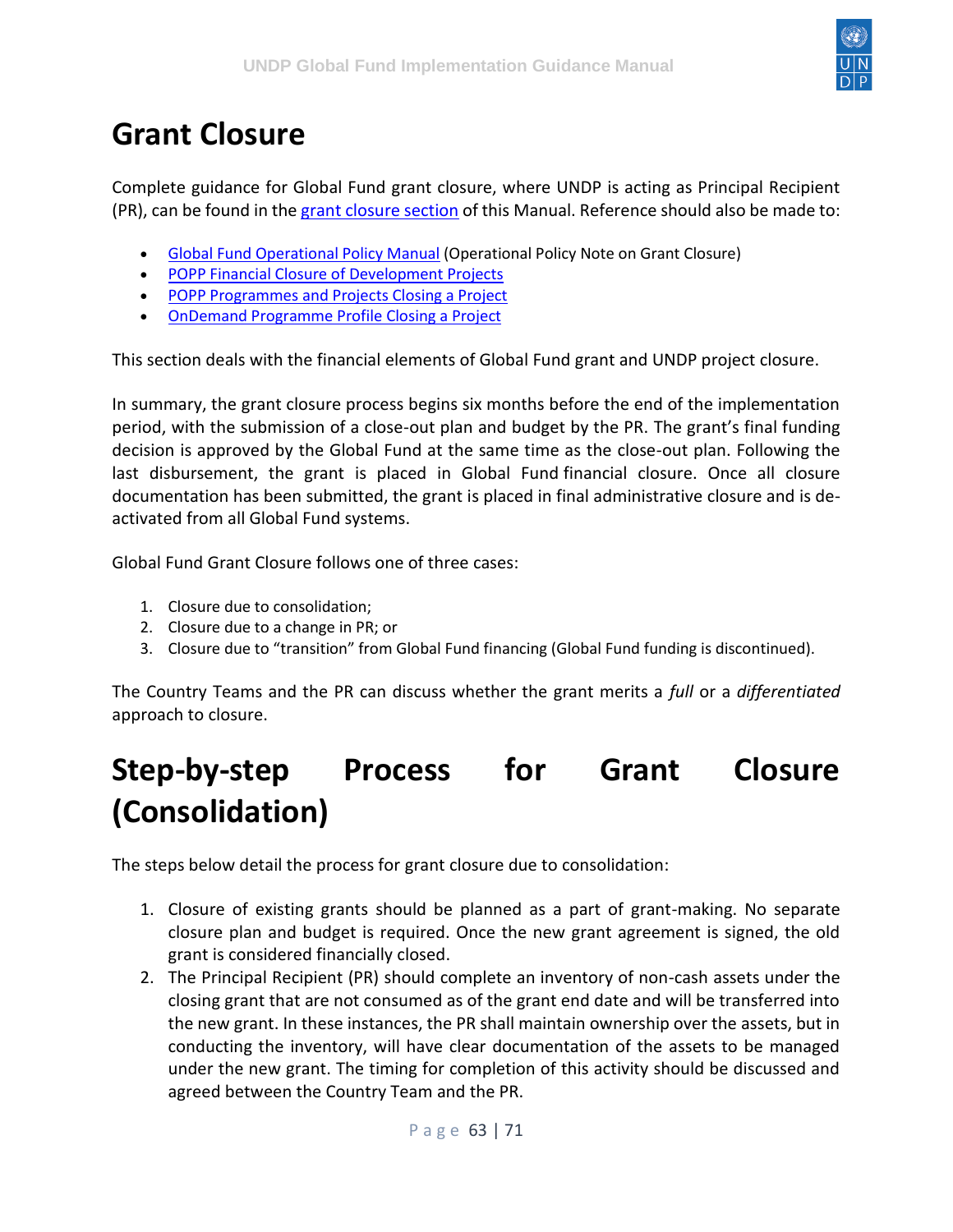

- 3. The PR should complete a list of outstanding commitments and liabilities as of the grant end date, which will be accounted for and paid under the new grant. Country Offices (COs) should ensure that General Management Support (GMS) is charged on all outstanding commitments and liabilities (and on all undepreciated assets, inventory, prepayments and estimated liquidation advances/expenses).
- 4. The CO should rapidly determine in-country cash balances, including at Sub-recipient (SR) level, and undisbursed funds under the closing grant. These will be transferred to the new grant after setting aside funds required to settle outstanding commitments and liabilities under the closing grant.
- 5. The Global Fund administratively closes the grant when it has completed the review and approved the following reports:

**Programmatic Progress Report**: The PR should submit report(s) on the progress towards programme objectives and targets from the last Progress Update date until the day before the new grant start date for the constituent grant(s) no later than 60 days after the end of the reporting period agreed for the constituent grant(s).

**Annual Financial Report (AFR)**: The PR should submit AFR(s) for the constituent grant(s) covering the period from the last submitted AFR up to the last day before the new grant start date, no later than 60 days after the end of the reporting period agreed for the constituent grant(s).

**Final Cash Statement:** The Final Cash Statement includes all programme revenues and expenditures from the date of the beginning of the last quarter of the programme to the grant closure date. All revenue generated from grant funds (for example, interest, foreign exchange gains, tax refunds, proceeds from social marketing) must be treated and accounted for as income in this Final Cash Statement. This is equivalent to the UNDP Certified Financial Statement and is prepared by the Office of Financial Resources Management (OFRM).

**Audit Report**: The PR should submit audit report(s) for the constituent grant(s) covering the audit of financial statement(s) up to the last day before new grant agreement start date, as per the timeline agreed upon in the original constituent grant agreement(s). However, if the financial statement of the constituent grant(s) to be audited covers less than six months, these periods can be audited with the first audit for the grant.

**Inventory:** The PR should complete an inventory of non-cash assets under the closing grant that will be transferred to and managed under the new grant.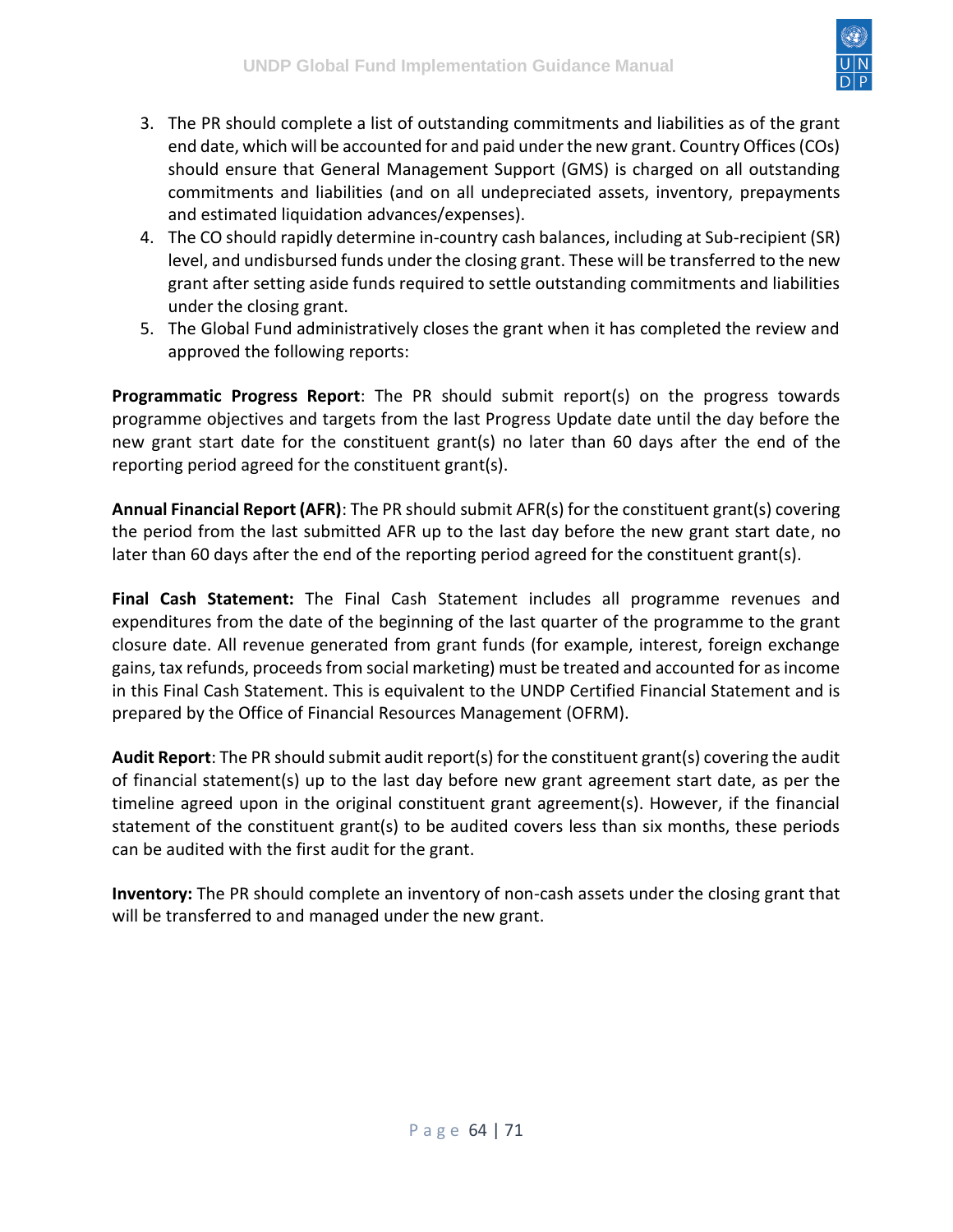

# <span id="page-64-0"></span>**Step-by-step Process for Grant Closure (Change in PR or end of Global Fund Funding)**

The steps below detail the closure process when UNDP transfers the role of Principal Recipient (PR) to another entity, or when Global Fund funding is discontinued (i.e. countries that become ineligible):

- 1. Global Fund Notification Letter 'Guidance on Grant Closure'.
- 2. Preparation and submission of grant Close-out plan and Budget.
	- $\circ$  In preparing the actual grant Close-out Plan and Budget, the PR must account for all assets. Funds required for closure (i.e. clearing outstanding commitments and liabilities and other closure activities) must be determined.
	- $\circ$  All remaining health products with valid shelf life as well as equipment and infrastructure in working condition as of the grant end date must be accounted for by the PR, and the transfer of assets agreed with the Global Fund. Specifically, disposition for the following asset types must be provided:
		- Cash assets All Global Fund grants undergoing grant closure must return all unspent grant funds to the Global Fund. These include any unspent grant funds disbursed to the Country Office (CO), cash held by the Subrecipients (SRs) and Sub-Sub-recipients (SSRs) (including interest, exchange rate gains, tax refunds and any other savings after eligible liabilities are settled), advances to SRs (in CO books), and all proceeds from social marketing and other revenue-generating activities).
		- Health products when there is stock remaining after the grant closure date, the CO should provide information on the use and distribution of the health products.
		- Non-cash assets The CO should list all non-cash assets purchased under the grant and indicate in the plan its proposal for their use, transfer or sale. This includes assets purchased directly by UNDP and held by UNDP. These remaining non-cash assets should be used for similar purposes as during the life of the Global Fund grant. Following the program ending date, the CO has three options for use of these non-cash assets: PR to retain ownership; transfer ownership to another entity (for example, a new PR, government ministry, or non-governmental organization); or sell the assets.
	- $\circ$  The plan should include a comprehensive list of assets acquired under UNDP's Grant Agreement with the Global Fund, including their location, technical specifications, purchase value, actual conditions, and the custodian. Before submission to the Global Fund, the list of assets must be reconciled with the accounting records, and a verification exercise completed.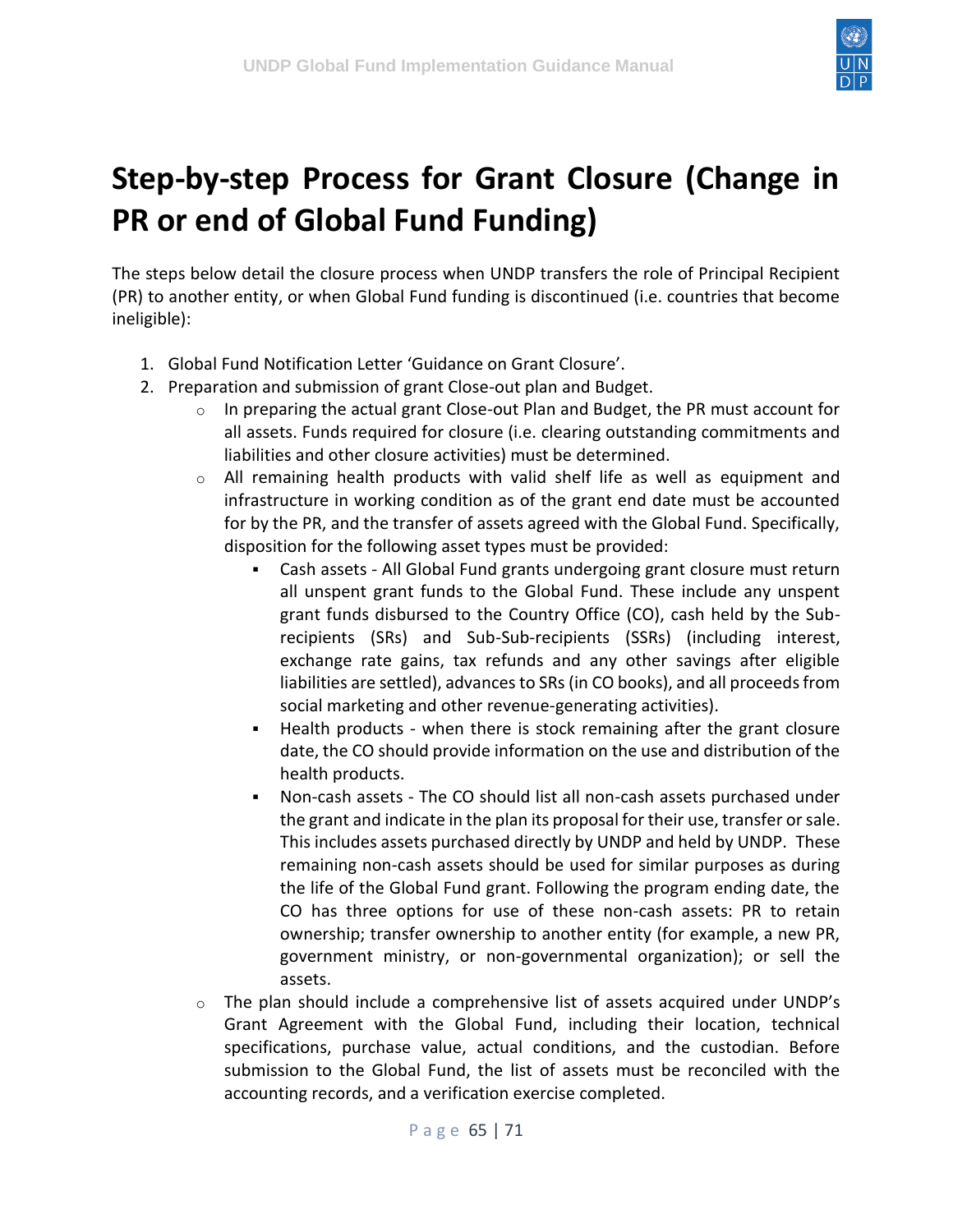

- $\circ$  The plan should also propose the steps for disposal of the assets. Particular consideration should be given to cases where local tax regulations impose a significant tax burden on a receiving entity to which assets are transferred. The plan should clearly outline the rationale for the proposed recipients of the assets.
- o Estimated cash balance The CO is asked to provide an estimated cash balance as of the program ending date. When estimating this figure, the CO is encouraged to provide a conservative estimate to ensure that it will cover all grant closure activities over the time-frame. Any remaining cash will be returned to the Global Fund.
- 3. Global Fund approval of grant Close-out Plan. The Global Fund's Implementation Letter will list the reporting documents that the CO is expected to submit to the Global Fund by the date detailed in the letter, including:
	- $\circ$  Final Progress Update The PR should submit report(s) on the progress towards programme objectives and targets from the last Progress Update date until the grant end date.
	- o Final Annual Financial Reporting (AFR) The PR should submit AFR(s) covering the period from the last submitted AFR up to the grant end date, no later than 60 days after the end of the reporting period.
	- $\circ$  Final Cash Statement The Final Cash Statement includes all programme revenues and expenditures from the date of the beginning of the last quarter of the programme to the grant closure date. All revenue generated from grant funds (for example, interest, foreign exchange gains, tax refunds, proceeds from social marketing) must be treated and accounted for as income in this Final Cash Statement. This is equivalent to the UNDP Certified Financial Statement and is prepared by the Office of Finance and Resource Management (OFRM).
	- $\circ$  Final Grant Report –from the program start date to the grant closure date. The letter will also include Information relating to any potential refund of Global Fund monies back to the Global Fund.
- 4. Implementation of Close-out Plan and completion of final Global Fund requirements (grant closure period).
	- $\circ$  The CO ensures implementation of the approved Close-out plan and Budget. No disbursements will be made to the CO after the programme ending date, and any undisbursed funds will stay with the Global Fund. The Global Fund may disburse funds after the program end date only to finance closure activities for an unanticipated grant closure. All Global Fund grants undergoing grant closure must return all unspent grant funds to the Global Fund. These include any unspent grant funds disbursed to the CO, remaining cash balances held by the SRs and SSRs (including interest, exchange rate gains, tax refunds and any other savings after eligible liabilities are settled), advances to SRs, and all proceed from social marketing and other revenue-generating activities.
	- $\circ$  The CO should rapidly determine in-country cash balances, including at SR level, and undisbursed funds under the closing grant. These will be transferred to the Global Fund after setting aside funds required to settle outstanding commitments and liabilities under the closing grant.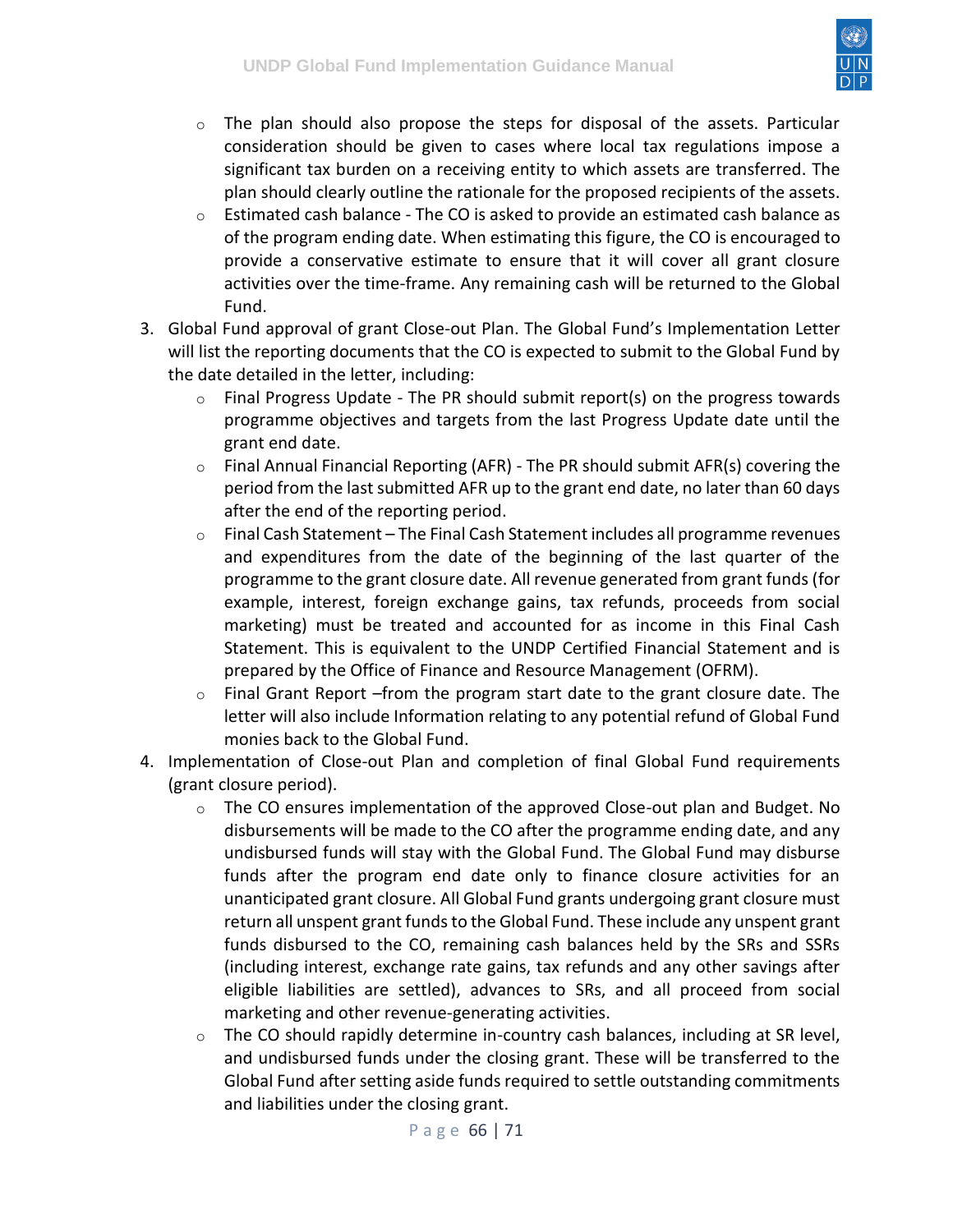

- o **Sub-recipient closures:** The PR must ensure that the SRs complete activities and submit information (progress and financial reports, asset registers and inventory lists if applicable) in a timely manner so that the PR can comply with Global Fund grant closure requirements. The SRs should refund uncommitted cash balances as of grant end date to UNDP.
- 5. Documentation of grant closure with Global Fund grant closure letter.

### <span id="page-66-0"></span>**Procedures**

The **UNDP Project Closure Workbench** should be used by COs for the project closure process (for both operational and financial closure). The workbench can be accessed in Atlas at Grants > Project Management > [UNDP Project](https://intranet.undp.org/country/rbas/tn/intra/Programme/PMSU/Shared%20Documents/Sessions%20d%27information%20et%20de%20formation/Projects%20closure%20workbench_12112015/UNDP_Project_Closure_Workbench%20-%20Introduction%20(Guide).pdf) Closure Workbench. For guidance, refer to UNDP Project [Closure Workbench Introduction/Guide.](https://intranet.undp.org/country/rbas/tn/intra/Programme/PMSU/Shared%20Documents/Sessions%20d%27information%20et%20de%20formation/Projects%20closure%20workbench_12112015/UNDP_Project_Closure_Workbench%20-%20Introduction%20(Guide).pdf)

#### <span id="page-66-1"></span>**Operational closure**

A project is operationally completed when the last UNDP-financed inputs have been provided and related activities have been completed. Project status in Atlas (Awards > Project > Project Status) will be set to 'Operationally Closed' ("C" in Atlas) after the last requisition and PO at GL level are posted**.** Further financial commitments (requisition or PO) cannot be made nor expenses charged once the project is operationally closed. Only the liquidation of prior financial obligations, adjustments resulting from the clearing of SR or other advances, payment against existing purchase orders, depreciation and foreign exchange differences, and refunds/transfers to donors are allowed.

The Workbench gives a full summary of the project details and financial status. In order to be able to close the project operationally, all items in the Operational Closure Checklist must checked as YES. The "Approved" button is available for the manager to capture the electronic signature. After approval, the "Operationally Closed" button becomes available. This lets the user go directly to the Output Status Page and change the Output from Ongoing (O) to Operationally Closed (C). Once the Output is Operationally Closed, the full list is greyed out (Locked).

#### <span id="page-66-2"></span>**Financial closure**

The Workbench contains the Financial Closure Checklist, which captures all requirements of the [POPP Financial Closure of Development Projects.](https://popp.undp.org/SitePages/POPPSubject.aspx?SBJID=125) The checklist provides balances in both transaction and base currency for all items requiring monitoring. In order to facilitate analysis, the checklist allows users to drill down to the details of each balance through online queries that can be accessed through the item hyperlink. The checklist automatically checks items with zero balance as YES. Any item with a balance or needing manual verification outside Atlas is automatically checked as NO.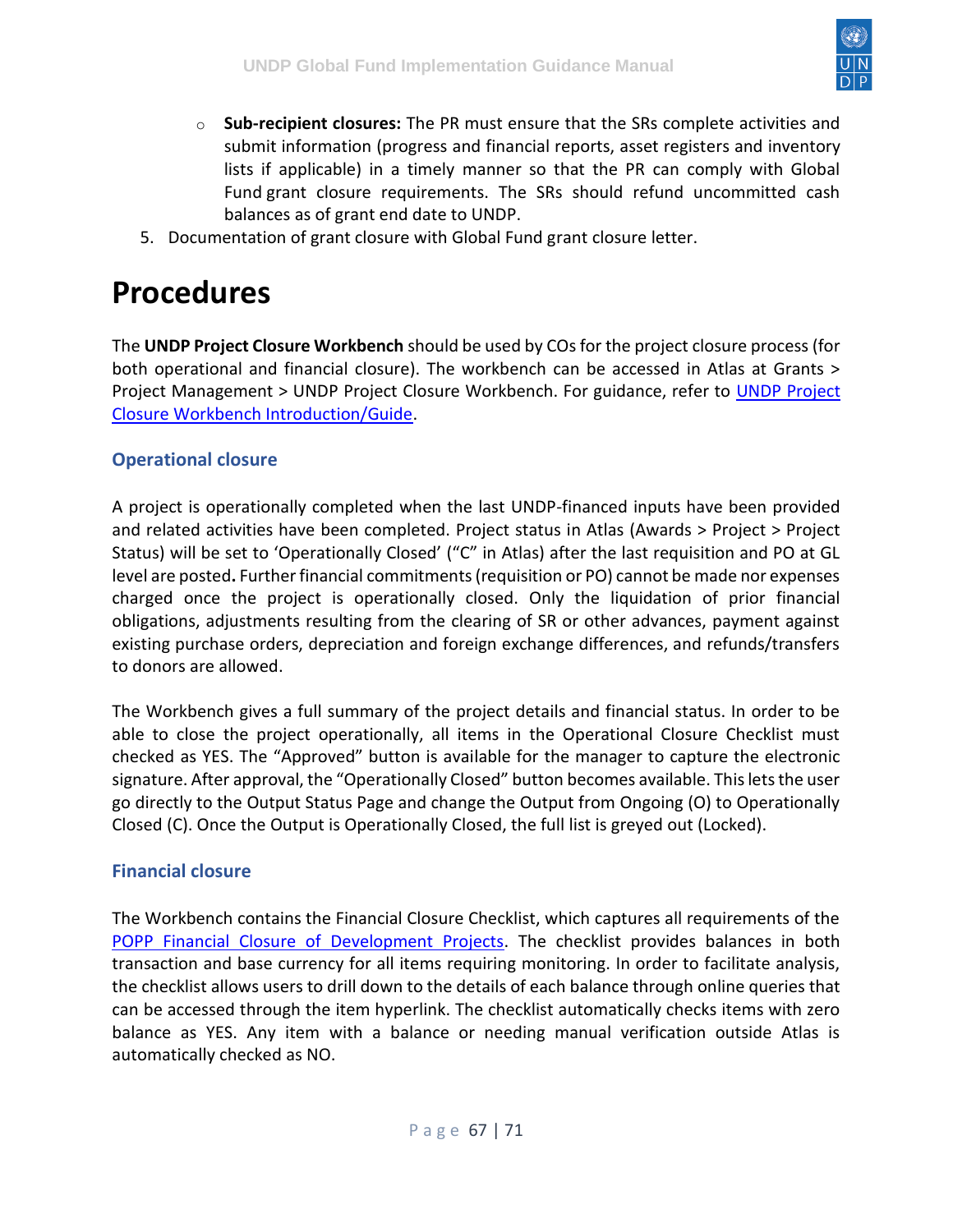

Once the checklist is completed, the "Approved" button is available for the manager to capture the electronic signature. After approval, the "Financially Closed" button becomes available, allowing the user to go directly to the Output Status Page and change the Output from Operationally Closed (C) to Financially Closed (F). Once the Output is Financially Closed, the full list will be greyed out (Locked).

The workbench Financial Closure Checklist should be used as a guide for the closure, but manual verification as per the [POPP Financial Closure of Development Projects](https://popp.undp.org/SitePages/POPPSubject.aspx?SBJID=125) is required by the CO to ensure that all the exceptions have been considered and resolved. Thus, before the status of a project is changed to financially closed, the CO must complete the POPP project completion check [list](https://popp.undp.org/UNDP_POPP_DOCUMENT_LIBRARY/Public/FRM_Financial%20Closure_Project%20Completion%20Check%20List.pdf) and must ensure that projects have zero balances. This check list must be signed by the Resident Representative/Head of Office or a senior official designated by the Resident Representative/Head of Office.

### <span id="page-67-0"></span>**Closure Workbench and Checklist Steps**

The Financial Closure Workbench and Checklist contain the following steps:

- 1. No outstanding SR advances.
- 2. No outstanding PDRs.
- 3. No open purchase orders.
- 4. No receipt accruals.
- 5. No outstanding commitments
- 6. No pending prepayments and other non-PO advances.
- 7. All pre-financing activities have been recovered and/or reimbursed.
- 8. No pending GMS or direct project costing.
- 9. No pending GLJEs.
- 10. No unapplied deposits or other unrecorded revenue.
- 11. No outstanding accounts receivable to be received from donors per signed agreements.
- 12. No AR direct journals in budget error or incomplete status.
- 13. All interest income has been recorded.
- 14. All assets are transferred or otherwise disposed of. Asset transfer letters/ documents are in place.
- 15. Transferring or disposing of project assets and files in accordance with the approved close-out plan:
	- o **For closures due to consolidation**: Where the grant is being closed but implementation continues with the same PR under a new grant number\*\*, \*\*the PR should focus on completing an inventory of non-cash assets under the closing grant that will be transferred into the new grant. In these instances, the PR shall maintain ownership over the assets, but in conducting the inventory, will have clear documentation of the assets to be managed under the new grant. The timing for completion of this activity should be discussed and agreed between the Country Team and the PR.
	- o **For closures due to PR change**: When the implementation responsibilities are being transferred to another entity, the outgoing PR should complete an inventory of non-cash assets that will be transferred to the new PR. The outgoing PR must transfer all non-cash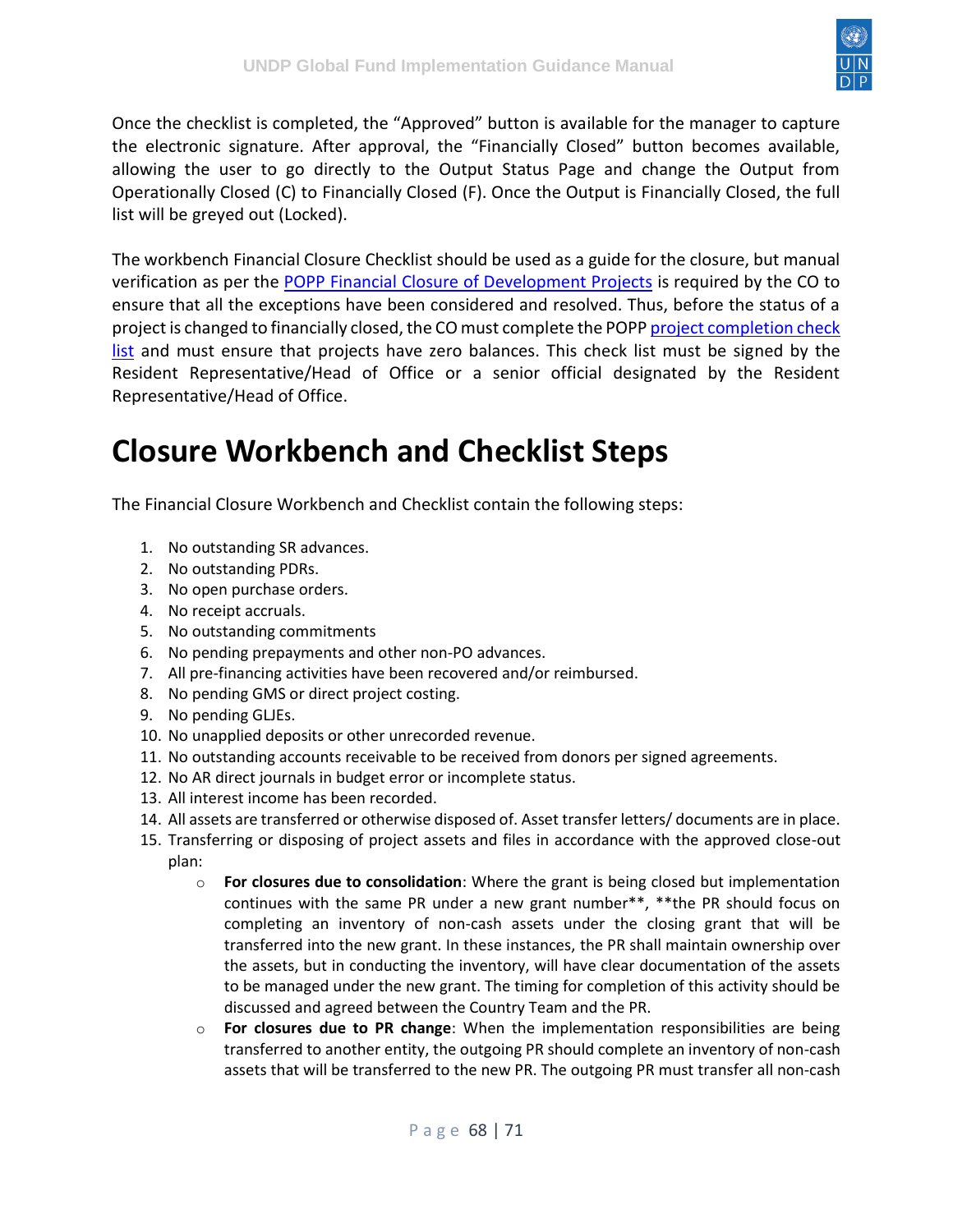

assets procured under the grant to the new PR using appropriate transfer or assignment agreements.

- o **For closures due to transition from Global Fund financing**: The country should undertake an inventory of non-cash assets procured under the grant (where relevant) and must seek approval of the Global Fund for the disposal or transfer of these non-cash assets to national entities to be used for the response to the three diseases.
- $\circ$  The CO should begin the process of formally transferring the assets to an SR or an incoming PR in line with the POPP and in accordance with the "Tra[nsfer of Title from](https://intranet.undp.org/unit/bpps/hhd/GFpartnership/UNDPasPR/Grant%20Closure/Notification%20Letter%20GF%20to%20UNDP_Guidance%20on%20Grant%20Closure.docx)  [UNDP" form](https://intranet.undp.org/unit/bpps/hhd/GFpartnership/UNDPasPR/Grant%20Closure/Notification%20Letter%20GF%20to%20UNDP_Guidance%20on%20Grant%20Closure.docx).
- $\circ$  Refer to the UNDP Global Fund/Health Implementation Support Team Guidance Note on [Asset Management in the Context of Global Fund Grants.](https://intranet.undp.org/unit/bpps/hhd/GFpartnership/UNDPasPR/_layouts/WopiFrame.aspx?sourcedoc=/unit/bpps/hhd/GFpartnership/UNDPasPR/Finance/Asset%20Management%20in%20the%20Context%20of%20Global%20Fund%20Grants_Guidance%20(UNDP,%202013).pdf&action=default&Source=https%3A%2F%2Fintranet%2Eundp%2Eorg%2Funit%2Fbpps%2Fhhd%2FGFpartnership%2FUNDPasPR%2FFinance%2FForms%2FAllItems%2Easpx%3FInitialTabId%3DRibbon%2ELibrary%26VisibilityContext%3DWSSListAndLibrary%26GroupString%3D%253B%2523Grant%2520Reporting%253B%2523%26IsGroupRender%3DTRUE&DefaultItemOpen=1)
- 16. Ensure all transactions for sale/transfer/donation/disposal etc. of assets have been processed and GMS charged.
	- o For detailed guidance refer to:
	- o [IPSAS: Guidance Note on Property, Plant & Equipment \(PP&E\)](https://popp.undp.org/SitePages/POPPSubject.aspx?SBJID=254) 4.4 Transfers and 4.5 Disposals.
	- o [POPP Asset Management -](https://popp.undp.org/SitePages/POPPChapter.aspx?TermID=1587edf6-1e40-45b8-b967-1d3af5e4a716) Disposal and Write-Off.
	- o [Asset Management Atlas User Guide](https://intranet.undp.org/global/documents/asm/ATLAS-Asset-Management-User-Guide.docx) How to register sale proceeds when an asset is disposed of by means of sale.
	- o [OnDemand Asset Management.](https://intranet.undp.org/unit/ohr/ondemand/SitePages/Procurement%20Profile.aspx)
- 17. All items held as inventory should be distributed or transferred to recipient or returned to donor as specified in the donor agreement.
- 18. All project petty cash is cleared.
- 19. Project bank accounts (SR and UNDP) are fully reconciled and closed.
- 20. All accrued employee benefits are fully accounted.
- 21. There are no other pending liabilities.
- 22. All balance sheet accounts in Atlas (Atlas General Ledger) have been cleared (zero balance). For advice, contact OFRM/Finance Business Advisory (FBA) Teams. Please note the following:
	- $\circ$  accrual balances for employee benefits should be presented to OHR for clearance. These accruals were posted from 2012 and onwards, and include accounts 23083 (End of service relo/repat), 23086 (Accrued Annual Leave Payable-ST) and 23087 (Accrued Home Leave  $-ST$ ).
	- $\circ$  18xxx series (PP&E accounts) should have a zero balances after the disposal /transfer of the assets.
	- $\circ$  21005 (Pending payments). The balance in this account comprises unpaid vouchers and system generated transactions. COs are requested to take action on the unpaid vouchers. The unpaid vouchers can be identified using the query: UN\_AP\_DTL\_UNPAID\_VCHRS\_BY\_PROJ\*\*. \*\*For the unpaid vouchers, determine if these are duplicate vouchers which should be deleted or vouchers that should be paid. Prepayment settlement vouchers captured by this query should be ignored.
	- o 21020 (Other Accounts Payable). System generated balances are dealt by OFRM.
- 23. The CDR for the previous quarter shows zero future expenses (commitments).
- 24. Final Local Project Appraisal Committee (LPAC)/ steering committee minutes are available.
- 25. All audit observations are closed with supporting documentation. All outstanding audit follow-up actions should also be closed in CARDS.
- 26. The final CDR is reviewed and signed. Final report is submitted by SRs and SSRs.
- 27. The unexpended balance for the project has been agreed to the general ledger.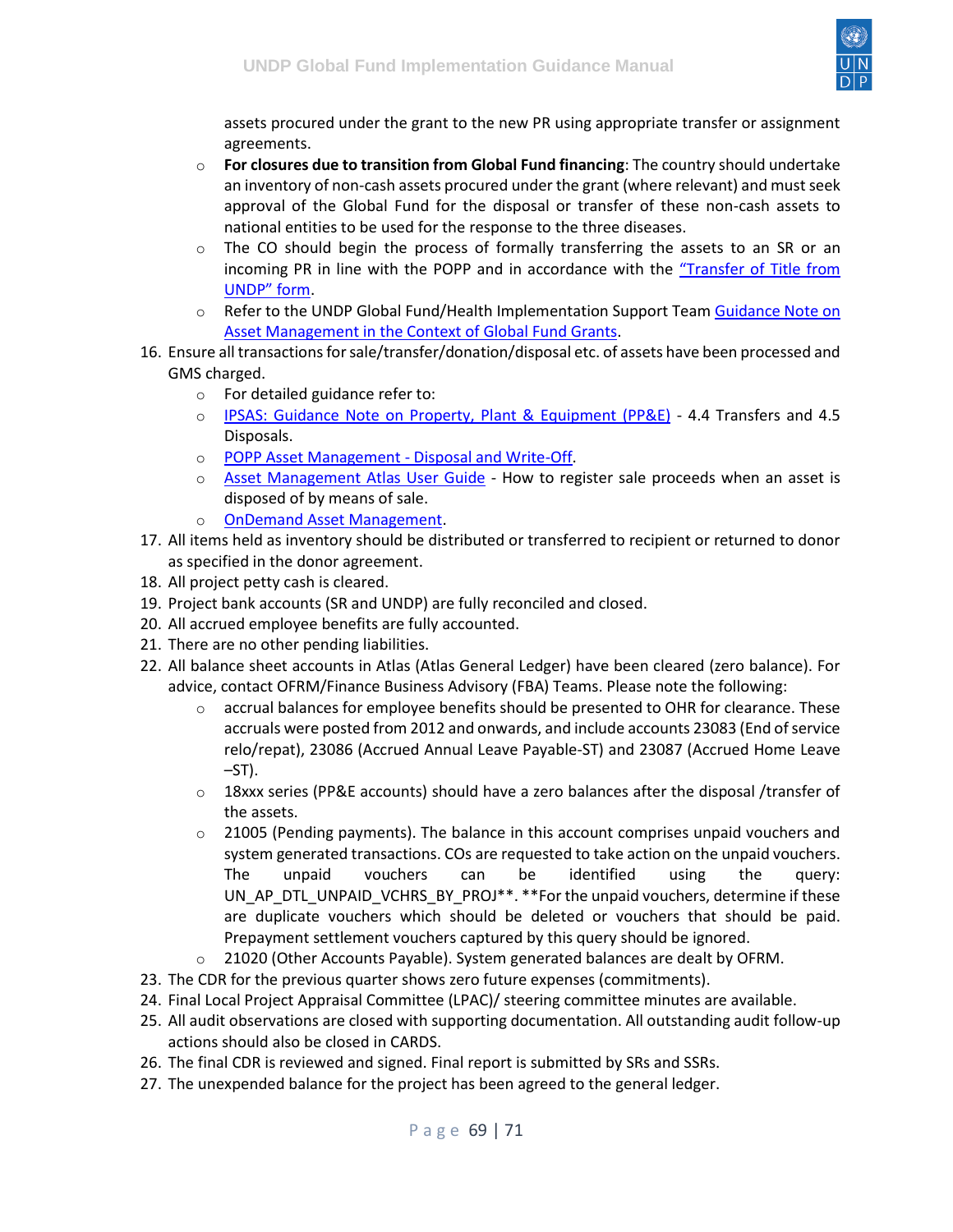

- 28. Consultations with donors on the disposition of unexpended cost sharing balances, where required by the contribution agreement, have taken place and are documented in writing.
	- $\circ$  The CO should refund all uncommitted and unspent funds following the grant closure date to the Global Fund no later than two months after the delivery of the UNDP Certified Financial Statement for the year of the grant closure. The refund is to be paid into the bank account as detailed in the Implementation Letter.
	- $\circ$  The cash balances in the workbench checklist will be presented in detail by Fund and Donor.
	- o For closures due to a change in PR or transitioning from Global Fund funding, CO refunds to the Global Fund unspent cash at PR level and SR/SSR level. Refer to [POPP Refunds to](https://popp.undp.org/SitePages/POPPSubject.aspx?SBJID=127)  [Donors.](https://popp.undp.org/SitePages/POPPSubject.aspx?SBJID=127) The UNDP Global Fund/Health Implementation Support Team supports COs in confirming unspent cash balances and liaises with the Global Shared Services Centre (GSSC) to process the refund to the Global Fund.
	- $\circ$  Where there is a high estimated unspent balance, an interim refund is made to the Global Fund and then a final refund done in the year following after grant closure date.
- 29. All refunds to donors have been transferred to Account 21030 (Pending Refunds to Donors) and the project balance is zero. The GSSC transfers funds from the project to the refund account 21030 and processes the refund from that account as per POPP.
- 30. The GSSC is notified to close any associated contract in the contracts module.
- 31. All donor reports, as established in the cost sharing agreement, were submitted and receipt acknowledged by the donor representative.

If other donors have participated in the project, their balances should be refunded to the donor(s) or transferred to another project with the permission of the donor. The contribution agreement with the donor will dictate the required action, including where donors permit UNDP to retain amounts below a set threshold. See [POPP Refunds to Donors](https://popp.undp.org/SitePages/POPPSubject.aspx?SBJID=127) or [POPP Transfers where](https://popp.undp.org/SitePages/POPPSubject.aspx?SBJID=128)  [Unexpended Balances are Not Refunded.](https://popp.undp.org/SitePages/POPPSubject.aspx?SBJID=128)

Project status in Atlas is set to 'Financially Closed' (Awards>Project>Project Status - "F" in Atlas). Once a project is marked financially closed, Atlas will prevent all further transactions against the project.

After all Atlas projects (Outputs) are financially closed, the associated Award should be marked "Closed" in Atlas as well (Awards>Award Profile: Status).

Refer to [POPP Financial Closure of Development Projects.](https://popp.undp.org/SitePages/POPPSubject.aspx?SBJID=125)